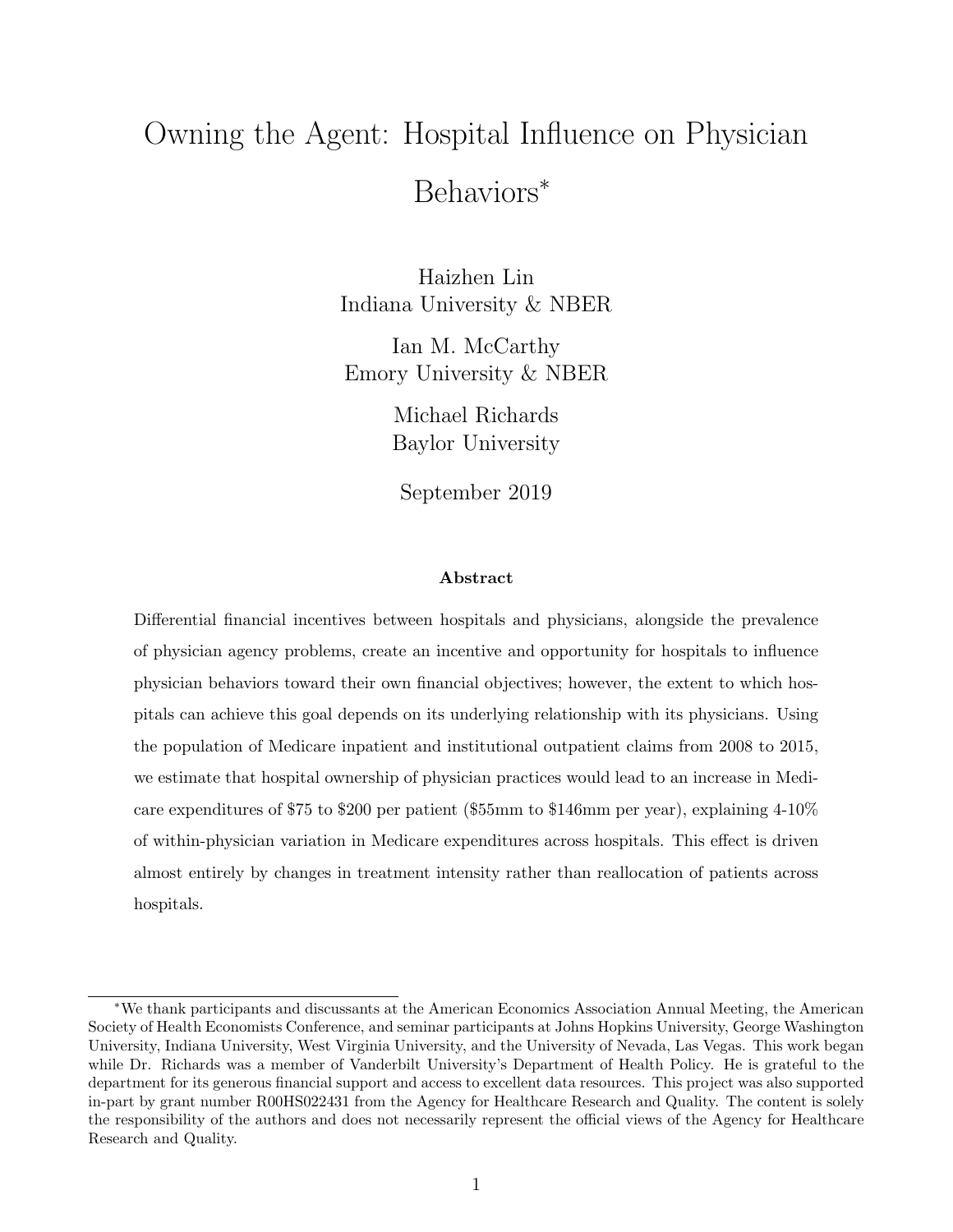# 1 Introduction

Hospital and physician services constitute the two largest components of U.S. health expenditures and jointly accounted for nearly \$1.8 trillion in U.S. health spending in 2017 (53% of total health expenditures). With such money at stake, hospitals as downstream firms have clear incentives to influence physician behavior where possible to improve profitability [\(Gaynor & Town,](#page-31-0) [2012;](#page-31-0) [Gaynor](#page-31-1) *[et al.](#page-32-0)*, [2015;](#page-31-1) Post *et al.*, [2018\)](#page-32-0). Moreover, the opportunity to influence treatment patterns for financial gain exists so long as patients remain at an informational disadvantage and insurer monitoring of physician decisions is incomplete;<sup>[1](#page-1-0)</sup> however, traditional physician-hospital relationships rely heavily on informal arrangements and often incomplete incentive alignment, thereby limiting a hospital's direct control over its revenue streams. This paper aims quantify the extent to which hospitals appear to influence physician behaviors, where we use hospital acquisitions of physician practices to capture incentive alignment between hospitals and physicians.

Our analysis is based on a panel of all office-based physicians in the U.S. that operate on Medicare patients from 2008 to 2015. We measure expenditures and utilization using Medicare fee-for-service (FFS) inpatient and institutional outpatient claims for planned and elective procedures over this time period, and we supplement the claims data with information on hospital characteristics and county demographics from a variety of sources. As discussed in more detail in Section [3,](#page-9-0) our final analytic dataset consists of over 78,000 unique physicians operating at over 4,700 unique hospitals. These physician-hospital pairs account for over 7.5 million (47% of total) planned and elective inpatient surgeries as well as over 24 million (33% of total) outpatient procedures associated with a hospital provider number.

Data on hospital ownership of physician practices comes from the SK&A physician survey database. These data offer several advantages compared to other common measures of alignment, such as a hospital's self-reported classification within the American Hospital Association (AHA) annual surveys [\(Cuellar & Gertler,](#page-31-2) [2006;](#page-31-2) [Ciliberto & Dranove,](#page-30-0) [2006;](#page-30-0) [Baker](#page-30-1) et al., [2014\)](#page-30-1). For example, measures of integration at the hospital level cannot identify variation across physicians operating at the same hospital. Our unique combination of data can overcome this challenge and

<span id="page-1-0"></span><sup>&</sup>lt;sup>1</sup>There is now a substantial literature showing that a large share of spending is not driven by patient preferences. See, for example, [Wennberg & Gittelsohn](#page-32-1) [\(1973\)](#page-32-1), [Skinner & Fisher](#page-32-2) [\(1997\)](#page-32-2), [Wennberg](#page-32-3) et al. [\(2003\)](#page-32-3), [Baicker &](#page-30-2) [Chandra](#page-30-2) [\(2004\)](#page-30-2), and [Gottlieb](#page-32-4) et al. [\(2010\)](#page-32-4), among others. More recently, [Finkelstein](#page-31-3) et al. [\(2016\)](#page-31-3) exploits patient migration to estimate that 50-60% of geographic variation in spending is due to supply-side factors. [Molitor](#page-32-5) [\(2018\)](#page-32-5) likewise uses cardiologists' migration patterns to show that 60-80% of the variation in treatment styles can be explained by characteristics of the local physician practice.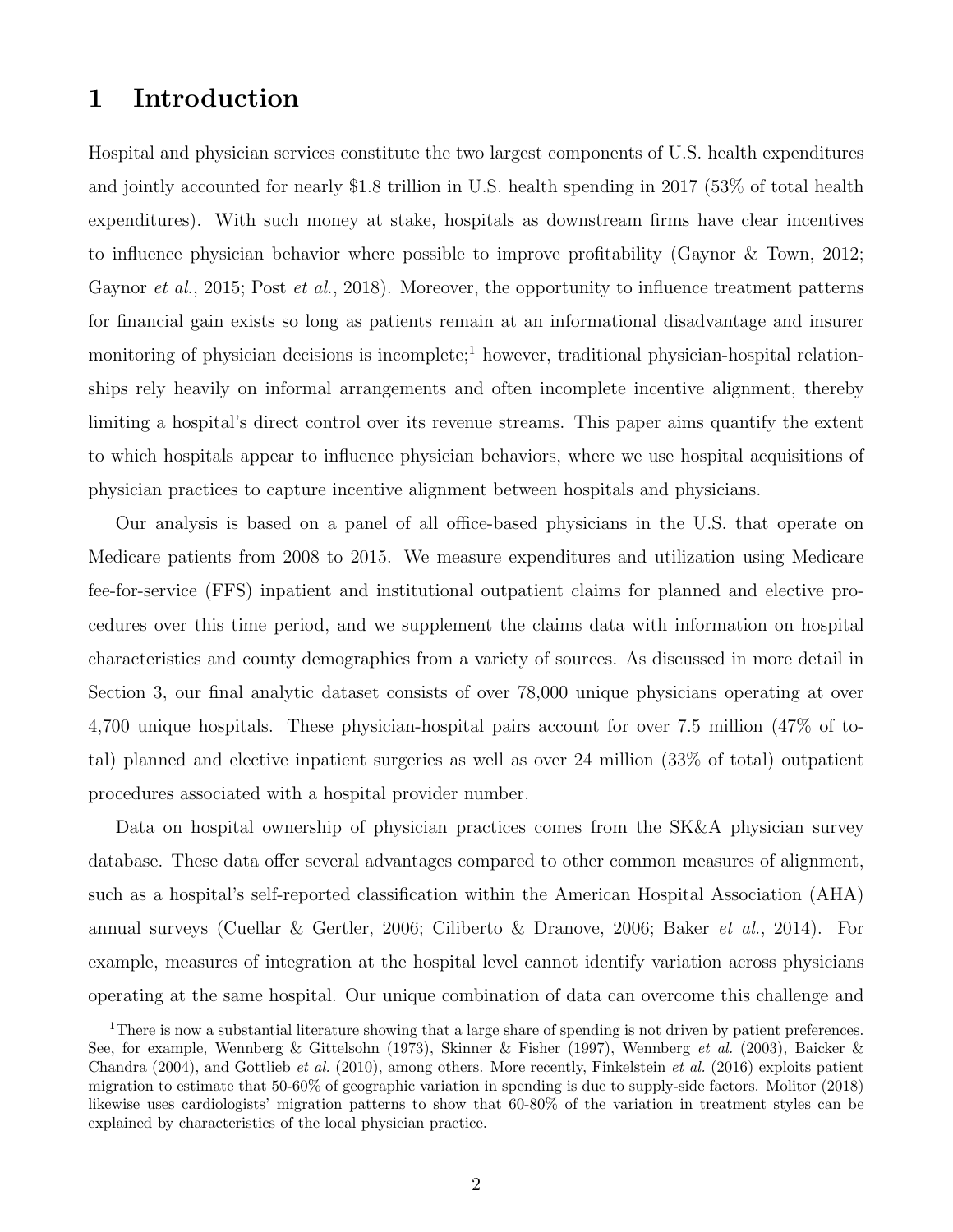is therefore a clear improvement in this regard. The SK&A data also contain detailed information on each physician practice, including practice size, group affiliation (i.e., horizontal integration), and single or multi-specialty status.

In Section [2,](#page-6-0) we motivate our empirical analysis with a simple model of a physician and hospital jointly optimizing some combination of perceived patient preferences and profits. This framework suggests a two-stage approach to estimating hospital influence on physician behaviors. In stage one, we identify a joint physician-hospital fixed effect based on data at the patient level and incorporating information on patient utilization patterns, demographic characteristics, and diagnosis codes. This first stage therefore provides a risk-adjusted measure of the joint influence of physicians and hospitals on patient-level outcomes, after adjusting for the patient's relative health care consumption in prior years. We estimate this physician-hospital fixed effect separately by year, where our primary outcomes of interest include Medicare payments, hospital costs, and total inpatient and outpatient stays per patient.[2](#page-2-0)

We then decompose the first-stage effects by regressing the joint physician-hospital fixed effects on a physician fixed effect, a hospital fixed effect, and time-varying observable practice and hospital characteristics (among other variables). After conditioning on physician and hospital fixed effects, the remaining variation for a given physician-hospital pair is intuitively similar to an employee-employer "match value" [\(Abowd](#page-30-3) *[et al.](#page-30-4)*, [2002;](#page-30-3) Card *et al.*, [2013\)](#page-30-4), where variation in this match value derives from physicians who admit patients to more than one hospital over the length of our panel. By exploiting within-physician variation, our identification strategy is similar to the study of physician migration in [Molitor](#page-32-5) [\(2018\)](#page-32-5) and even more closely related to the identification strategy in [Sacarny](#page-32-6)  $(2018)^3$  $(2018)^3$  $(2018)^3$ 

The key variable of interest in our second-stage analysis is an indicator for whether the physician practice is owned by the hospital system, which we interpret as a proxy for incentive alignment between physicians and hospitals and thus the potential for institutional influence on physician decisions. Our initial results show a positive and statistically significant increase in total Medicare

<span id="page-2-0"></span><sup>2</sup>Our measure of Medicare payments includes all Medicare expenditures observed in the inpatient and institutional outpatient claims data. This includes Part A claims as well as some Part B claims, but does not include payments made specifically for physician services. We refer to this as "Medicare payments" for brevity, but more precisely, this outcome reflects hospital-specific Medicare payments. Since our measure of Medicare payments does not include billable physician services, we consider hospital costs as an additional outcome to more fully capture changes in resource utilization for a given physician-hospital pair.

<span id="page-2-1"></span><sup>&</sup>lt;sup>3</sup>In Section [2,](#page-6-0) we discuss the merits of our two-stage approach relative to a single-stage estimation at the patient/year level.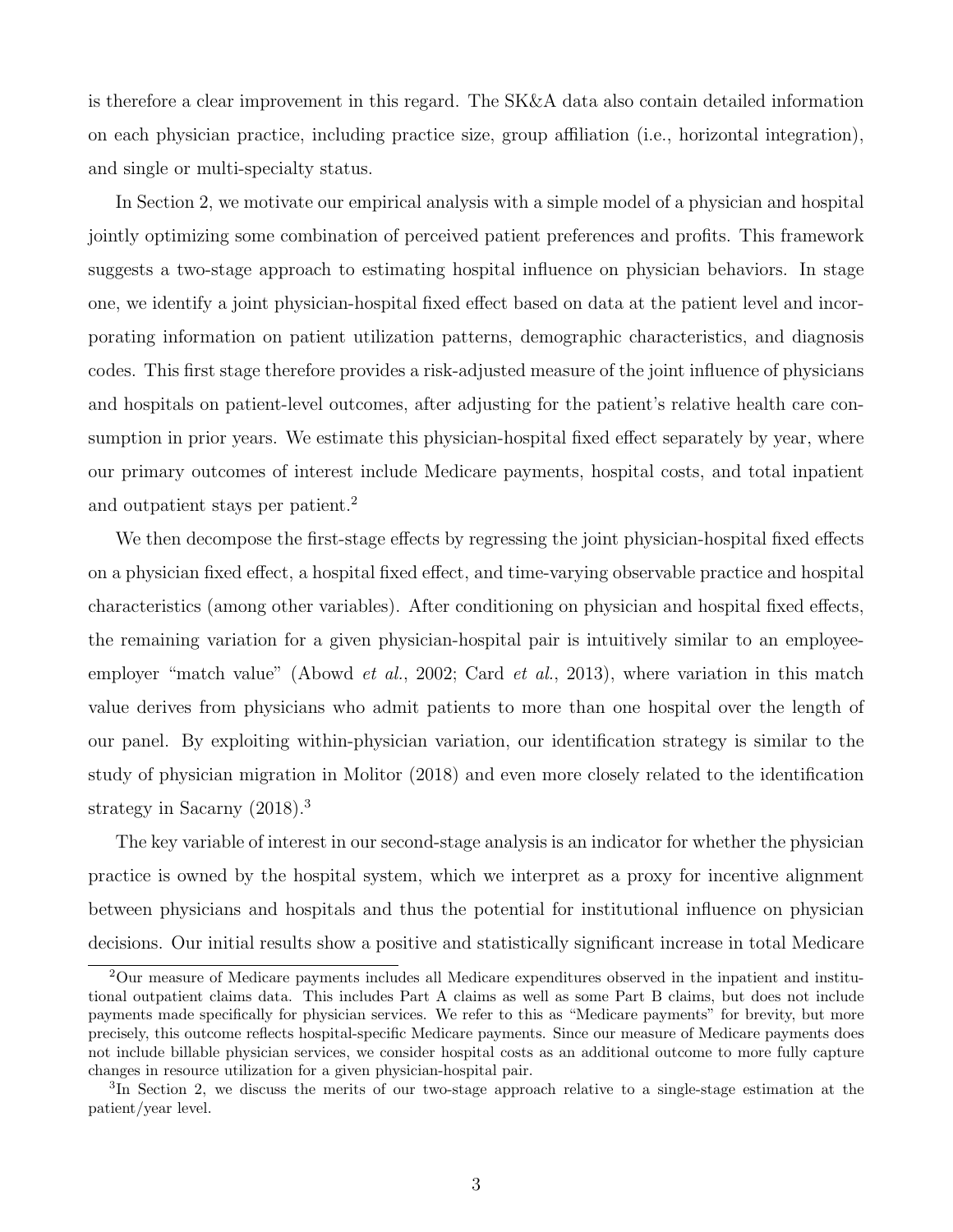facility payments, total inpatient and outpatient stays, and total hospital costs per patient among vertically integrated physician-hospital pairs. Specifically, we estimate that vertically integrated hospitals and physicians generate Medicare payments of at least \$75 more per patient per year, with additional hospital costs of \$130 per patient per year and at least 1.4 additional inpatient and outpatient visits per 100 patients. This extrapolates to a total increase of \$55mm in Medicare payments per year, an increase in hospital costs of \$95mm per year, and an increase in total inpatient and outpatient visits of around 10,200.[4](#page-3-0)

A key causal assumption in our analysis is that any unobserved component of patient preferences is uncorrelated with time-varying, unobserved reasons for hospital acquisitions of physician practices. Our results and sensitivity analyses suggest this is plausible in our empirical context; however, a hospital's acquisition of a given physician practice may still be influenced by timevarying unobserved factors that are correlated with physician outcomes, such as changes in the composition of the physician practice and administrative staff.<sup>[5](#page-3-1)</sup> We address this concern empirically in three ways.

First, we present an event study in which we focus on a specific cohort of physician-hospital pairs that were integrated in 2011, and we estimate differential effects of vertical integration by year. These results support the hypothesis of common trends between integrated and non-integrated physician-hospital pairs, albeit over a small two-year pre-period. The magnitude of the estimated effect of integration is also larger than our initial estimates, with an average estimated increase in Medicare expenditures of \$200 per patient per year (\$146mm in total Medicare payments per year) and an estimated increase of \$350 per patient per year in hospital costs (\$255mm in total hospital costs per year).

Second, we exploit physicians that operate in multiple hospitals, where the physician is vertically integrated with at least one hospital and non-integrated with at least one other hospital. Among this group of physicians, we can separately identify an overall effect of integration and an effect of being integrated specifically with a given hospital. From this analysis, we estimate an increase in Medicare expenditures of approximately \$185 per patient per year specifically for

<span id="page-3-1"></span><span id="page-3-0"></span><sup>&</sup>lt;sup>4</sup>Our measure of Medicare payments does not account for revenue from billable physician services.

<sup>5</sup>Vertical integration may also improve quality of care and subsequently influence patient preferences for a given physician-hospital pair. We address this empirically with a supplemental analysis of vertical integration and physician-hospital quality (as measured by 30-, 60-, and 90-day mortality). Here, we estimate an economically small and statistically insignificant positive relationship between vertical integration and mortality, suggesting that vertical integration does not appear to improve quality of care. These results are presented in the supplemental appendix.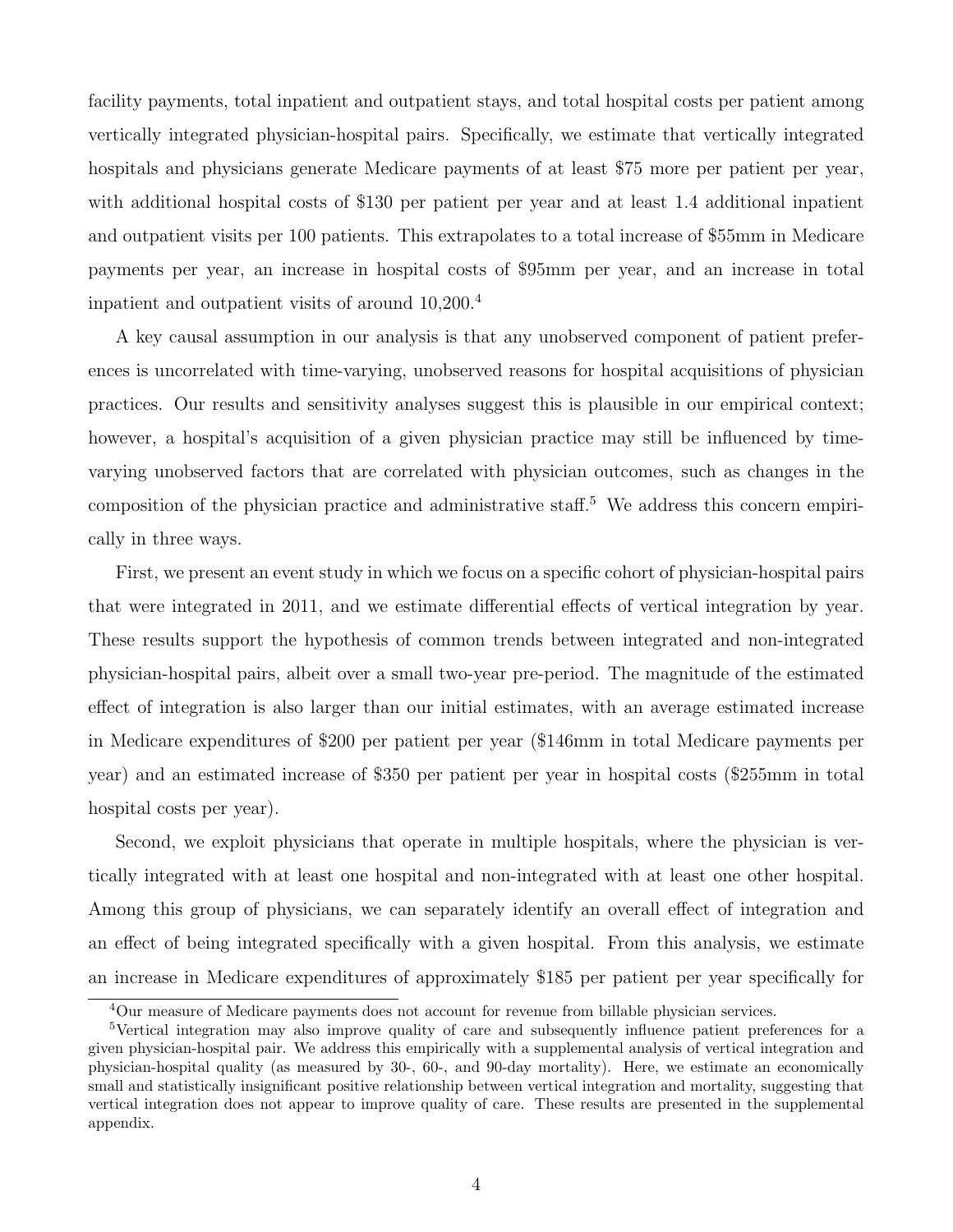the acquiring hospital, with no significant change in Medicare payments to hospitals for which the physician is not integrated. Since the increase in Medicare payments is isolated among the acquiring hospitals, we interpret this as evidence of hospital influence on physician behaviors.

Third, we propose an instrumental variable (IV) estimate for vertical integration based on predicted hospital acquisitions of physician practices. To implement the IV approach, we construct the set of all possible physician practice acquisitions based on the set of hospitals where a given physician has operated within the 2008-2015 period. The outcome in this analysis is an indicator for whether the physician practice is vertically integrated with a given hospital system, and the independent variables include practice and hospital characteristics, the average differential distance of the patients of a given practice between a hospital and the nearest hospital in their choice set, and interactions between differential distance and practice/hospital characteristics. Predictions from this analysis then provide a generated instrument for the observed vertical integration indicator as part of a fixed effects instrumental variables (FE-IV) estimator. Our generated instrument ultimately exploits the differential distance among a physician's set of patients previously receiving care at a given hospital as a source of independent variation in the probability of a hospital taking formal ownership of the physician practice. The underlying intuition is that a practice with existing patients further away from a given hospital (relative to the nearest hospital in their choice set) will be less willing to vertically integrate with that hospital. Our FE-IV estimator yields larger effects across all outcomes considered, suggesting that our prior estimates are perhaps conservative.

Collectively, our results reveal a range of between \$75 and \$200 more in Medicare payments per patient per year among vertically integrated physician-hospital pairs, with an increase in hospital costs of between \$130 and \$350 per patient per year. These estimates imply that hospital influence on physician behaviors can explain between  $4\%$  and  $10\%$  of the total estimated within-physician variation (across hospitals) in spending per patient, or as much as 40% based on our FE-IV estimates.

We then aim to quantify the relative importance of two central channels that could lead to these spending increases: 1) an increase in treatment intensity for the same patient; and 2) a reallocation of procedures for the same patient to the acquiring hospital, as opposed to an alternative hospital.<sup>[6](#page-4-0)</sup> Through a series of additional outcomes and patient populations, we find that increases in per-

<span id="page-4-0"></span><sup>6</sup>Selection of patients across hospital-physician pairs may also be of concern (i.e., integrated physicians may attracted different types of patients); however, by exploiting a rich set of patient observables as well as a secondary analysis specifically examining cross-patient reallocation, we find no evidence that integration leads to sufficient changes in patient severity for the same physician-hospital pair.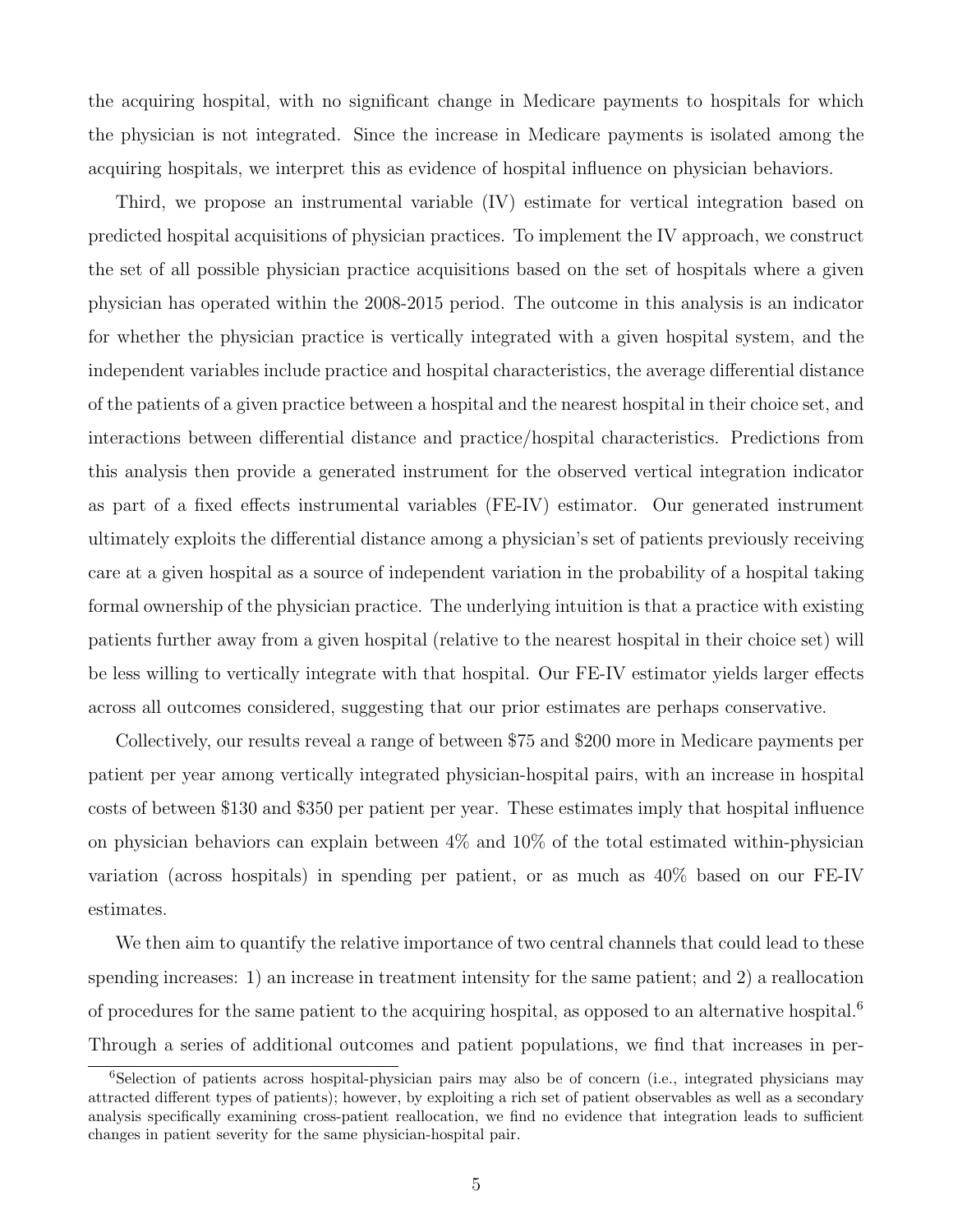patient Medicare payments, hospital costs, and inpatient/outpatient visits are almost entirely driven by increased treatment intensity rather than redirecting the flow of services for a given patient to the acquiring hospital. Importantly, this is not to say that reallocation does not happen; rather, such reallocation occurs across patients instead of within patients. For example, when examining changes in total physician-level patient allocations across hospitals, we indeed find evidence that hospitals receive a larger share of a physician's patients following formal integration, which is consistent with [Baker](#page-30-5) *et al.* [\(2016\)](#page-30-5) and [Koch](#page-32-7) *et al.* [\(2017\)](#page-32-7).

Our findings contribute to two related literatures. Our first contribution is to the broader literature on physician agency problems. In documenting physician agency problems, authors typically examine changes in physician treatment choices due to relative differences in financial incentives across services. For example, [Clemens & Gottlieb](#page-31-4) [\(2014\)](#page-31-4) study physician responses to changes in Medicare reimbursement rates, finding that physicians increase the amount of care and shift toward more profitable treatments after a relative reduction in Medicare payments. [Afendulis & Kessler](#page-30-6) [\(2007\)](#page-30-6) similarly show that patients receive significantly more care, with no discernable quality improvement, when physicians have the authority to both diagnose and operate relative to physicians restricted to diagnostic competencies. Relatedly, [Gruber & Owings](#page-32-8) [\(1996\)](#page-32-8) demonstrate a movement toward more profitable services (in their case, an increase in cesarean section deliveries) following a reduction in demand for labor and delivery services, and [Iizuka](#page-32-9) [\(2012\)](#page-32-9) finds that physicians in Japan are more likely to prescribe drugs for which they share some portion of the markup. The presence of physician agency problems is also implicit in studies of unexplained geographic variation in health care utilization (e.g., [Finkelstein](#page-31-3) *et al.* [\(2016\)](#page-31-3) and [Molitor](#page-32-5) [\(2018\)](#page-32-5), among many others).

Rather than exploiting differential payments across services, our analysis exploits heterogeneities across hospitals (cross-sectionally and over time) for which the same physician performs surgical care. [Sacarny](#page-32-6) [\(2018\)](#page-32-6) is perhaps most closely related to our study in terms of identification strategy; however, he studies coding changes and only briefly examines the role of vertical integration on such coding behaviors. We deliberately capture health care utilization more generally (conditional on observed diagnosis codes) and are specifically interested in whether hospitals can influence physician treatment decisions—which has direct and potentially substantive implications on both medical spending and health outcomes. One caveat here is that our analysis considers just one specific mechanism for hospital influence (i.e., ownership of a physician practice). There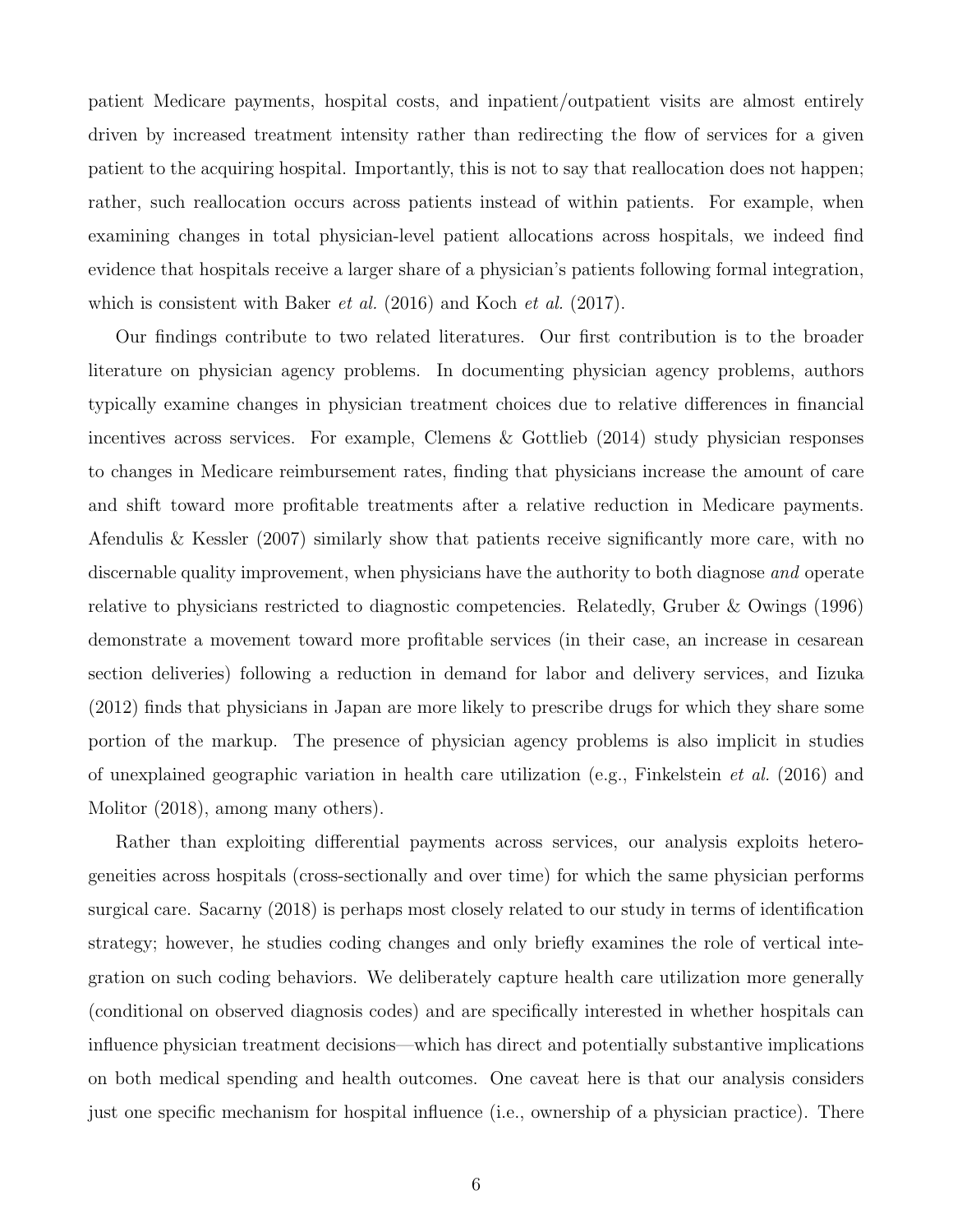are many other mechanisms by which hospitals may attempt to influence physician behaviors, such as joint partnerships or less stringent contractual relationships in which hospitals offer some marketing or administrative support with no ownership stake in a physician practice. While we consider these other mechanisms as important avenues for future work, we focus on hospital ownership of physician practices because this offers arguably the strongest opportunity for hospitals to influence physician behaviors and because this offers a more discrete change in physician-hospital relationships that we can directly observe in the SK&A data.

Our work also clearly connects to the recent literature on the effects of vertical integration throughout the health care sector, which span a variety of empirical settings and associated outcomes. For example, [Baker](#page-30-5) et al. [\(2016\)](#page-30-5) study physician-level admitting patterns among practices owned by hospitals, and [Baker](#page-30-1) et al. [\(2014\)](#page-30-1) examined changes in market-level spending due to hospital ownership of physician practices (as reported in AHA survey data). [Capps](#page-30-7) *et al.* [\(2018\)](#page-30-7) similarly consider the effects of vertical integration on an overall physician price index, which is composed of inpatient and outpatient claims activity. Finally, [Koch](#page-32-7) et al. [\(2017\)](#page-32-7) examine the effect of vertical integration on physician-level behavior in the clinic and outpatient setting, focusing specifically on acquisitions of 27 large physician practices.

Our central contribution to the vertical integration literature is that we isolate effects on treatment intensity per patient for a given physician-hospital pair, which is separate from changes due to reallocation of procedures across hospitals, upcoding behavior, or location-based billing policies. We are able to do so by exploiting a unique and extensive combination of data that we believe is novel to the literature. In these ways, our findings nicely complement existing studies and offer further motivation for careful regulatory scrutiny of hospital-physician relationships.

## <span id="page-6-0"></span>2 Motivation

We motivate our empirical analysis with a simple model of physician behavior, following closely that of [Finkelstein](#page-31-3) *et al.* [\(2016\)](#page-31-3). We assume physician j provides some amount of care,  $y_{ijk}$ , to maximize the perceived utility of patient  $i$  as well as the profits of the physician, the physician's practice, and hospital  $k^7$  $k^7$ . We assume that this maximization problem takes place separately at each time t, and

<span id="page-6-1"></span><sup>&</sup>lt;sup>7</sup>To simplify notation, we let the subscript j denote physician j within a given practice. Our empirical analysis ultimately restricts the sample to physicians that operate in a single practice, so that we can uniquely assign practice characteristics (including ownership by a hospital system) to the physician.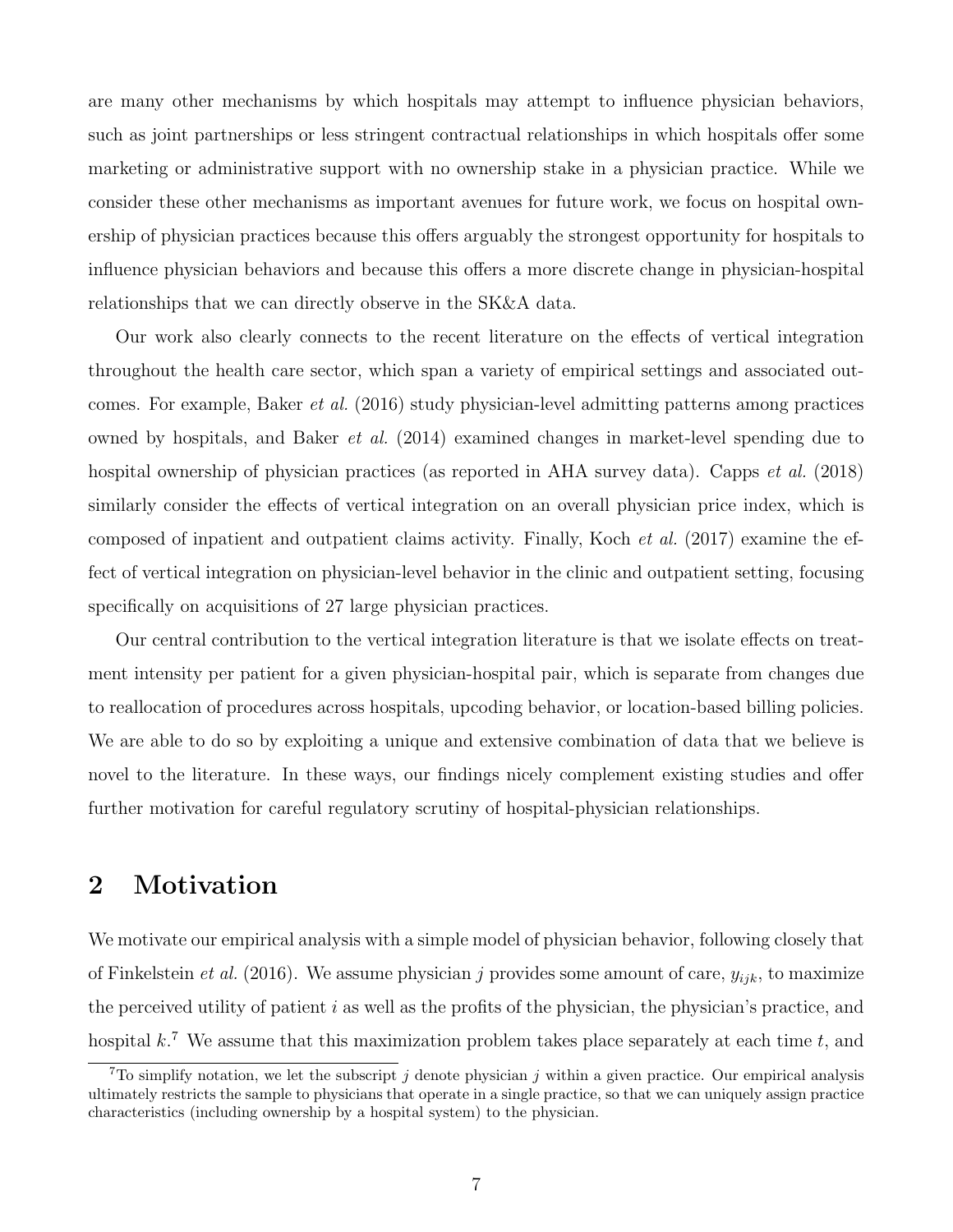we therefore suppress notation for time. Denote physician/hospital profits by  $\pi(y_{ijk};\Gamma_k,\Gamma_j,\kappa_i)$ , which generally captures some effect of  $y_{ijk}$  on profits conditional on a set of physician, hospital, and patient characteristics. Similarly denote by  $\tilde{u}(y_{ijk};\Gamma_k,\Gamma_j,\kappa_i)$  the physician's perception of patient utility from care  $y_{ijk}$ , assumed to depend on hospital  $(\Gamma_k)$ , physician  $(\Gamma_j)$ , and patient  $(\kappa_i)$  characteristics. We further assume that the physician's objective is additively separable in perceived patient preferences and profits.

The observed amount of care (all defined at time  $t$ ) is then:

<span id="page-7-0"></span>
$$
y_{ijk} = \arg\max_{y} \theta_u \tilde{u}(y; \Gamma_k, \Gamma_j, \kappa_i) + \theta_\pi \pi(y; \Gamma_k, \Gamma_j, \kappa_i), \qquad (1)
$$

where  $\theta_u$  and  $\theta_{\pi}$  reflect different weights that the physician and hospital place on perceived patient preferences versus profitability of treatment. Assuming  $\tilde{u}$  and  $\pi$  are additively separable in i and  $(j, k)$ , a reduced-form analog to the solution to Equation [1](#page-7-0) is

<span id="page-7-1"></span>
$$
y_{ijk} = \alpha_i + x_i \beta + \Gamma_{jk} + \epsilon_{ijk},\tag{2}
$$

where  $\alpha_i$  denotes unobserved patient characteristics;  $x_i$  denotes observed patient characteristics;  $\Gamma_{jk}$  denotes a risk-adjusted measure of joint influence of physicians and hospitals on patient-level health care utilization, composed of observed and unobserved physician and hospital characteristics; and  $\epsilon_{ijk}$  denotes an error term.

Our primary empirical question then relates to the structure of  $\Gamma_{jk}$ . With estimates of  $\Gamma_{jk}$  in each year t, we then parameterize  $\Gamma_{jkt}$  as follows:

<span id="page-7-2"></span>
$$
\Gamma_{jkt} = \gamma_j + \gamma_k + \tau_t + z_{jkt}\delta + \eta_{jkt},\tag{3}
$$

where  $\gamma_j$  denotes unobserved, time-invariant physician characteristics such as practice style;  $\gamma_k$ similarly denotes unobserved, time-invariant hospital characteristics;  $\tau_t$  denotes unobserved factors affecting all physicians and hospitals at time  $t$ ;  $z_{jkt}$  denotes observed, time-varying physician and hospital characteristics; and  $\eta_{jkt}$  denotes an error term.

An obvious mechanism by which hospitals may gain influence on physician treatment patterns is by acquiring the physician practice. The effects of such vertical integration, however, are theoretically ambiguous. In terms of total care provided (inpatient and outpatient procedures), more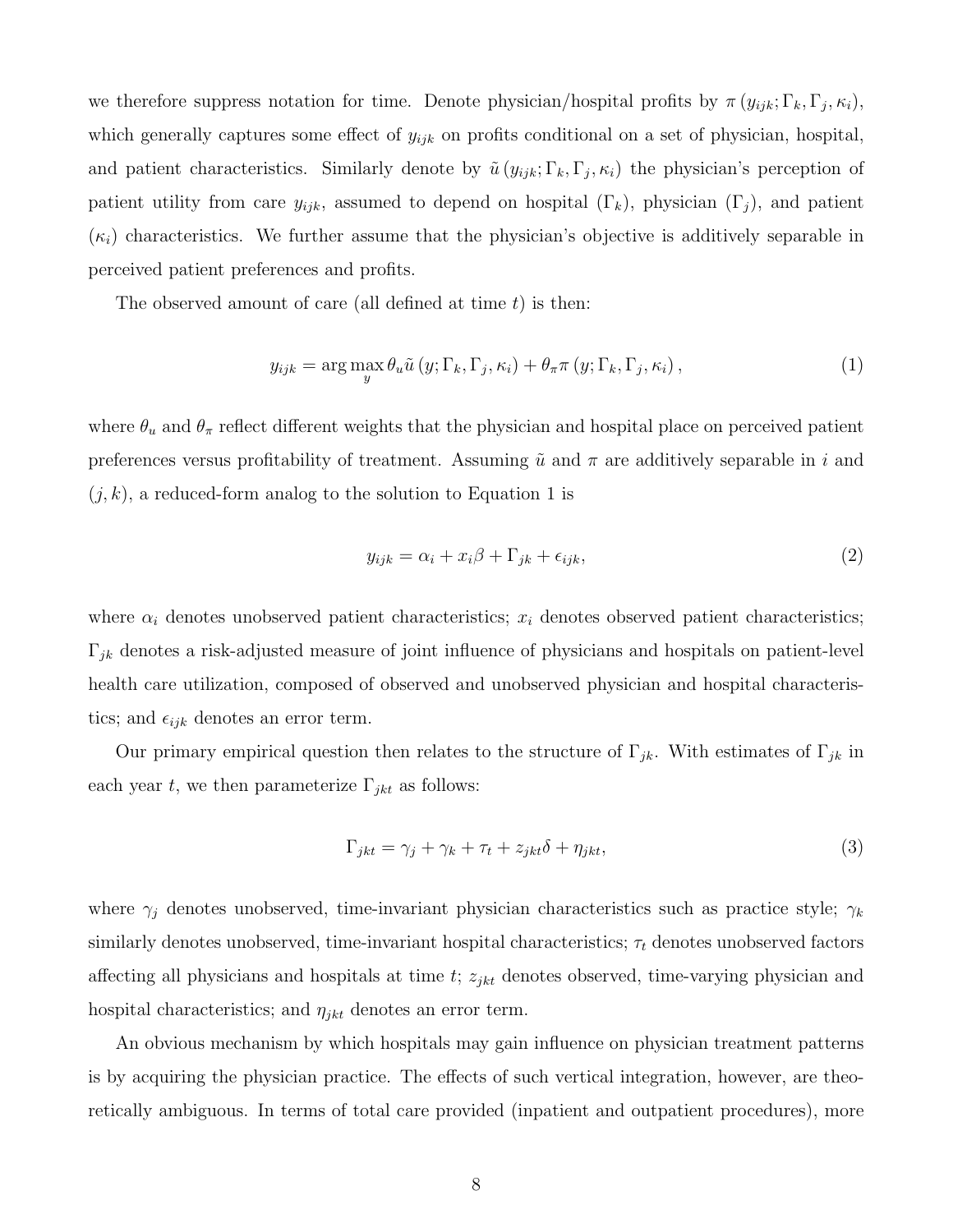procedures translates to more revenue for the hospital and physician, but due to much higher costs in the inpatient setting, the marginal procedures gained may not increase profit to the hospital. The hospital may therefore have a preference for additional procedures in the outpatient versus inpatient setting. At the inpatient level, hospitals receive a fixed DRG-based payment from CMS and therefore have an incentive to reduce costs without overly sacrificing quality; however, if a hospital directly employs physicians on a salaried contract, then the hospital becomes the residual claimant on all billable physician services, which creates an incentive for additional billable physician services even within a given inpatient stay.[8](#page-8-0)

For example, consider the Medicare payment for a total hip replacement without complications or comorbidities (DRG 470).<sup>[9](#page-8-1)</sup> Values will differ by location and hospital, but on average, CMS will pay the hospital a DRG-based payment of just under \$12,000. CMS will also pay the orthopedic surgeon approximately \$1,400 based on the HCPCS code 27130. If this physician is employed with a salary arrangement by the hospital, then the marginal revenue from the \$1,400 physician fee would go to the hospital (although still billed separately and thus not included in the available Medicare inpatient claims data). If instead the physician is not employed by the hospital, then this payment will go straight to the physician or the physician practice.

### 2.1 Estimation Strategy

Our expository model suggests a straightforward two-step estimation strategy. In stage one, we form an estimate of  $\Gamma_{jk}$  from Equation [2](#page-7-1) based on data at the patient level. In stage 2, estimates of  $\Gamma_{jkt}$  are used as outcomes in our estimation of Equation [3.](#page-7-2) Since we condition on physician and hospital fixed effects (as well as adjusting for patient variables in the first stage), the remaining variation is akin to a "match value" in [Abowd](#page-30-3) et al. [\(2002\)](#page-30-3) and Card [et al.](#page-30-4) [\(2013\)](#page-30-4). Unlike other settings in which the match value is estimated based on few observations for a given employee/firm match, our first-stage analysis is based on data at patient/procedure level, where we have many observations for the same physician-hospital pair. Results from Equation [3](#page-7-2) therefore offer an estimate of the effects of physician and hospital characteristics on physician-hospital match values.

<span id="page-8-0"></span><sup>8</sup>Several recent policy changes further increase the incentive for hospitals to attempt to influence physician behaviors. For example, as part of the Value Based Purchasing (VBP) program and other incentives introduced through the Affordable Care Act (ACA), hospitals are penalized based on their performance across a range of clinical and non-clinical measures.

<span id="page-8-1"></span><sup>&</sup>lt;sup>9</sup>More detailed payment information is available at the [CMS Inpatient Payment Website](https://data.cms.gov/Medicare-Inpatient/National-Summary-of-Inpatient-Charge-Data-by-Medic/us23-4mx2) and the [CMS Physician](https://www.cms.gov/Medicare/Medicare-Fee-for-Service-Payment/PFSlookup/index.html) [Fee Schedule.](https://www.cms.gov/Medicare/Medicare-Fee-for-Service-Payment/PFSlookup/index.html)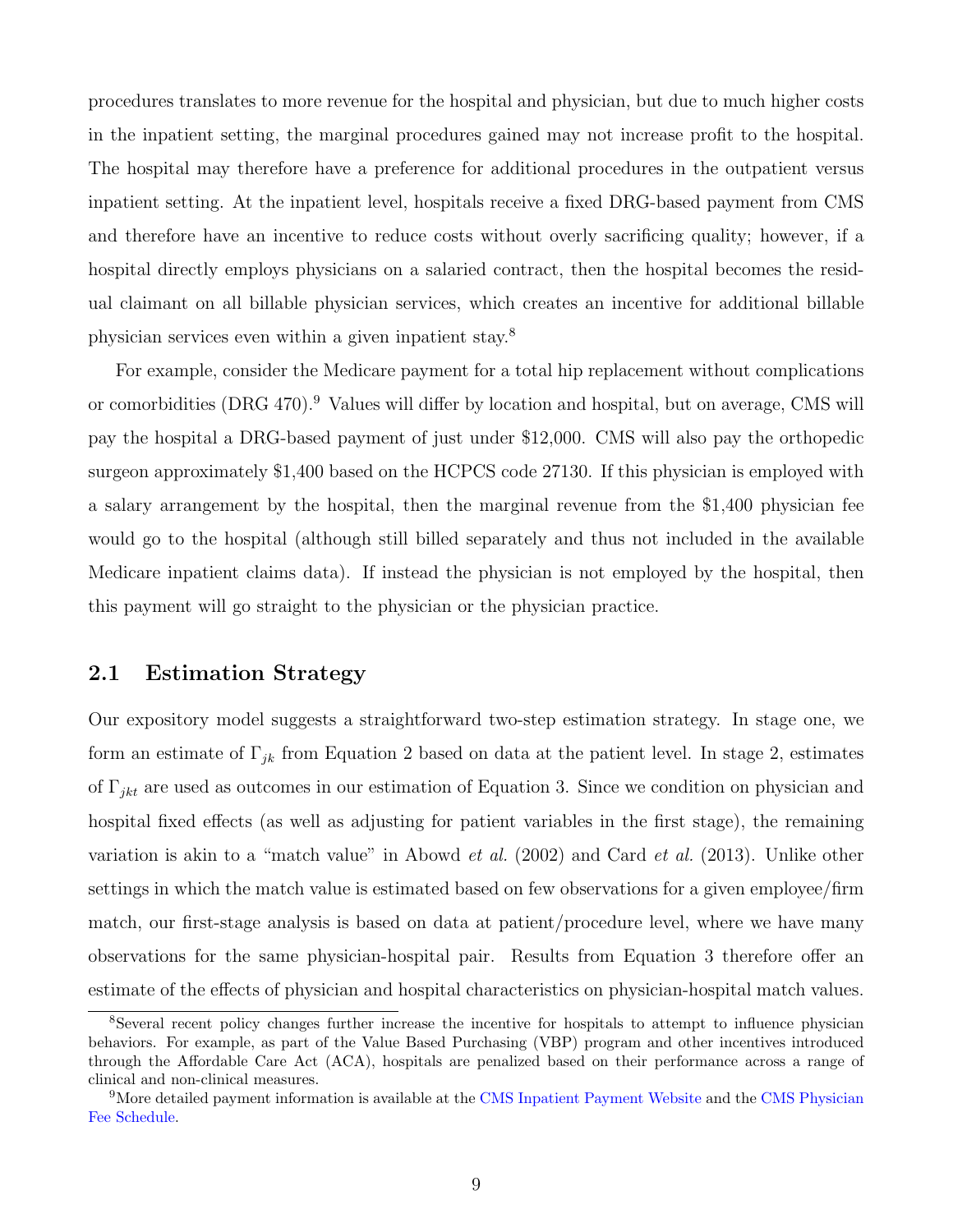Our estimation strategy achieves two goals. First, the two-stage approach adjusts for measures of patient preference, exploiting data on all inpatient and institutional outpatient claims as well as patient demographics. Residual variation in health care expenditures and utilization should therefore be driven predominantly by supply-side factors. Second, our two-stage approach estimates effects specifically on the interaction between a given physician and hospital (i.e., conditional on the overall practice patterns of a given physician or hospital). Our analysis can therefore speak to how vertical integration changes physician behaviors at the acquiring hospital, as distinct from an aggregate effect driven by the hospital's acquisition of already high-intensity physician practices.

We could alternatively estimate the effect of physician-hospital integration in a single stage at the level of the patient/year; however, there are at least two concerns with this strategy. First, a single-stage approach would not align with the underlying treatment assignment we have in mind. Specifically, we are interested in the effect of affiliating with a hospital on a physician's behavior at that hospital. This means that the treatment is at the physician/hospital level, not at the patient level. Second, a two-stage estimation allows for a much richer specification in which all patientlevel coefficients are allowed to vary by year. The equivalent single-stage estimation would include interactions between each patient variable (i.e., the components of  $\alpha_i$  and  $x_i$ ) and year dummies. Estimating this model along with multi-dimensional fixed effects on even a small sample of our full claims data (over 20mm patient/year observations in our combined inpatient/outpatient dataset) is computationally infeasible.

### <span id="page-9-0"></span>3 Data

#### 3.1 Dataset Construction

Our analysis is based on the population of Medicare inpatient and institutional outpatient claims from 2008 through 2015. We focus on planned procedures in which we observe the National Provider Identifier (NPI) of the operating physician. In the inpatient setting, we define a planned admission as an "elective" admission type that is initiated by a physician, clinic, or HMO referral. This excludes, for example, transfers from other hospitals or inpatient stays initiated through the emergency department, urgent care center, or trauma center. We implicitly assume that all outpatient procedures are elective. In focusing on procedures with an observed operating physician NPI, note that our analysis only includes operations and therefore excludes basic services, lab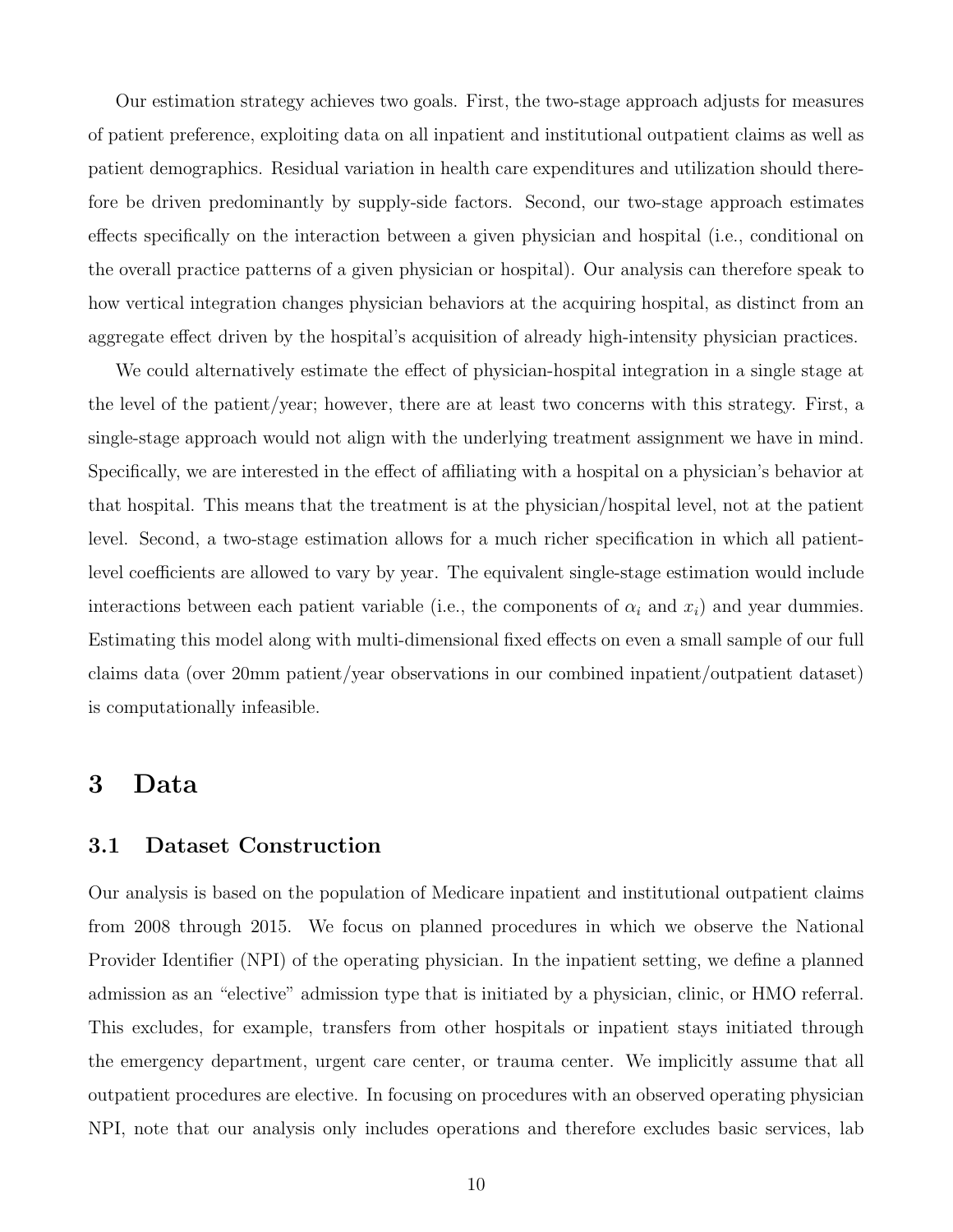testing, imaging, etc.

The purpose of focusing on elective procedures is twofold: 1) conditional on diagnosis and procedure codes, we anticipate less unobserved variation in Medicare expenditures and hospital costs among planned procedures relative to inpatient stays initiated through an emergency department or transferred from another hospital; and more importantly, 2) treatment for elective procedures is more likely to be at the physician's discretion, offering a better opportunity to study changes in physician behavior due to integration. Our sample construction is therefore similar in spirit to Card *[et al.](#page-30-8)* [\(2009\)](#page-30-8) in that we limit our sample according to the reason for admission rather than a specific underlying diagnosis or procedure.[10](#page-10-0)

From the inpatient claims, we construct a dataset of all observed physician-hospital pairs for each year from 2008 through 2015. The physician-hospital data include the number of procedures for each physician/hospital pair in a given year; hospital characteristics including zip code, NPI, total admissions, total charges, total reimbursements from Medicare, and total diagnosis related group (DRG) weights; and physician characteristics including office zip code, NPI, primary specialty, practice tax ID, and total inpatient and outpatient stays across all hospitals.

The resulting unit of observation is a physician-hospital-year. From the claims data we have 765,172 total physician/hospital pairs from 2008–2015, or about 96,000 pairs per year. We observe 228,302 unique physician/hospital pairs in the data, based on 5,070 unique hospital NPIs and 120,041 unique physician NPIs. We drop physicians operating outside of the contiguous U.S., which reduces our total number of observations to 760,181. We also drop observations in which the physician operated at a hospital more than 120 miles from the physician's primary office location. This leaves 689,400 total observations over our time period.

We incorporate additional hospital-level data from the provider of service (POS) files and the AHA annual surveys, which we merge to the physician-hospital data using the Medicare provider number. These data include the number of staffed hospital beds and indicators for hospital teaching status, membership in a larger hospital system, and for-profit/not-for-profit ownership. We then incorporate hospital financial information and data on total discharges from the Healthcare Cost Report Information System (HCRIS), again merged based on the Medicare provider number.

<span id="page-10-0"></span> $10$ For example, Card *[et al.](#page-30-8)* [\(2009\)](#page-30-8) focuses on unplanned admissions through the ED for "non-deferrable" conditions. The sample construction in Card *[et al.](#page-30-8)* [\(2009\)](#page-30-8) helps in the validity of their regression discontinuity research design by focusing on patients who must be admitted to the hospital regardless of timing or insurance status. Similarly, our sample construction helps to focus on patients for which the physician is more likely to have some influence over the treatment decisions, or at least focus on patients that are likely to have consulted a physician before pursuing the operation.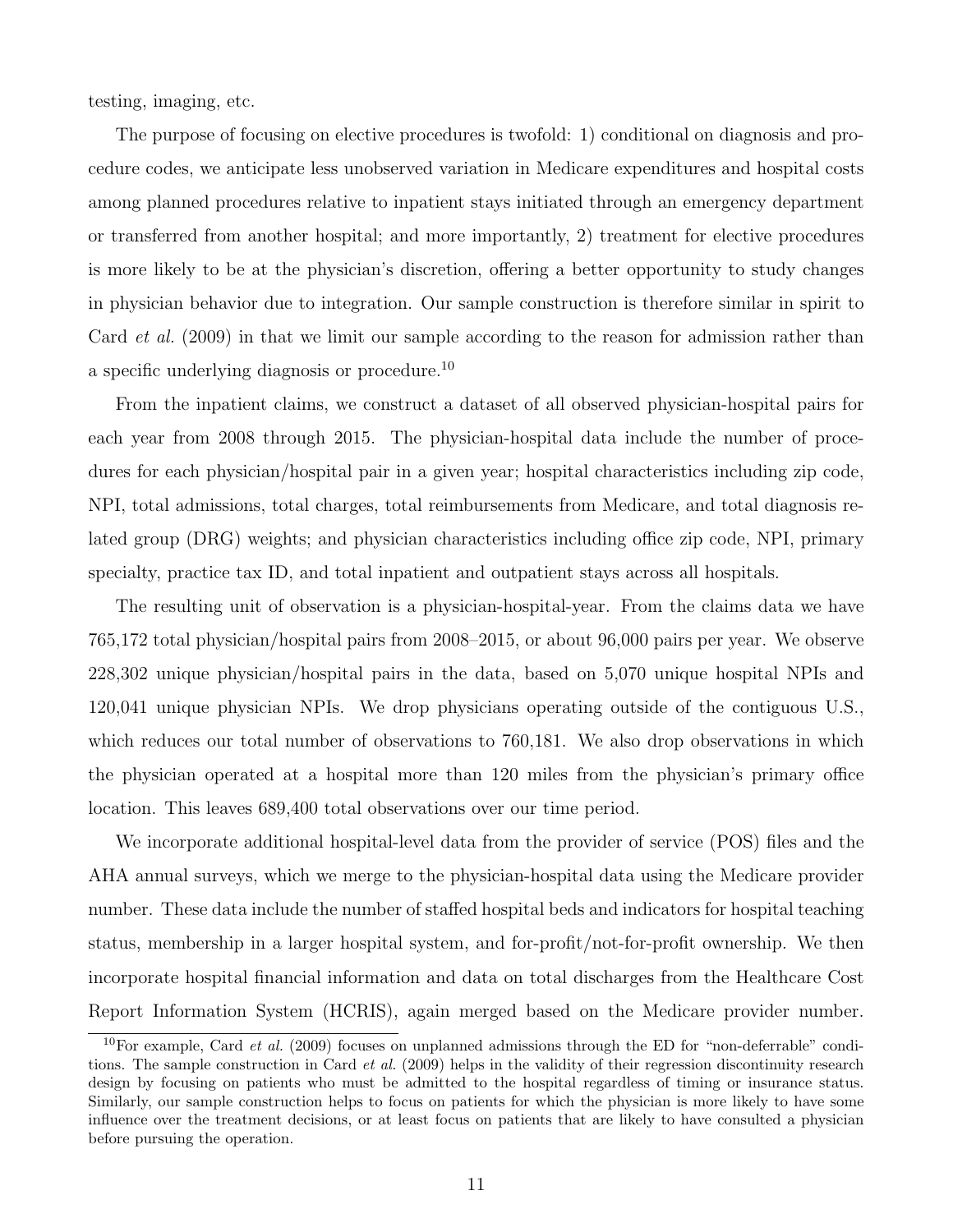Finally, we incorporate local demographic and other county-level variables from the American Community Survey (ACS), merged based on county FIPS codes observed in the AHA data.

We then merge data on hospital ownership of physician practices from SK&A, a commercial research firm that regularly surveys the ambulatory physician practice landscape. The SK&A database approximates a near-universe of U.S. office-based physician practices and provides detailed information regarding practice ownership affiliations (including the health system name for those vertically integrated), practice specialty, practice size, and practice location. The SK&A data also includes each physician's NPI, which we use to merge to the claims data. Note that the SK&A data excludes hospital-based physicians. For 30,753 unique physicians in the claims data (152,625 total observations), we do not observe a matching physician NPI in the SK&A data. We drop all such physicians from the analysis, leaving 536,775 observations.

Note that our SK&A data are bi-annual so that we only observe ownership affiliations for oddnumbered years — 2009, 2011, 2013, and 2015. We therefore do not know the precise timing of some acquisitions. As an example, consider a practice that is observed to be owned by a hospital system in 2011 but not in 2009. This practice could have been acquired in 2010 or 2011. In our analysis, we assign treatment status based on data from the prior year, which means that the vertical integration indicator in this example is set to 1 beginning in 20[11](#page-11-0) and 0 in  $2010^{11}$  This ensures that any purchase of a practice is accurately indicated as such in the data (i.e., no false positives).

Finally, we restrict the sample to individuals aged 65 and above, and we drop claims in which Medicare payments or charges fall in the highest or lowest one-percent of all observed amounts in a given year.<sup>[12](#page-11-1)</sup> We lose another 18,377 physician-hospital pairs when applying these restrictions, which yields a final dataset of 518,398 physician-hospital pairs from 2008 through 2015, consisting 78,890 unique physician NPIs and 4,754 unique hospital NPIs. This set of hospitals and physicians accounts for 7,546,313 total inpatient stays in the underlying Medicare claims data, approximately 47% of all elective inpatient stays (with nonmissing operating physician NPIs) observed over this time period.

<span id="page-11-0"></span>Since we are interested in physician/hospital interactions, we only incorporate outpatient proce-

<sup>&</sup>lt;sup>11</sup>To be clear, we can only assign treatment status based on data from the prior year if the practice is observed in both years. If instead the practice in our example is observed in 2010 but not in 2009, then we assign treatment status based on 2011 data.

<span id="page-11-1"></span><sup>&</sup>lt;sup>12</sup>We drop these observations because we present estimated physician-hospital fixed effects as an intermediate step in our analysis, the estimation of which is more sensitive to outliers in the underlying claims. Our fixed effects estimates and final results are unchanged if we winsorize our sample instead of dropping these observations entirely.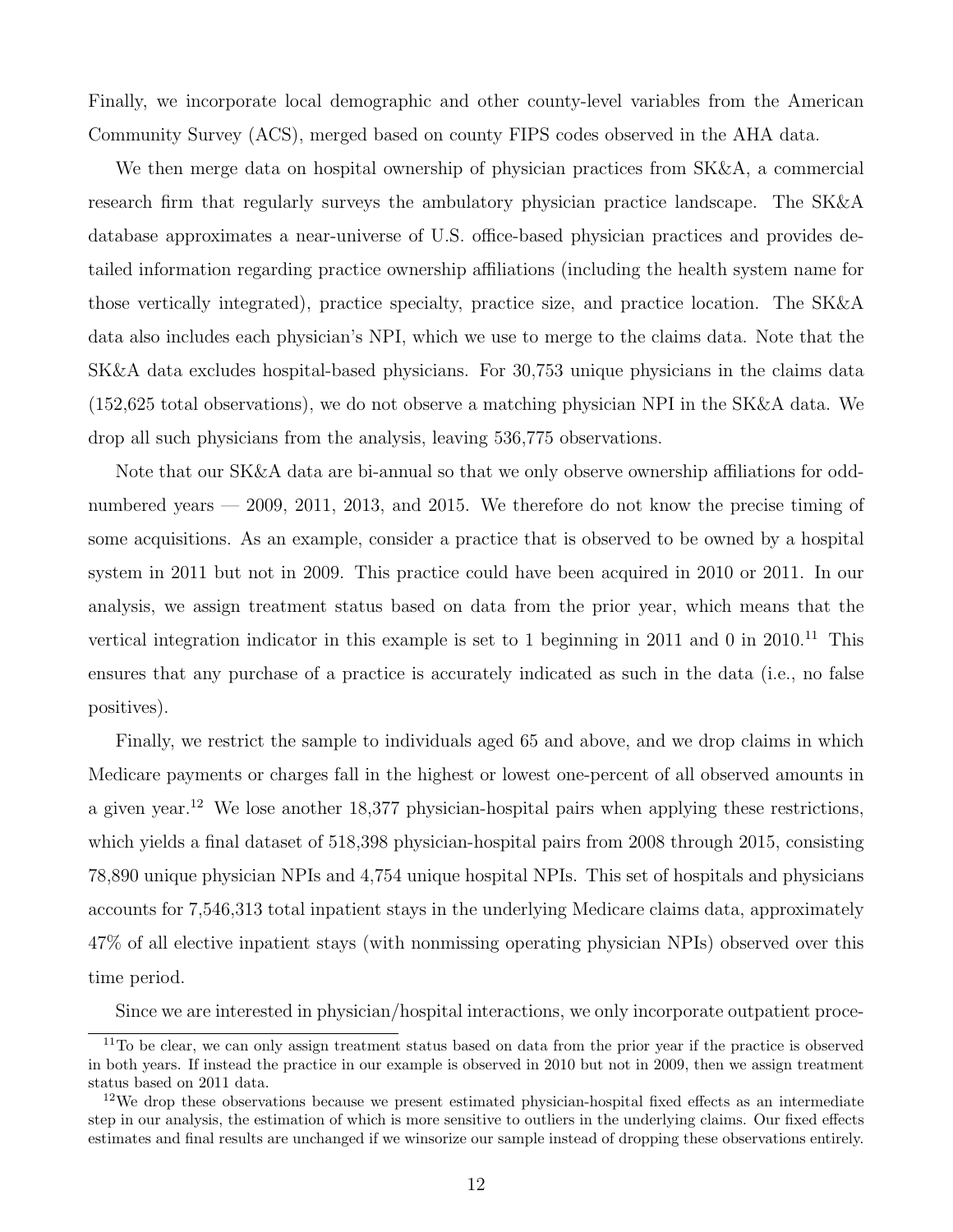dures for physician/hospital pairs with matching NPIs to the inpatient data.<sup>[13](#page-12-0)</sup> Our final outpatient data are therefore comprised of the same physician/hospital pairs as the inpatient data and account for approximately 24mm total outpatient procedures.

### 3.2 Dependent Variables

In estimating our first stage (Equation [2\)](#page-7-1), we focus initially on Medicare payments, hospital costs, and inpatient and outpatient stays per patient-year. We measure Medicare payments as the sum of all Medicare payments for inpatient and institutional outpatient procedures for each patient/physician/hospital combination. Importantly, this measure of Medicare payments does not include payments for billable physician services, which we do not observe in our data. To more fully capture changes in resource utilization (including physician services), we also consider total hospital costs, calculated as the sum of inpatient and outpatient charges multiplied by the hospital cost-to-charge ratio  $(CCR)$ .<sup>[14](#page-12-1)</sup> We consider several additional outcomes as we decompose the full effects into mechanisms of reallocation across locations of care versus changes in underlying intensity of treatment. We discuss the details of these outcomes as they are introduced.

### 3.3 Independent Variables

Since the same patient will not (on average) have several elective operations in a given year, it is infeasible to estimate Equation [2](#page-7-1) with patient-specific fixed effects using the standard withinestimator. We instead specify  $\alpha_i$  as a flexible function of total utilization for patient i in years prior to time t. Specifically, we sum all inpatient and institutional outpatient claims and Medicare payments for each patient in all years before  $t$ , calculate (separately) the quartiles for each of these two variables, and form six indicator variables for whether the patient falls in the 2nd, 3rd, or 4th quartile of each variable.<sup>[15](#page-12-2)</sup>  $\alpha_i$  denotes the vector of all such indicator variables.

<span id="page-12-0"></span><sup>&</sup>lt;sup>13</sup>Among all outpatient procedures with an observed operating physician and organization NPI in the claims, approximately 40% (nearly 73mm procedures) are also matched to a hospital NPI. The remaining outpatient procedures are performed in centers that do not share a common NPI with an inpatient hospital.

<span id="page-12-1"></span><sup>&</sup>lt;sup>14</sup>Since our analysis is based on Medicare claims, we use the Medicare-specific CCR for each hospital, which are available as part of the inpatient PPS final rule impact files. Guidance from the Research Data Assistance Center (ResDAC), which is a CMS contractor that provides assistance for researchers using CMS data, further suggests that hospital CCRs can also be applied to hospital outpatient services. See ResDAC presentation available at [http://resdac.umn.edu/sites/resdac.umn.edu](http://resdac.umn.edu/sites/resdac.umn.edu/files/Calculating%20Cost%20-%20Cost-to-Charge%20Ratios%20(Slides).pdf)

<span id="page-12-2"></span><sup>&</sup>lt;sup>15</sup>In calculating total Medicare payments or claims, we make no restrictions on the type of procedures and include all observed inpatient and outpatient claims for each patient. This reflects substantially more observations per patient for two reasons: 1) inpatient stays are not restricted to be planned and elective procedures; and 2)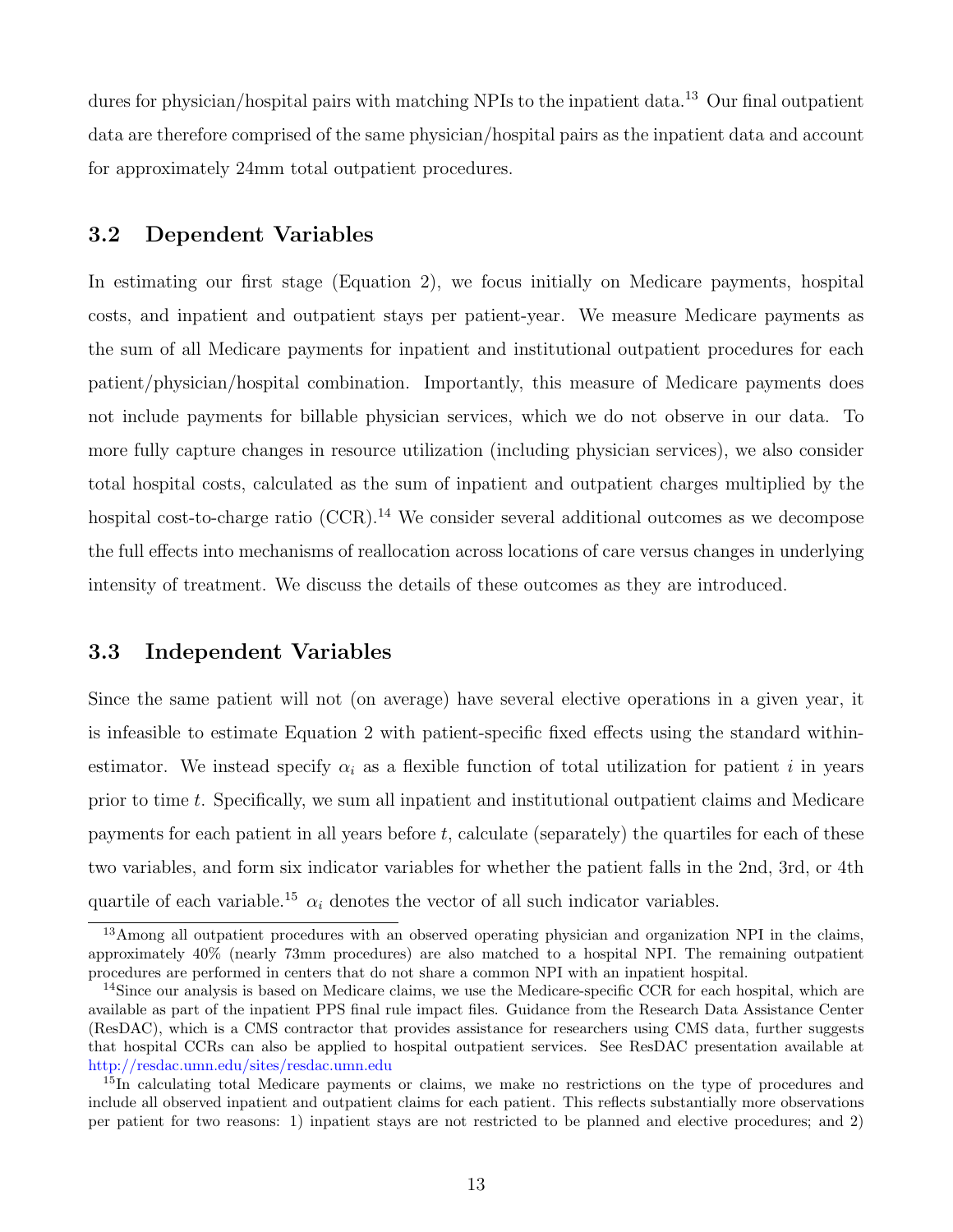We also include in the first-stage regression a set of dummy variables for each unique diagnosis code across inpatient stays for a given patient. We focus on diagnosis codes for inpatient stays because these are validated by CMS, while diagnosis codes listed on the outpatient claims are not validated. There are over 10,000 possible ICD-9 diagnosis codes. We therefore collapse these codes into 18 different disease categories (e.g., ICD-9 codes in the range of 390-459 reflect diseases of the circulatory system) plus an additional dummy for missing codes.<sup>[16](#page-13-0)</sup> We further limit our collection of diagnosis codes to the first 5 ICD-9 diagnosis codes listed on any given claim. As an example, consider a patient with two inpatient stays in the year. In her first stay, she is indicated with an ICD-9 diagnosis code of 715.15 (osteoarthrosis, hip), a diagnosis of 401.9 (hypertension, unspecified), and a diagnosis of 531 (gastric ulcer). In her second stay, she is indicated with these same three diagnosis codes as well as 487 (influenza). All four diagnosis codes would then be grouped based on disease categories and included as dummy variables in a first-stage regression of total utilization.

In our second-stage estimation of Equation [3,](#page-7-2) we include in  $z_{jkt}$  the following physician and hospital characteristics: 1) physician practice characteristics, such as practice size, an indicator for an independent versus group practice, an indicator for whether the practice is single or multi-specialty, an indicator for whether this is a surgical practice, the average experience among physicians in the practice, and the percentage of female physicians in the practice; 2) hospital characteristics, including the number of full-time equivalent (FTE) nurses, the number of FTE physicians,<sup>[17](#page-13-1)</sup> the number of FTE residents, the number of FTE other medical staff, the number of FTE non-medical staff, and indicators for whether the hospital is part of a larger system, for-profit versus not-forprofit ownership, and designation as a major teaching hospital; and 3) an indicator for whether physician practice j is owned by hospital k (or the system to which hospital k is a member). We also include a set of county characteristics that capture the county's distribution of age, income, gender, education, and race, as well as indicators for whether the county hospital market is a monopoly, duopoly, or triopoly.

outpatient visits are not restricted to have a physician and hospital NPI that matches a pair in the (elective) inpatient data.

<span id="page-13-1"></span><span id="page-13-0"></span><sup>&</sup>lt;sup>16</sup>Details of the disease categories are presented in the supplemental appendix.

<sup>&</sup>lt;sup>17</sup>We include the number of FTE physicians as an independent variable under the assumption that most of these physicians are part of hospital-based physician practices rather than office-based physician practices as reflected in the SK&A data.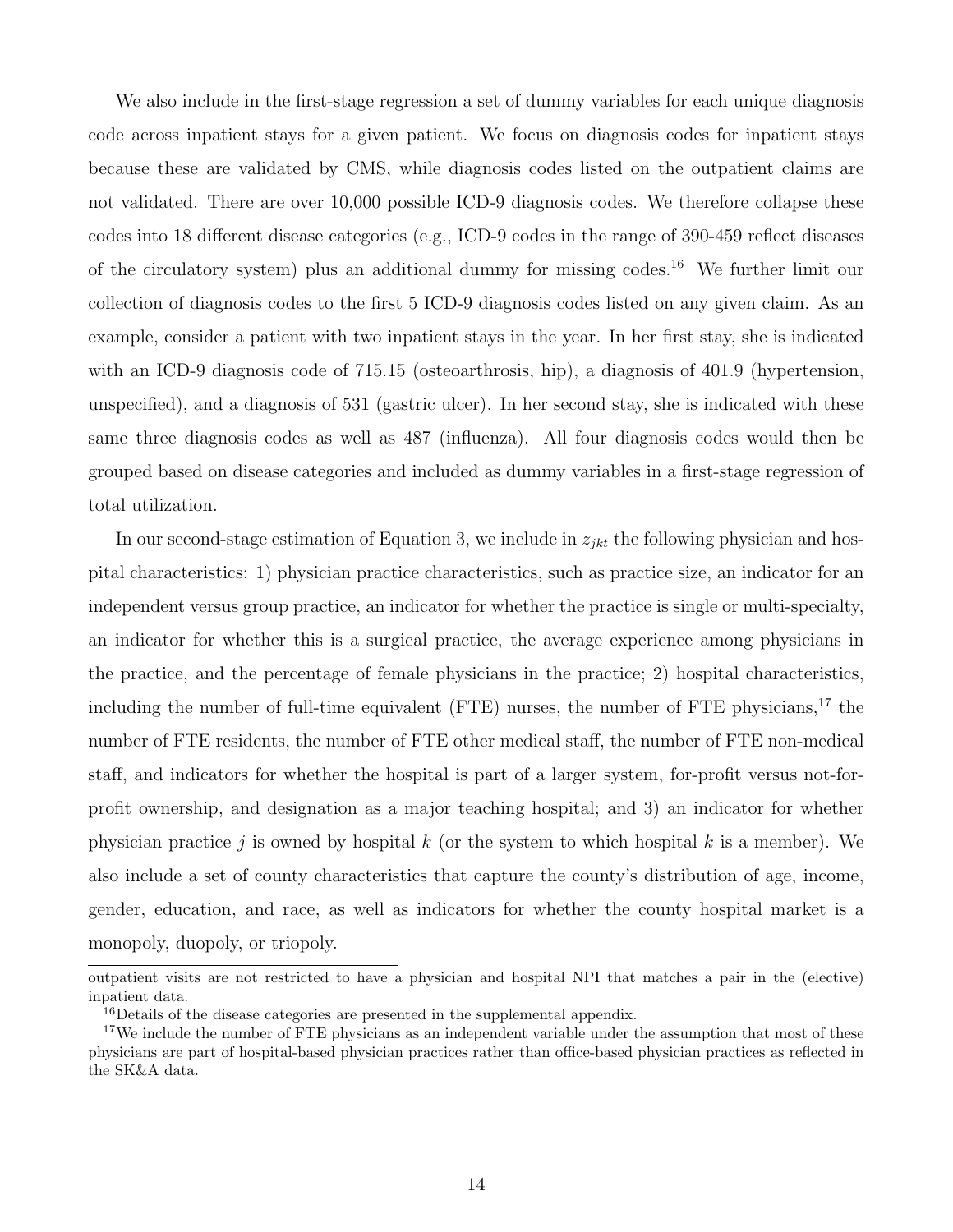#### 3.4 Descriptive Statistics

Descriptive statistics of our physician-hospital variables are provided in Table [1.](#page-37-0) Our final data are based on 48 patients per physician-hospital pair per year on average. These patients account for just over 15 inpatient stays for each physician-hospital pair and 53 outpatient procedures. Recall that these inpatient stays reflect planned and elective procedures that were initiated by a physician, insurer, or clinic. As such, these counts do not reflect the total number of operations performed by a given physician in each year. Nonetheless, the descriptive statistics in Table [1](#page-37-0) show that the number of elective procedures per physician/hospital pair is relatively stable over time.

The inpatient and outpatient share variables in Table [1](#page-37-0) show the average share of each physician's operations performed at a given hospital, where we see that the average share of a physician's inpatient operations going to a given hospital has increased from 69% in 2008 to 74% in 2015 based on planned & elective operations studied in our data. In other words, an average physician operates 74% of the time in one hospital in 2015 compared to 69% in 2008. We see a similar increase in the share of outpatient procedures, from 73% in 2008 to 77% by 2015.

Relatedly, we see an increase in the percentage of physician-hospital pairs for which the physician practice is owned by the hospital or hospital system, with just 13% of all such pairs in 2008 up to 33% in 2015. These summary statistics in Table [1](#page-37-0) also suggest a large degree of physician affiliation even in the absence of formal vertical integration. For example, while the percentage of physician-hospital pairs that are vertically integrated nearly tripled from 2008 to 2015, the average share of a physician's operations performed at a given hospital (row 1 of Table [1\)](#page-37-0) exceeds 70% in most years.

Tables [2–](#page-38-0)[3](#page-39-0) present descriptive statistics for individual physicians and hospitals, respectively. From Table [2,](#page-38-0) our final data consist of just over 21 total inpatient operations per physician per year and 69 total outpatient procedures. Also from Table [2,](#page-38-0) we see that around 15% of physicians in our data were integrated with a hospital or hospital system in 2008 compared to nearly 38% in 2015. Recall that integration is defined at the hospital system and practice level, so that physicians can operate at multiple hospitals within the same system that owns their practice. Physicians may also (and do) operate at hospitals outside of the system that owns their practice, such that the percentage of integrated physician-hospital pairs in Table [1](#page-37-0) should be slightly lower than the percentage of integrated physicians in Table [2.](#page-38-0)

Table [3](#page-39-0) describes the average hospital at which physicians operate in our claims data (with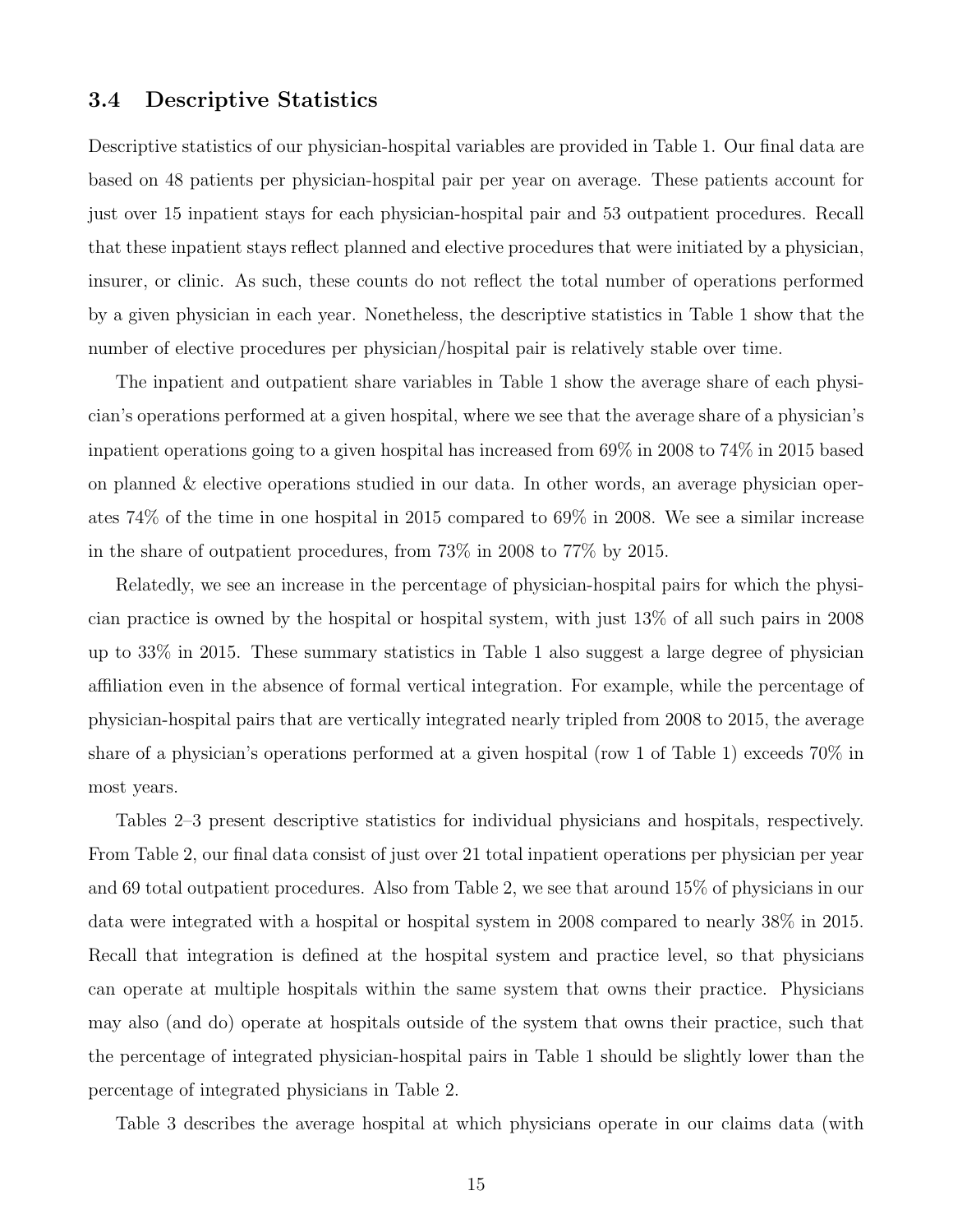the sample restrictions discussed previously). From Table [3,](#page-39-0) our final data consist of 265 planned and elective inpatient stays per hospital and 858 outpatient procedures. The hospitals in our final sample have an average of 197 staffed beds. The percentage of hospitals that are designated as for-profit has increased slightly from 18.6% in 2008 to 21.5% in 2015, as has the percentage of hospitals reporting membership in a larger hospital system (from 58% in 2008 to 68% in 2015). Similarly, the percentage of hospitals that are identified as owning at least one physician practice (or hospitals affiliated with a larger system that owns a practice) has increased from 39% in 2008 to 63% in 2015.

#### 3.5 Preliminary Evidence

Recall that our ultimate goal is to relate physician-hospital integration (as measured by hospital ownership of the practice) specifically to within-physician variation in care. Achieving this goal requires that our analysis adjust for some measure(s) of patient preference, which helps to motivate the two-stage approach presented in Section [2.](#page-6-0) Before proceeding to that analysis, a natural first question is whether there exists any meaningful variation in health care utilization across vertically integrated and non-vertically integrated physician-hospital pairs.

Initial evidence of such variation is presented in Figure [1](#page-33-0) which plots total Medicare payments for a given physician-hospital pair, adjusted for observable physician and hospital characteristics as well as physician, hospital, and year fixed effects. Specifically, Figure [1](#page-33-0) presents the residual from the regression:

$$
y_{jkt} = \beta x_{jt} + \delta z_{kt} + \lambda_k + \lambda_j + \lambda_t + \varepsilon_{jkt},
$$

where  $y_{jkt}$  denotes total Medicare payments provided by physician j at hospital k in year t;  $x_{jt}$ denotes physician practice characteristics;  $z_{kt}$  denotes hospital characteristics; and fixed effects for physician, hospital, and year are denoted by  $\lambda_j$ ,  $\lambda_k$ , and  $\lambda_t$ , respectively. We present the mean residual among physician-hospital pairs that are vertically integrated (the dashed line) versus those that are not vertically integrated (the solid line) in any given year. As indicated in the figure, the first year for which we observe a potential change in vertical integration status is 2011 since any effects of integration prior to 2011 would be absorbed by the physician fixed effect.

As is evident from Figure [1,](#page-33-0) we see a sharp increase in total Medicare payments when a given physician-hospital becomes vertically integrated; however, this increase could be driven by several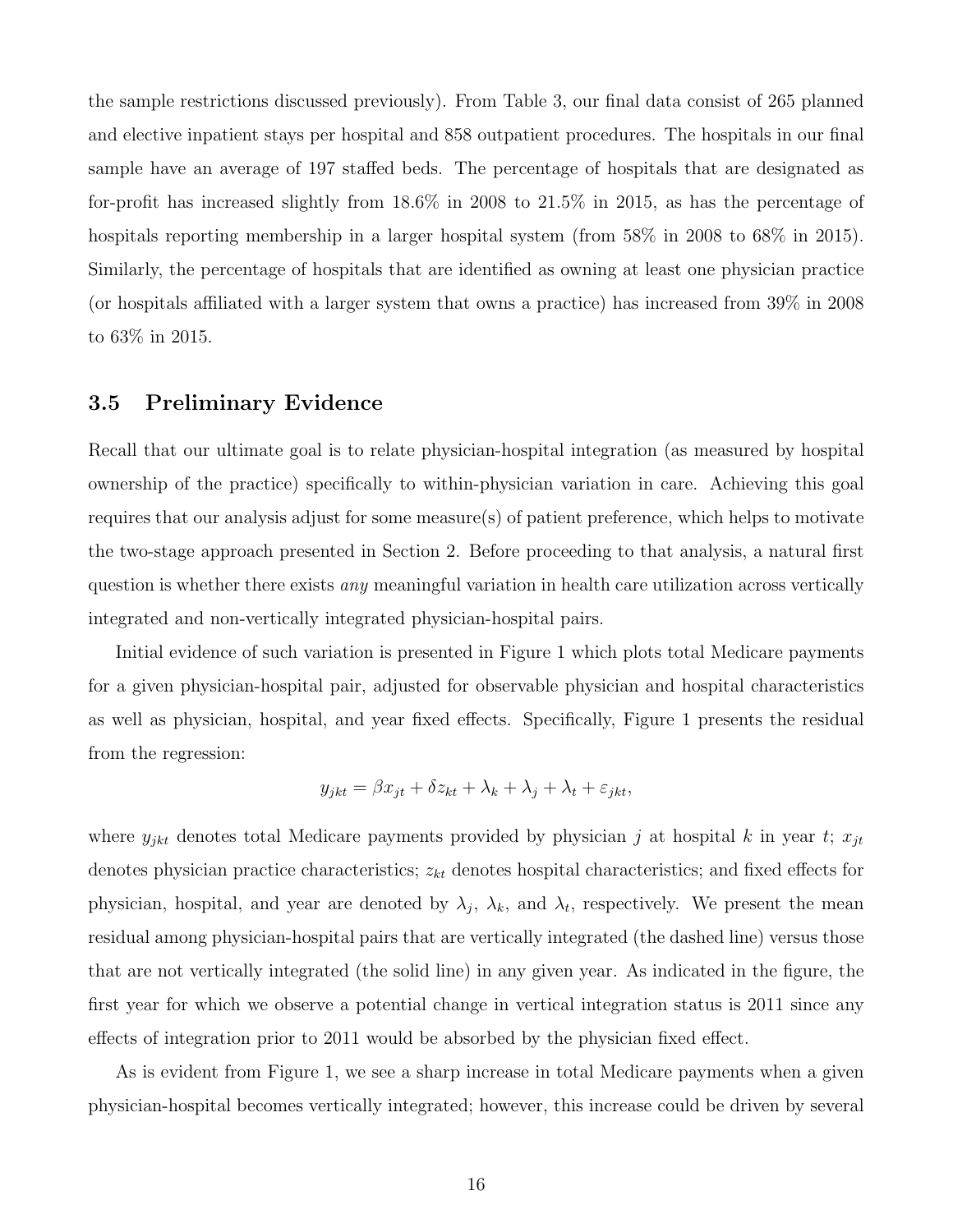factors, including an increase in the total number of a physician's patients, a change in the profile of a physician's patients (e.g., those with higher demand for health care), reallocation of patients across hospitals, or a change in treatment intensity for observationally equivalent patients. We also see some decrease in spending among non-integrated physician-hospital pairs, although smaller in magnitude than the observed increase for integrated pairs. Such an observed reduction in spending is consistent with some reallocation of patients across hospitals. In the remainder of the paper, we attempt to isolate the observed increase in health care utilization and expenditure among these different components.

### 4 Estimates of Overall Effects per Patient

We begin by estimating the effect of vertical integration (per patient) for an average physicianhospital pair. This analysis adjusts for measures of patient preferences and other observable patient characteristics, therefore removing from Figure [1](#page-33-0) the variation driven by changes in the total number of a physician's patients or changes in the profile of a physician's patients (including potential upcoding). As discussed in Section [2,](#page-6-0) we employ a two-stage estimator that intuitively mimics the estimation of a physician-hospital match value and ultimately the effect of vertical integration on this match value.

### 4.1 Within-physician Variation across Hospitals

Coefficient estimates from the first-stage estimation of Equation [2](#page-7-1) are presented in the supplemental appendix. Here, we instead focus on the variation in our estimates of  $\Gamma_{jk}$ , which provides an interesting examination into the scope of within-physician variation across hospitals. This also provides some estimate of the potential agency exploitation opportunities from the hospital's perspective and serves as a reasonableness check of our second-stage estimates on the effect of physician-hospital integration.

We have in mind the following thought experiment. By how much would expenditures decrease if the same patient was treated by the same physician at the hospital for which average spending is lowest for that physician? In many ways, this thought experiment is akin to standard examinations of variation in health care utilization. Our contribution here is in the dimensions by which we quantify variation. Specifically, we are not simply comparing charges or costs for the same surgery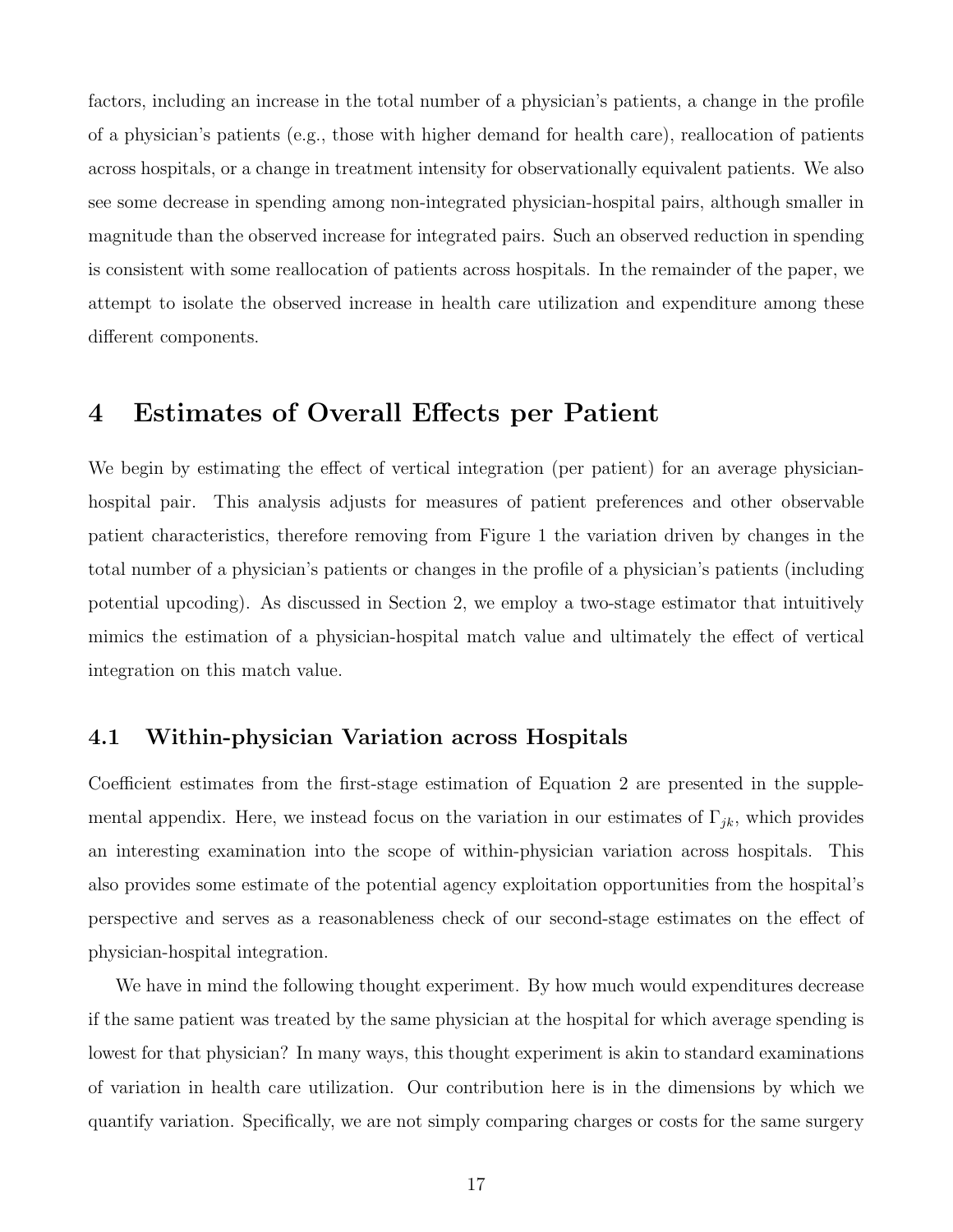across hospitals, but are instead measuring potential savings from within-physician variation across hospitals. Note that the same physician will not generally pursue completely different operations or completely different patient populations at different hospitals. As such, variation in patient mix is less of a concern here since all calculations are within the same physician. Our estimates are also adjusted for patient characteristics and diagnoses as discussed in Section [2.](#page-6-0) [18](#page-17-0)

More formally, denote by  $\hat{y}_{ijk}$  the predicted utilization for patient i, physician j, and hospital k. This prediction is available directly from our first-stage results,  $\hat{y}_{ijk} = \hat{\alpha}_i + x_i \hat{\beta} + \hat{\Gamma}_{jk}$ . We then need an estimate of  $y_{ijk}$  under the counterfactual of these procedures being performed at a different hospital k' but with the same physician j. Our estimate of this counterfactual is  $\hat{y}_{ijk'} =$  $\hat{\alpha}_i + x_i\hat{\beta} + \hat{\Gamma}_{jk'}$ , and we are interested in the specific counterfactual hospital for which expenditures are lowest for a given physician  $j$ . Denoting this hospital as k, our estimated counterfactual  $\text{for physician } j \text{ is } \hat{y}_{ij\underline{k}} \ = \ \hat{\alpha}_i + x_i\hat{\beta} + \min\left\{\hat{\Gamma}_{j1},...,\hat{\Gamma}_{jK}\right\}, \text{ where } \min\left\{\hat{\Gamma}_{j1},...,\hat{\Gamma}_{jK}\right\} \text{ captures the } \hat{\beta}$ minimum physician-hospital fixed effect for a given physician  $j$ . Finally, we take the difference in the predictions as our estimate of maximum feasible within-physician variation in utilization:

$$
\Delta_k y_{ij} = \hat{y}_{ijk} - \hat{y}_{ij\underline{k}}
$$
  
=  $\hat{\alpha}_i + x_i \hat{\beta} + \hat{\Gamma}_{jk} - \hat{\alpha}_i - x_i \hat{\beta} - \min \left\{ \hat{\Gamma}_{j1}, \dots, \hat{\Gamma}_{jK} \right\}$   
=  $\hat{\Gamma}_{jk} - \min \left\{ \hat{\Gamma}_{j1}, \dots, \hat{\Gamma}_{jK} \right\}.$  (4)

We sum  $\Delta_k y_{ij}$  across all procedures for physician j in year t. This yields a measure of total within-physician variation for each physician. Figure [2](#page-34-0) presents the inter-quartile range and mean of the resulting totals across physicians (in 2008 dollars), focusing on total hospital costs and total Medicare payments. We restrict the calculations only to physicians that operated at least 5 times at two different hospitals in a given year. Since we are not interested in statistical inference based on these fixed effects, we make no adjustments for the standard errors of the estimated effects and instead focus only on the point estimates.[19](#page-17-1)

<span id="page-17-0"></span><sup>&</sup>lt;sup>18</sup>In the supplemental appendix, we present results specifically for orthopedic procedures, which are the most common elective procedures in our data. This helps to address concerns that patient profiles or types of procedures may differ across hospitals for the same physician.

<span id="page-17-1"></span> $19\text{As}$  in any fixed effects analysis, the point estimates of the fixed effects are noisily estimated and potentially susceptible to outliers and small numbers of observations for a given physician-hospital pair. In the supplemental appendix, we present alternative figures that apply an Empirical Bayes shrinkage estimator as in [Sacarny](#page-32-6) [\(2018\)](#page-32-6) and [Chandra](#page-30-9) *et al.* [\(2016\)](#page-30-9), as well as simply limiting the sample to physician-hospital pairs with sufficient numbers of observations. These alternative figures are similar to those of Figure [2.](#page-34-0)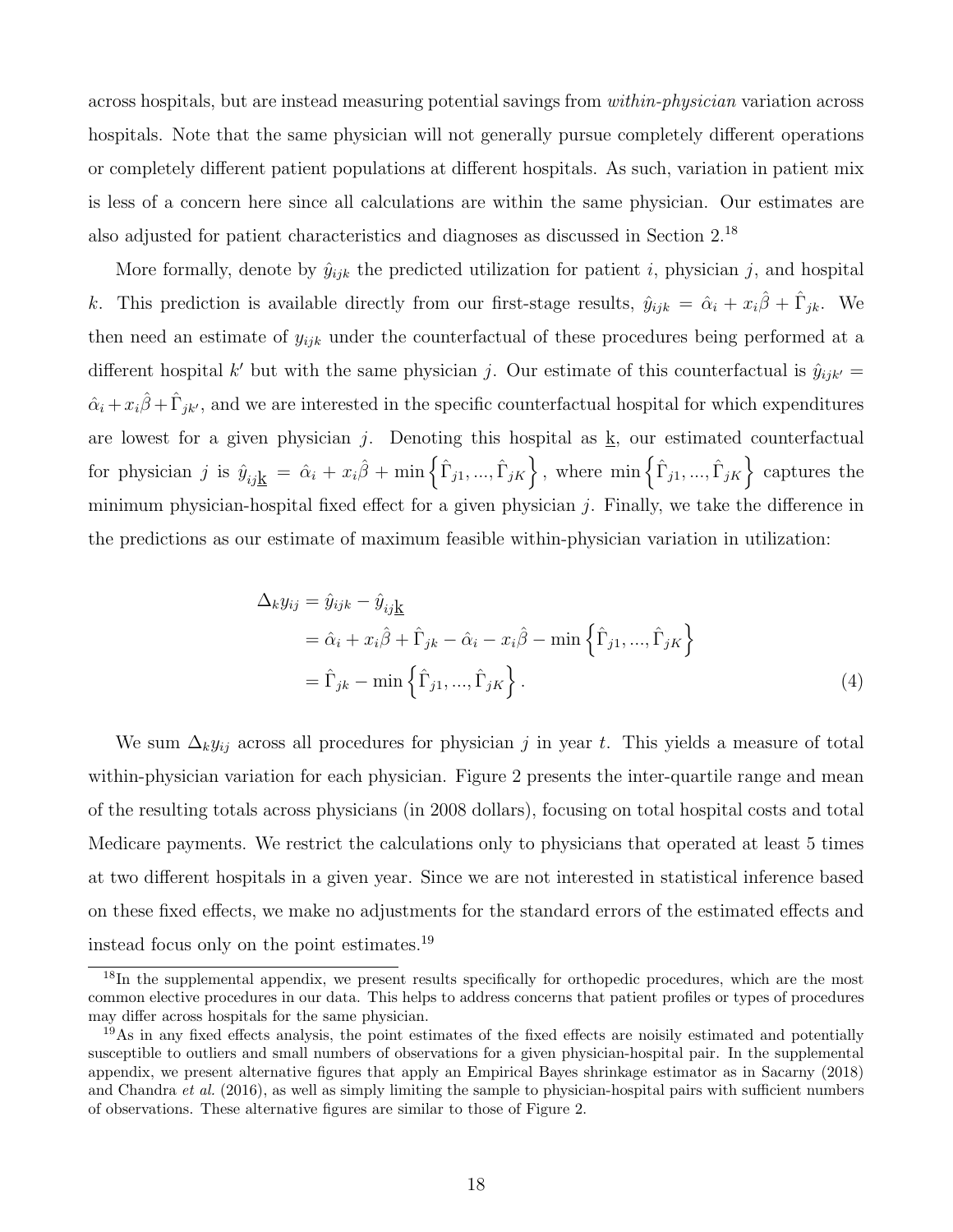The "physician cost differential" presented in the top panel of Figure [2](#page-34-0) reflects our measure of within-physician variation in total costs (in \$1,000s). The line in 2008 is interpreted as follows: there are potential cost savings of between \$25,000 (25th percentile) and \$170,000 (75th percentile) per physician if every physician operated at the hospital for which costs are lowest (i.e., if we replaced the observed physician-hospital costs with the minimum physician-hospital costs, conditional on patient characteristics and diagnoses). The mean savings in 2008 was about \$150,000 per physician. As is evident from the top panel of Figure [2,](#page-34-0) the within-physician variation is heavily right-skewed and slightly increasing over time. The bottom panel of Figure [2](#page-34-0) depicts the potential savings in Medicare payments. Similar to our analysis of hospital costs, we see increasing potential savings over time. Specifically, we estimate a mean potential savings in Medicare payments of about \$90,000 per physician in 2008 and about \$140,000 in 2015.

In general, our estimates reveal significant variation in Medicare payments and hospital costs across the different hospitals in which a physician operates, after adjusting for a large set of patient diagnoses and other observable characteristics. Quantifying the extent of variation also helps to bound the possible savings or additional costs that are to be expected from increased physician-hospital integration. For example, Figure [2](#page-34-0) shows that the mean potential savings from within-physician variation in Medicare payments was about \$140,000 per physician in 2015. This should be interpreted relative to the total Medicare payments per physician of about \$448,000 in 2015 (see Table [2\)](#page-38-0). Taking the ratio of these figures suggests that over 30% of per-physician Medicare payments can be explained by within-physician variation across hospitals. Given such variation, a natural question is whether some part of this variation is systematic and driven by observable physician and hospital characteristics. We turn to this question in the next subsection.

### <span id="page-18-1"></span>4.2 Effects of Vertical Integration on Match Values

We now present results from our second stage estimates of Equation [3.](#page-7-2) Recall that the estimated physician-hospital fixed effect in the first stage,  $\hat{\Gamma}_{jk}$ , is our dependent variable in these regressions, and our independent variables consist of a physician fixed effect, a hospital fixed effect, a time (year) fixed effect, and a set of practice and hospital characteristics.<sup>[20](#page-18-0)</sup> We denote the practice and hospital characteristics by the vector  $z_{jkt}$  in Equation [3,](#page-7-2) the individual components of which are enumerated in Section [3.](#page-9-0) Our primary independent variable of interest is an indicator for whether

<span id="page-18-0"></span><sup>20</sup>Results are slightly larger in magnitude if we include joint hospital-year fixed effects.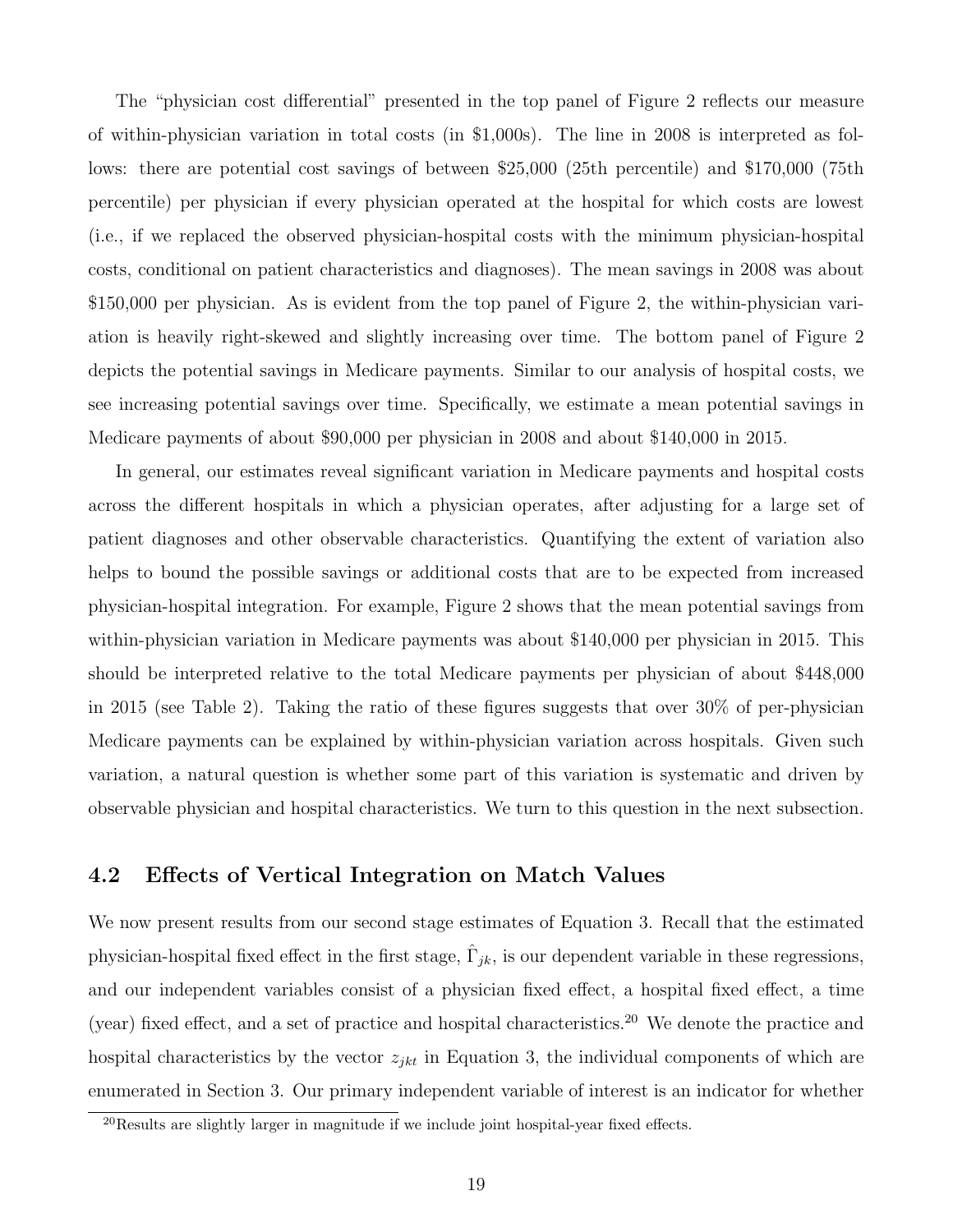physician j's practice is owned by hospital k or the larger system to which hospital k is a member.

We present initial results from a generalized within-estimator as described in [Correia](#page-31-5) [\(2016\)](#page-31-5) and implemented in [Correia](#page-31-6) [\(2017\)](#page-31-6), which is a refinement of the techniques in [Guimaraes](#page-32-10) et al. [\(2010\)](#page-32-10) and [Gaure](#page-31-7) [\(2013\)](#page-31-7). These results are summarized in Table [4,](#page-40-0) with estimated effects on total Medicare payments and hospital costs in columns 1 and 2, respectively. Estimates on the total count of inpatient and outpatient stays per patient are presented in column 3. Standard errors in all cases are clustered by physician.

Table [4](#page-40-0) reveals a positive and significant effect on total Medicare payments, hospital costs, and inpatient and outpatient visits when physicians are vertically integrated with a hospital system. Since these effects represent changes in outcomes per patient, these magnitudes are economically meaningful. For example, an increase in Medicare payments of \$75 per patient per year, with about 55 patients per integrated physician-hospital pair and 13,250 vertically integrated physicianhospital pairs each year, amounts to a total increase of nearly \$55mm in Medicare payments per year. Similarly, we estimate a total increase in hospital costs of about \$96mm per year and an increase in the number of inpatient and outpatient visits of 0.014 per patient (or 10,202 total visits). We interpret these estimates as a change in expenditures driven by physician and hospital incentives (i.e., not driven by underlying patient preferences).<sup>[21](#page-19-0)</sup> A natural argument against this interpretation is that vertically integrated physician-hospitals may attract high utilization patients. We test this directly in Section [6](#page-26-0) and find no such evidence of patient selection.

In the supplemental appendix, we also consider a simple falsification test based on outcomes that should not be affected by any physician-hospital interaction. Specifically, the Medicare prospective payment system is such that there is very little that a physician or hospital can do to influence hospital payments conditional on a given inpatient stay. Similarly, conditional on patient characteristics and DRG codes, there should be no change in the average DRG weight for the same physician-hospital pair. We therefore consider average Medicare payments and DRG weights per inpatient stay as two potential outcomes for which there should be no effect of physician-hospital vertical integration. As expected, we estimate economically small and statistically insignificant effects on these other outcomes. Also in the supplemental appendix, we re-estimate results in Table [4](#page-40-0) with a balanced panel of physicians, with qualitatively similar findings and slightly larger

<span id="page-19-0"></span><sup>21</sup>One potential issue related to the interpretation of these effects concerns how an employed physician bill is incorporated into the hospital claims. Through discussions with the CMS Research Assistance Data Center (ResDAC), we understand that the hospital claims should not include payments for physician services. Such services should instead appear almost exclusively in the carrier claims files both before and after a practice is acquired.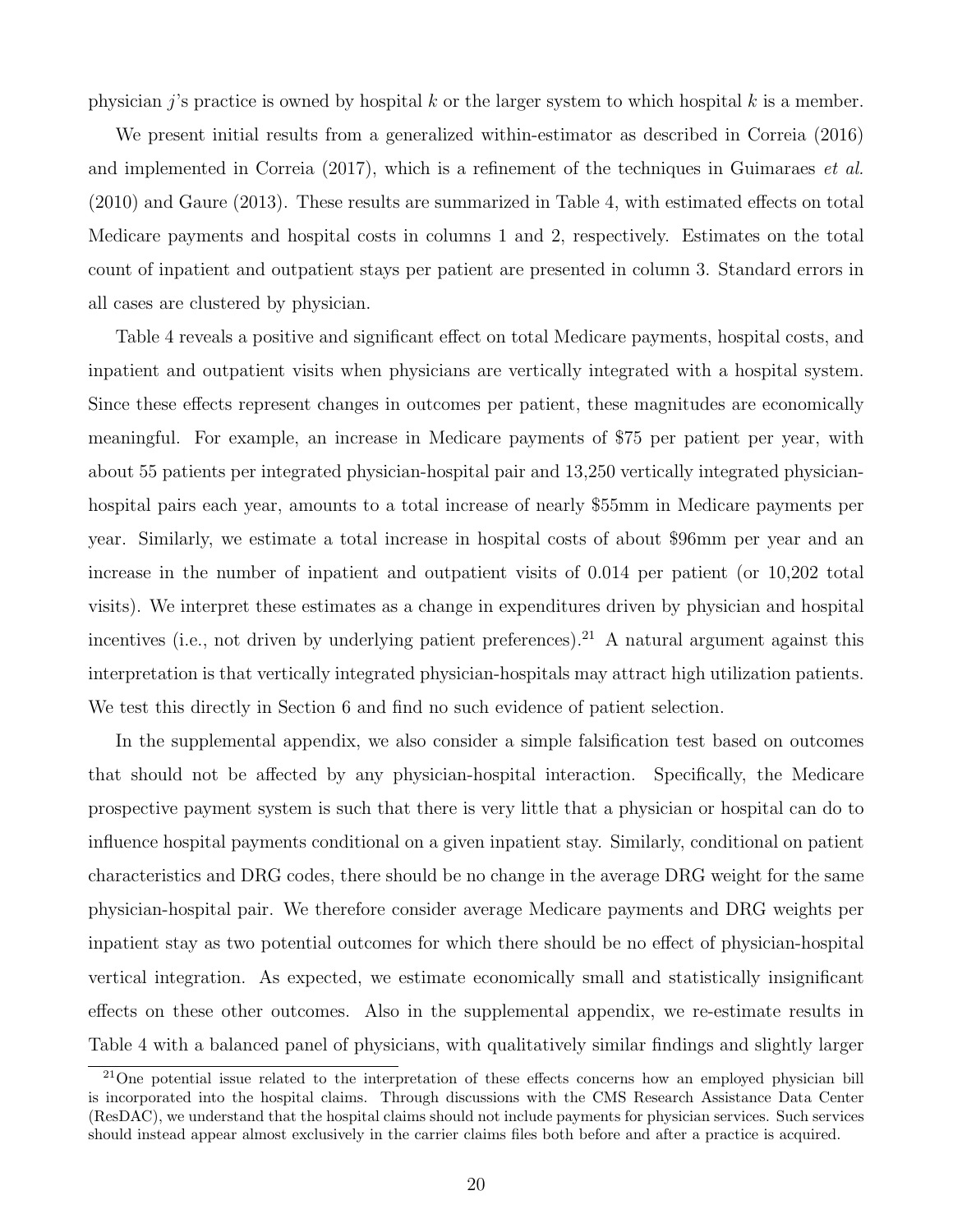coefficient magnitudes.

#### <span id="page-20-1"></span>4.2.1 Event Study

Our identification strategy is similar but not identical to a two-way fixed effects estimator with time-varying treatment. We are therefore concerned about differential trends and potential selection into treatment. We are also concerned about the interpretation of our estimates in the presence of potentially heterogeneous treatment effects. As described in [Goodman-Bacon](#page-31-8) [\(2018\)](#page-31-8), the coefficient estimate on a treatment dummy in two-way fixed effects estimator can be written as a weighted average of all possible  $2 \times 2$  difference-in-differences (DD) estimates. The weights, however, need not be positive, and the presence of negative weights may yield an uninterpretable coefficient estimate. An event study can then help to remove variation in the timing of treatment across the treatment groups and restore a more interpretable estimate. If estimates from such an event study are comparable to our full-sample estimates in Table [4,](#page-40-0) then we have some confidence in the interpretability of our full-sample estimates.

We therefore consider an event study in which the treated group is defined as any physicianhospital pair that becomes vertically integrated in 2011, and our control group consists of all physician-hospital pairs that are not vertically integrated at any point over our time period.<sup>[22](#page-20-0)</sup> We form an indicator variable for treated practices and interact this indicator variable with year dummies. We exclude the 2010 interaction term so that all estimates are interpreted relative to 2010. The result, as depicted in Figure [3,](#page-35-0) is a separate estimated effect in each year before and after treatment.

The top panel in Figure [3](#page-35-0) presents event study results for total Medicare payments, and the bottom panel presents results for total hospital costs. Focusing on Medicare payments, we estimate insignificant effects on the treatment dummies in the pre-treatment period, broadly consistent with a common trends assumption. We also estimate progressively larger effects in each year after the treatment period, with estimates of around a \$200 increase in Medicare payments for vertically integrated practices in 2014 and 2015. This pattern of results is consistent with a gradual effect of hospital relationships on physician behaviors. The results for total hospital costs reveal a similar pattern to those of Medicare payments in that we estimate an increasingly positive effect on costs

<span id="page-20-0"></span><sup>&</sup>lt;sup>22</sup>While 2010 marks the beginning of a period of significant change in the U.S. health care system, this is the best treatment group for purposes of an event study in our case given the delayed effect of vertical integration estimated in our data. For completeness, we nonetheless present alternative event studies based on the 2013 treatment group in the supplemental appendix.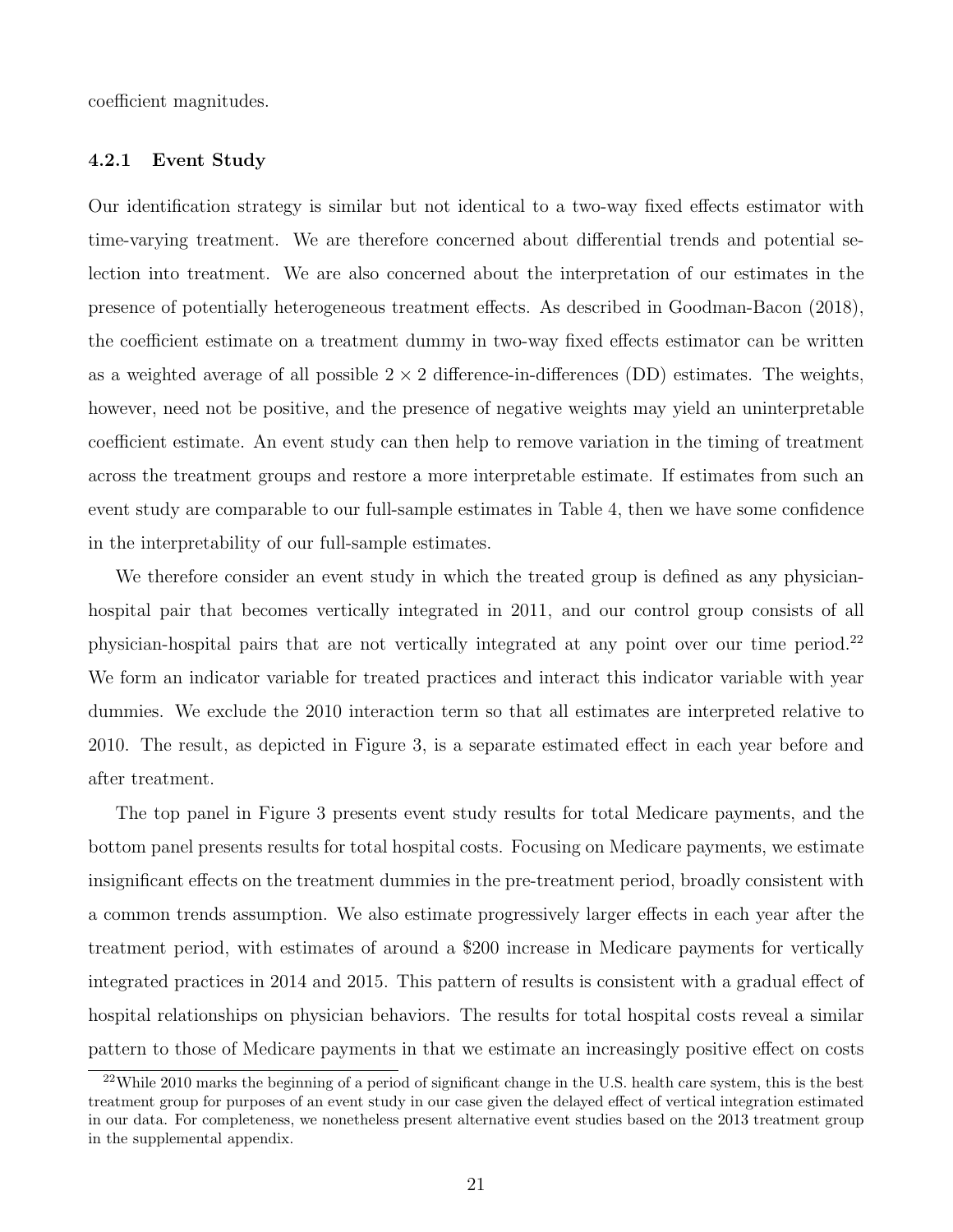in the years after treatment with no evidence of differential pre-trends before physician practices are acquired. Specifically, we estimate that average per-patient costs increase by over \$350 per year in 2013–2015 among physician practices that are vertically integrated with a hospital system.

#### <span id="page-21-0"></span>4.2.2 Multi-hospital Physicians

Our main effects of interest are identified off of two primary sources of variation: 1) variation across hospitals for the same physician; and 2) variation for the same physician-hospital pair over time. The latter is a common source of identifying variation in fixed effects models but does not alleviate bias due to time-varying unobserved factors associated with both physician-hospital integration and physician treatment decisions. The event study results in Section [4.2.1](#page-20-1) partially address this concern by focusing on a specific treatment group and investigating potential deviations in pre-trends before a physician practice is purchased. To further address this concern, we consider an alternative specification intended to isolate within-physician variation across hospitals. Our strategy is to focus specifically on physicians that operate in both integrated and non-integrated hospitals in the same year. Among this group of physicians, we can separately identify an overall effect of vertical integration as well as the interaction effect of being vertically integrated with a given hospital.

We therefore re-estimate Equation [3](#page-7-2) among the subsample of physicians that either: 1) operate (in the same year) in at least one hospital for which they are vertically integrated and another hospital for which they are not vertically integrated (about 7% of physicians on average in a given year); or 2) are never vertically integrated with a hospital system. In addition to the sample restrictions, we also include in Equation [3](#page-7-2) an indicator for whether physician  $j$  is integrated with any hospital in that year, as well as an indicator for whether physician  $j$  is integrated specifically with hospital k. Coefficients on these indicators are separately identified since the treated (i.e., integrated) group consists only of physicians that operate across different hospital types (integrated and non-integrated) in the same year at some point from 2008 through 2015. Our specification is otherwise identical to that of our initial results.

We summarize the results in Table [5.](#page-41-0) The first row presents estimates on the effect of integration with a specific hospital  $k$ , and the second row presents the estimated effect of integration overall (across all hospitals in which the physician might operate). Analogous to our initial results in Table [4,](#page-40-0) we present results for total Medicare payments per patient in column 1, total hospital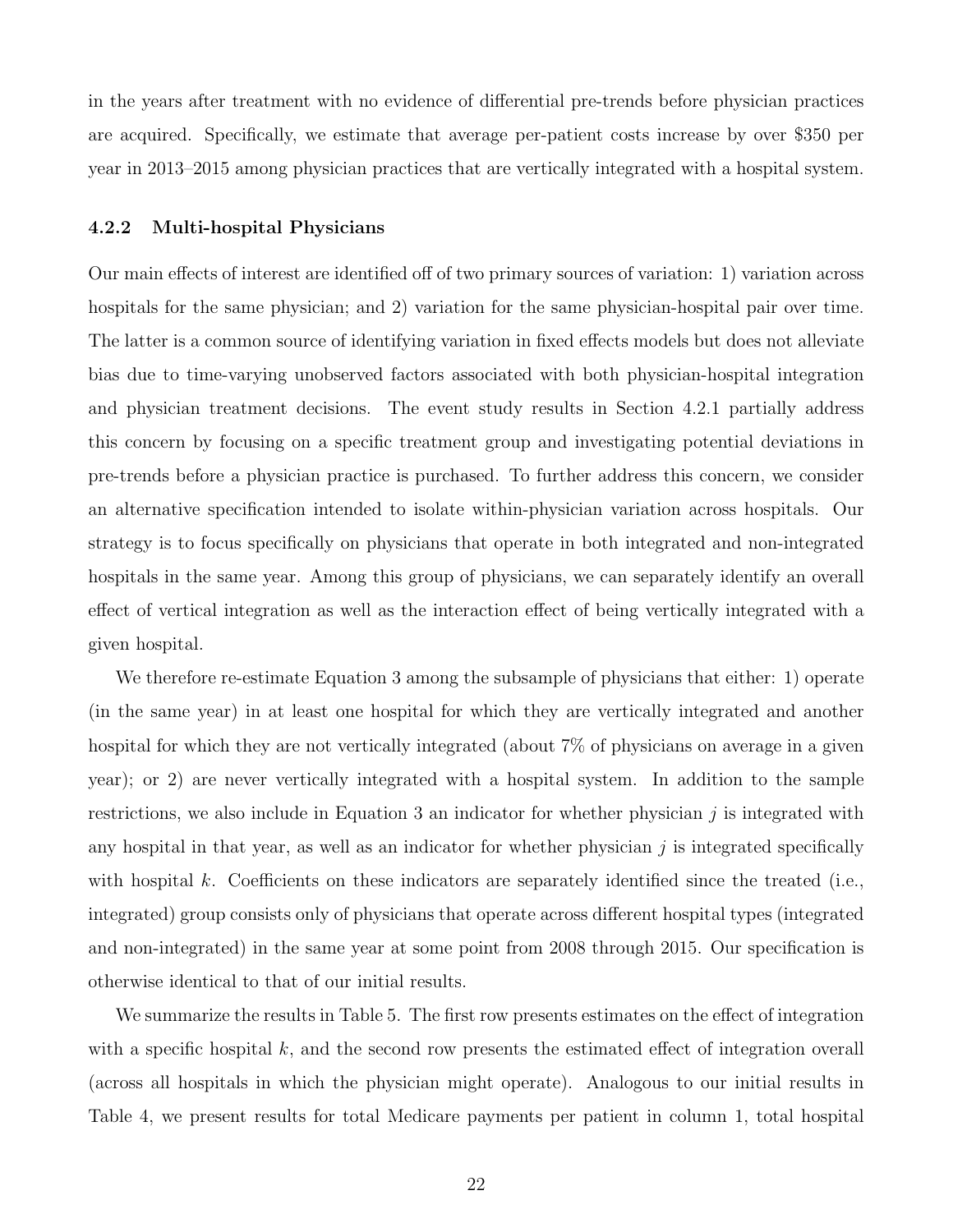costs per patient in column 2, and total inpatient and outpatient stays per patient in column 3.

We estimate that integration leads to an increase of approximately \$185 in Medicare payments per patient specifically at the integrated hospital. The point estimate of any integration is small and imprecisely estimated. This implies that the effects of integration on Medicare payments are isolated predominantly among the hospitals that acquire the physician practice. Our results on the number of inpatient and outpatient stays (column 3) mirror those of Medicare payments. Estimates on hospital costs follow a different pattern, where we estimate large and statistically significant effects from any integration but little additional effect specifically at the acquiring hospital.

The pattern of results in Table [5](#page-41-0) is consistent with two underlying mechanisms. First, hospitals may play a larger role in determining the total number of procedures or total amount of billable physician services for the same patient. Second, physicians may play a larger role in determining the underlying resources used within a given procedure or inpatient stay. These mechanisms would combine such that any change driven by the physician will affect all hospitals equally while changes driven by the hospital would only affect the hospital that acquired the physician practice, which would explain the concentration of increases in Medicare payments to the acquiring hospital alongside an increase in hospital costs borne by both acquiring and non-acquiring hospitals. Our unconditional quantile regression results in the subsequent subsection reveal a similar pattern.

#### 4.2.3 Heterogeneous Effects

Our final sample underlying Table [4](#page-40-0) is limited to surgeons that operate in relatively large, general acute care hospitals; however, there remain several dimensions by which physician practices and hospitals in our sample may differ. In this section, we examine potential heterogeneities in estimated effects along the distribution of our outcomes of interest.<sup>[23](#page-22-0)</sup>

Specifically, we estimate unconditional quantile regressions using the same empirical specification as in Equation [3](#page-7-2) [\(Firpo](#page-31-9) et al., [2009;](#page-31-9) [Borgen,](#page-30-10) [2016\)](#page-30-10). We present results in Figure [4,](#page-36-0) with results for Medicare spending in the top panel, results for hospital costs in the middle panel, and results for number of procedures in the bottom panel. Recall that all outcomes are measured as averages per patient for a given physician-hospital pair. Each panel in Figure [4](#page-36-0) therefore reflects the estimated point estimate and 95% confidence interval of physician-hospital integration on the

<span id="page-22-0"></span><sup>23</sup>We also consider heterogeneities by disease categories. By construction, this analysis is limited to the inpatient level only, similar to the results in Table [8.](#page-44-0) The results are presented in the supplemental appendix, where we find increases in inpatient hospital costs among orthopedic and circulatory patients, and particularly large effects for DRGs related to the urinary system.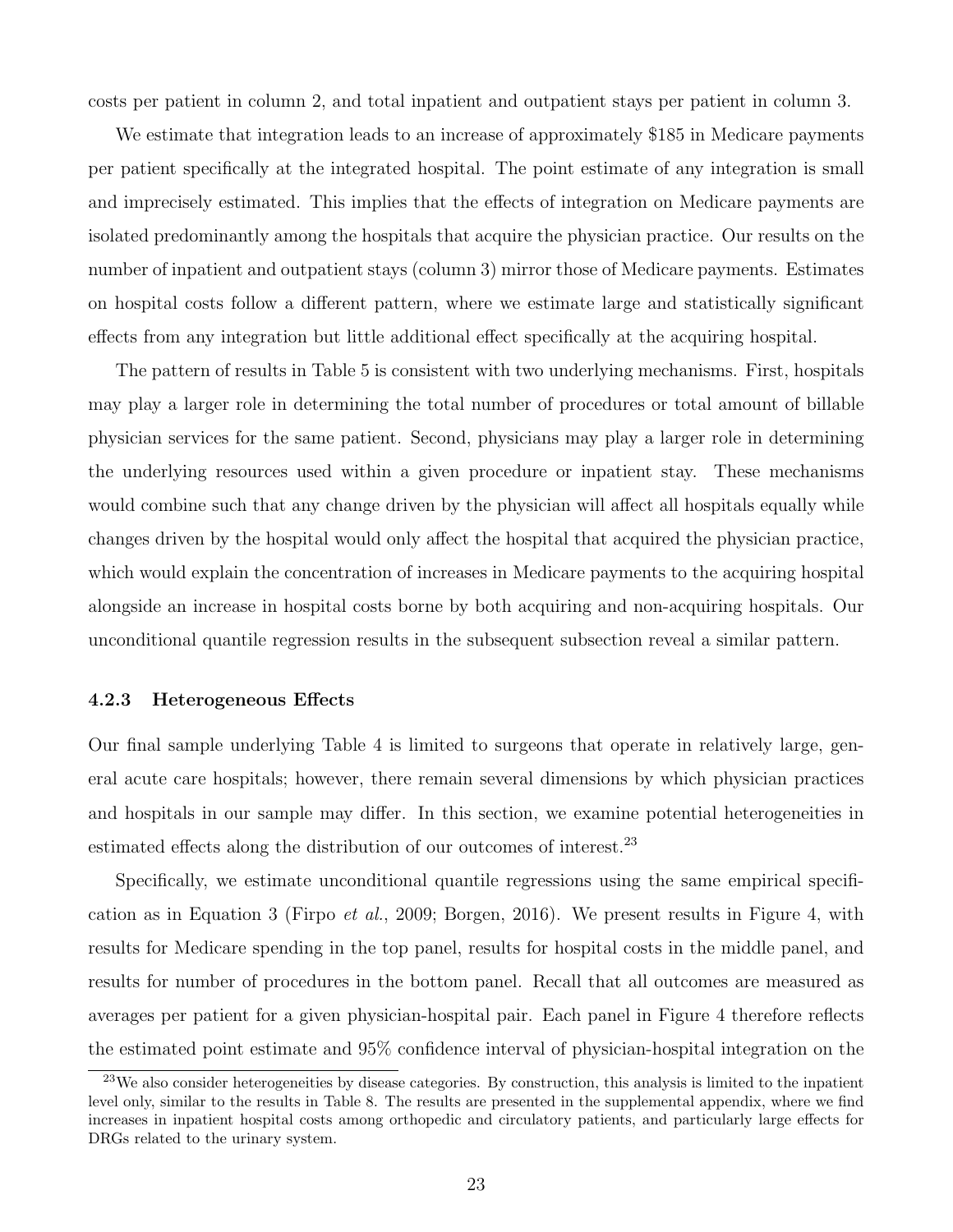outcome of interest at the relevant quantile.

The pattern of results in Figure [4](#page-36-0) shows that the largest effects on average Medicare spending and number of procedures arise for physician-hospital pairs with relatively low spending/utilization. Conversely, we estimate small and insignificant effects for Medicare payments among the highest spending physician-hospital pairs. This pattern of results therefore suggests that the largest opportunity for additional Medicare spending and utilization comes from physician-hospital pairs that are relatively low users at baseline. We also see little variation in estimated effects on hospital costs.

#### <span id="page-23-1"></span>4.2.4 Instrumental Variables

Our event study is consistent with a parallel trends assumption; however, there are inherent limitations in the length of our pre-period for the 2011 treatment group. Moreover, as shown in the supplemental appendix, there is evidence of differential trends among the 2013 treatment group relative to physicians that are never integrated. We therefore pursue an instrumental variables (IV) estimator to further assess the potential role of endogenous integration. We employ as an instrument the predicted probability of vertical integration for each physician-hospital pair.

In generating our instrument, we first form the set of all possible physician-hospital pairs. We define this set, separately for each physician, as all hospitals to which a physician is observed to have operated throughout our panel. Next, we form the predicted probability of acquisition based on a logistic regression of the equation:

$$
I_{jkt} = \lambda_1 z_{jkt} + \lambda_2 d_{jk,t-1} + \lambda_3 z_{jkt} \times d_{jk,t-1} + \omega_{jkt},\tag{5}
$$

where  $I_{jkt}$  denotes an indicator for whether physician j is vertically integrated with hospital k at time t;  $z_{jkt}$  denotes a vector of practice and hospital characteristics, including practice size, average experience among physicians in the practice, number of staffed hospital beds, for-profit ownership of the hospital, teaching status, and hospital system membership; and  $d_{jk,t-1}$  denotes the average differential distance of the patients of physician  $j$  between a given hospital k and the nearest hospital in the choice set (measured at time  $t - 1$ ).<sup>[24](#page-23-0)</sup> For example, assume that patient *i* lives 5 miles from Hospital A, 10 miles from Hospital B, and 12 miles from Hospital C. Further assume

<span id="page-23-0"></span><sup>&</sup>lt;sup>24</sup>We refer to "patients of j" simply as all patients for whom physician j is the operating physician. We make no attempt to assign patients to specific practices or physicians based on patterns of care over time.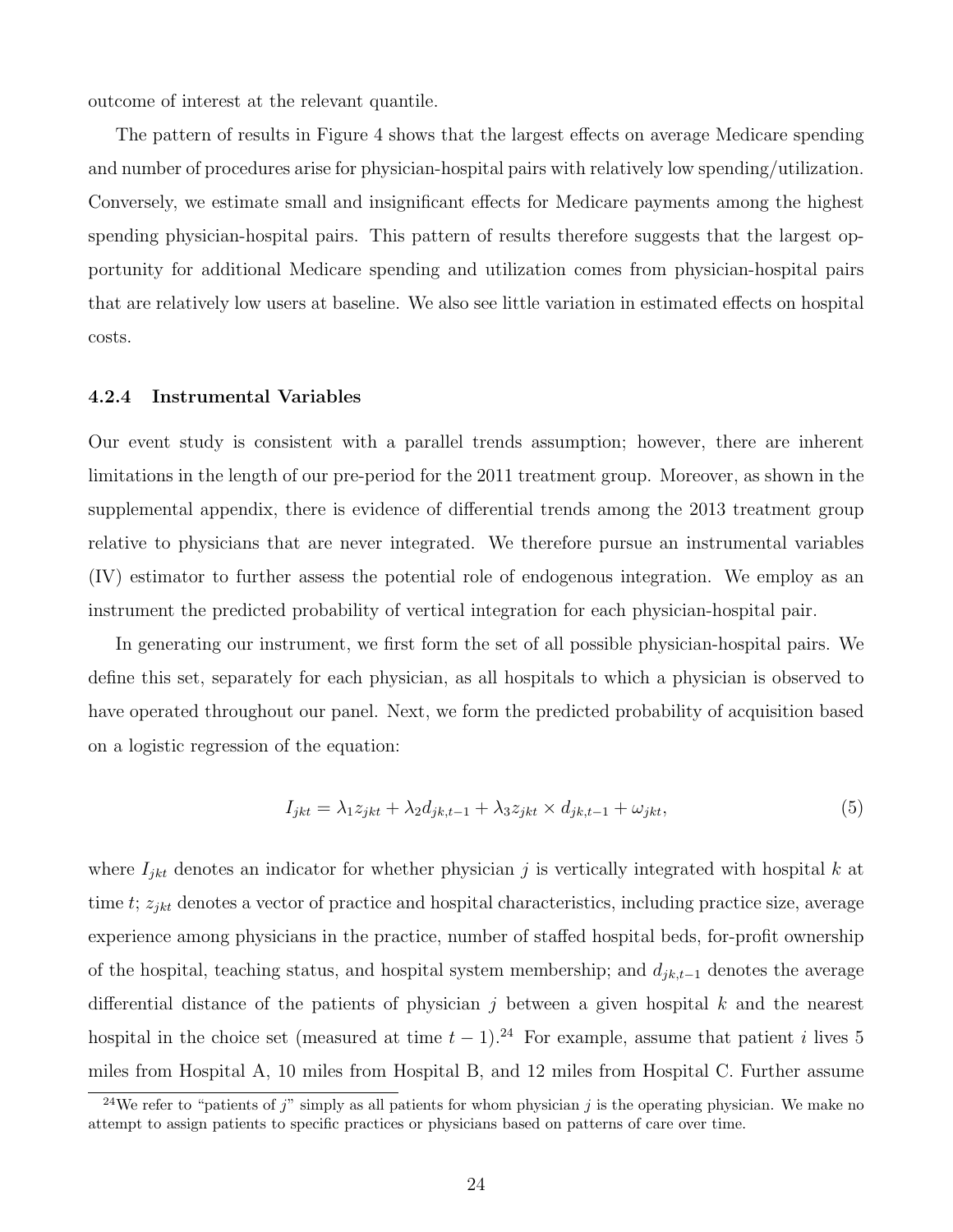that physician j is observed to have operated at Hospital A and Hospital C over our panel. Patient i's differential distance for Hospital A is then 0 miles, and their differential distance for Hospital C is 7 miles. We then average this differential distance across patients for each physician-hospital pair in the prior year. The result is a lagged average distance of physician j's patients between hospital  $k$  and the nearest hospital in that patient's choice set. The intuition for our differential distance instrument is that physicians are less likely to vertically integrate with a hospital if their patients live sufficiently far from that hospital relative to the patient's nearest hospital.

With estimates of  $\lambda$ , we denote the predicted probability of physician j being vertically integrated with hospital k as  $\hat{I}_{jkt}$ . We then employ  $\hat{I}_{jkt}$ , which we estimate separately in each year, as a generated instrument for the vertical integration indicator in Equation [3.](#page-7-2) Results from this regression are presented in Table [6.](#page-42-0) [25](#page-24-0)

The mean of our generated instrument is 0.170 with a standard deviation of 0.195, and the first-stage results show a positive and significant effect of the generated instrument on vertical integration, with an estimated coefficient on the generated instrument of 0.347 and an F-stat of over 500. We also estimate a positive and statistically significant effect of the generated instrument in the standard "reduced-form".[26](#page-24-1) Additional details of our generated instrument regressions are provided in the supplemental appendix. In general, the IV results in Table [6](#page-42-0) show much larger estimates of the effects of vertical integration on total Medicare payments, total hospital costs, and the total number of inpatient and outpatient visits. Given the interpretation of our IV results as a local average treatment effect (LATE), the increase in magnitude relative to our prior estimates is somewhat expected. For example, some hospitals are particularly aggressive in their acquisition of physician practices. Such aggressive purchasing practices will inherently involve some practices that were otherwise not considering a hospital acquisition of their practice. Our IV and subsequent LATE captures the effect of acquisitions specifically among the subset of practices that are more likely to integrate due to the average profile of their patients. Collectively, our takeaway from these results is that any matching between physicians and hospitals based on time-varying unobserved

<span id="page-24-0"></span><sup>&</sup>lt;sup>25</sup>In addition to  $\hat{I}_{ikt}$  as an instrument, we also consider the physician's relative probability of integration, where we define "relative probability" as the ratio of the predicted probability to the maximum of all predictions for the same physician in a given year. Similarly, we consider the hospital's relative probability of integration, defined as the ratio of predicted probability to the maximum of all predictions for the same hospital in a year. We present results in Table [6](#page-42-0) using only the predicted probability,  $\hat{I}_{jkt}$ , as our generated instrument. Results when including the relative probabilities does not qualitatively change our results. Results are also unchanged when using the lagged prediction as an instrument rather than the concurrent prediction.

<span id="page-24-1"></span><sup>&</sup>lt;sup>26</sup>We find a point estimate of 337 with a p-value of 0.036 in the reduced-form regression of Medicare payments on the instrument and all other covariates.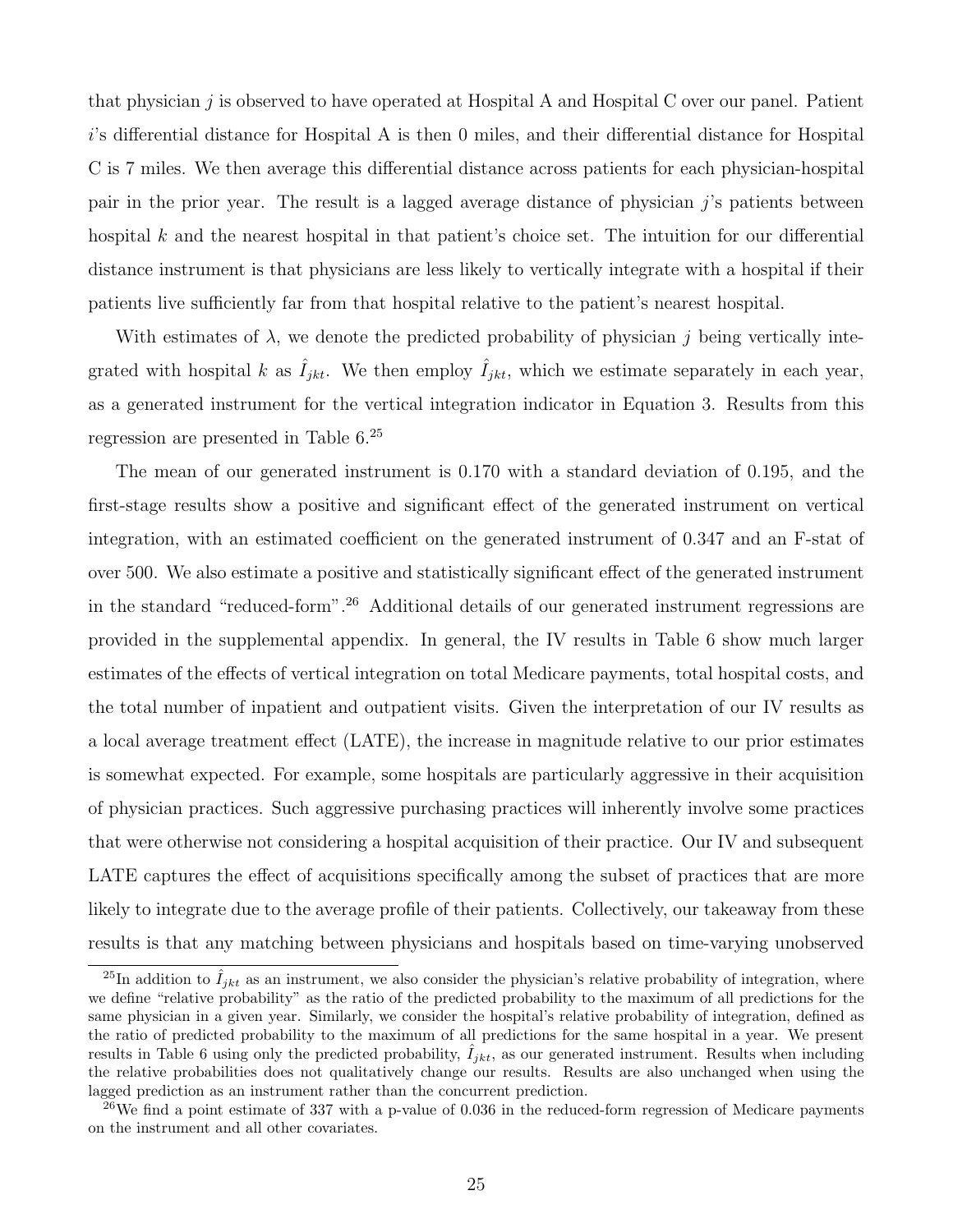variables is likely to attenuate our estimates in Table [4.](#page-40-0)

### 5 Isolating Effects on Treatment Intensity

The results in Section [4.2](#page-18-1) reflect changes in total expenditures and utilization per patient/physician/hospital/year. This effect is composed of both a reallocation effect (i.e., directing the location of a patient's treatment toward the acquiring hospital) and a treatment intensity effect (i.e., treating patients differently upon integration). We want to distinguish between these two effects because a reallocation is simply a transfer of payments from one hospital to another. Such a transfer may increase Medicare payments to a given hospital, but may not change Medicare expenditures per patient. In this section, we attempt to isolate effects on the physician-hospital match value driven specifically by changes in treatment intensity.

We isolate the treatment intensity effect in two ways. First, note that any reallocation in our context must come from the same patient receiving care from the same physician at more than one location (in the absence of the acquisition of the practice). This is empirically rare regardless of the underlying physician/hospital relationship. For example, in the inpatient setting, fewer than 0.5% of patients underwent more than one procedure from the same physician at more than one location in the same year. Note also that our outpatient data are limited to procedures in which an operating physician NPI is listed in the claim. Such procedures cannot generally be substituted between physician clinics and outpatient facilities (as opposed to, for example, imaging). This means that any substitution between clinics and outpatient facilities should play little role in the estimates in Table [4.](#page-40-0)

Nonetheless, we re-estimate Equations [2](#page-7-1) and [3](#page-7-2) focusing specifically on patient-physician pairs whose procedures were isolated to a single hospital or outpatient facility in each year. Results are summarized in Table [7](#page-43-0) and are almost identical in magnitude to our estimates based on the full sample in Table [4.](#page-40-0) This suggests that our initial estimates are not driven by reallocation of procedures (for the same patient) toward the acquiring hospital.

Second, we take advantage of the detailed information within a given inpatient stay and estimate effects on different components of the inpatient stay. Since we are focusing on the inpatient stay, our first-stage specifications (Equation [2\)](#page-7-1) now include indicator variables for the primary DRG code as well as the first five ICD-9/10 codes and patient characteristics as discussed previously.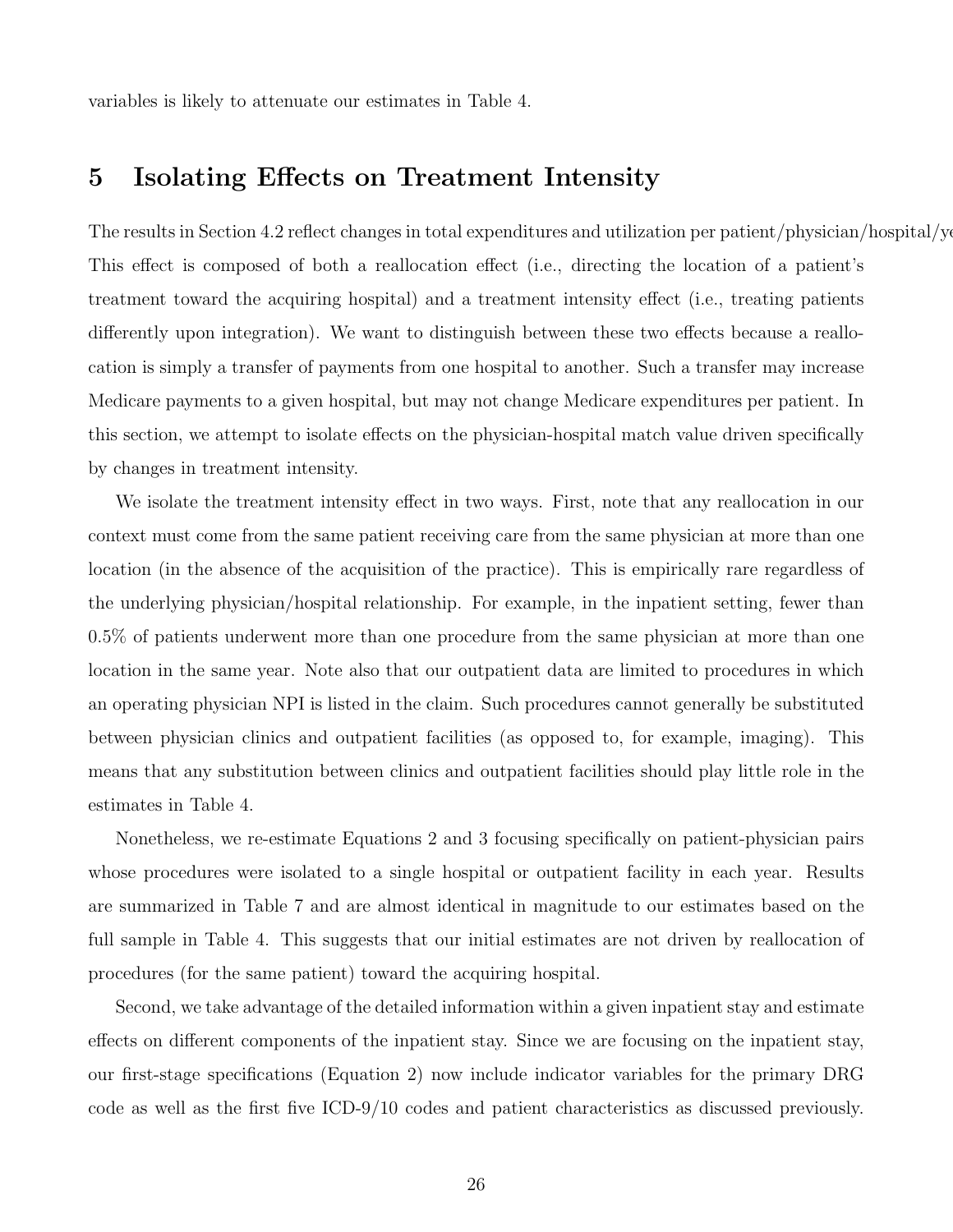For our outcomes, we consider inpatient hospital costs and costs incurred across each of several different individual cost centers (e.g., medical supplies, operating room, anesthesia, radiology, laboratory, and MRI). We also consider the count of days in the ICU and number of distinct procedures within the inpatient stay. In this analysis, we hypothesize that increases in hospital costs (if due to hospital influence) should come from potentially billable physician services for which the hospital may be the residual claimant after purchasing the physician practice. Such a mechanism should intuitively be captured by the count of individual surgical procedures coded in the inpatient claims. Results based on these additional outcomes are summarized in Table [8.](#page-44-0)

Results in Table [8](#page-44-0) are consistent with our hypothesis, where we estimate a positive and statistically significant increase of 0.030 procedures per inpatient stay among vertically integrated physicians and hospitals, along with an increase in hospital costs of about \$180 per inpatient stay. Since these estimates are calculated per inpatient stay, the results provide additional evidence of an underlying change in treatment intensity when physicians become integrated with hospitals.

There are two additional mechanisms that may be thought to explain our results. First, our estimated increase in procedure counts within an inpatient stay may simply reflect more complete coding among vertically integrated physician-hospital pairs; however, if this were true, it would imply that physicians and hospitals are performing the same procedures as before integration and are now better documenting those procedures. Since we also estimate an increase in hospital costs per inpatient stay, we conclude that changes in procedure counts reflect (at least in-part) an underlying change in the number of procedures and are not due entirely to improved documentation.

Second, it may be that vertical integration improves quality of care, in which case added costs may ultimately confer some benefit to patients. To examine this possibility, we re-estimate our twostage model using 30/60/90-day mortality as our first-stage outcomes. Results are summarized in the supplemental appendix, where we find no evidence that vertical integration improves mortality rates for the same physician-hospital pairs. Improvements in quality therefore do not appear to explain our estimated cost increases.

# <span id="page-26-0"></span>6 Reallocation of Patients across Hospitals

The preceding analysis speaks to the per-patient effects on risk-adjusted outcomes for a vertically integrated physician-hospital pair; however, there are other margins by which hospitals may seek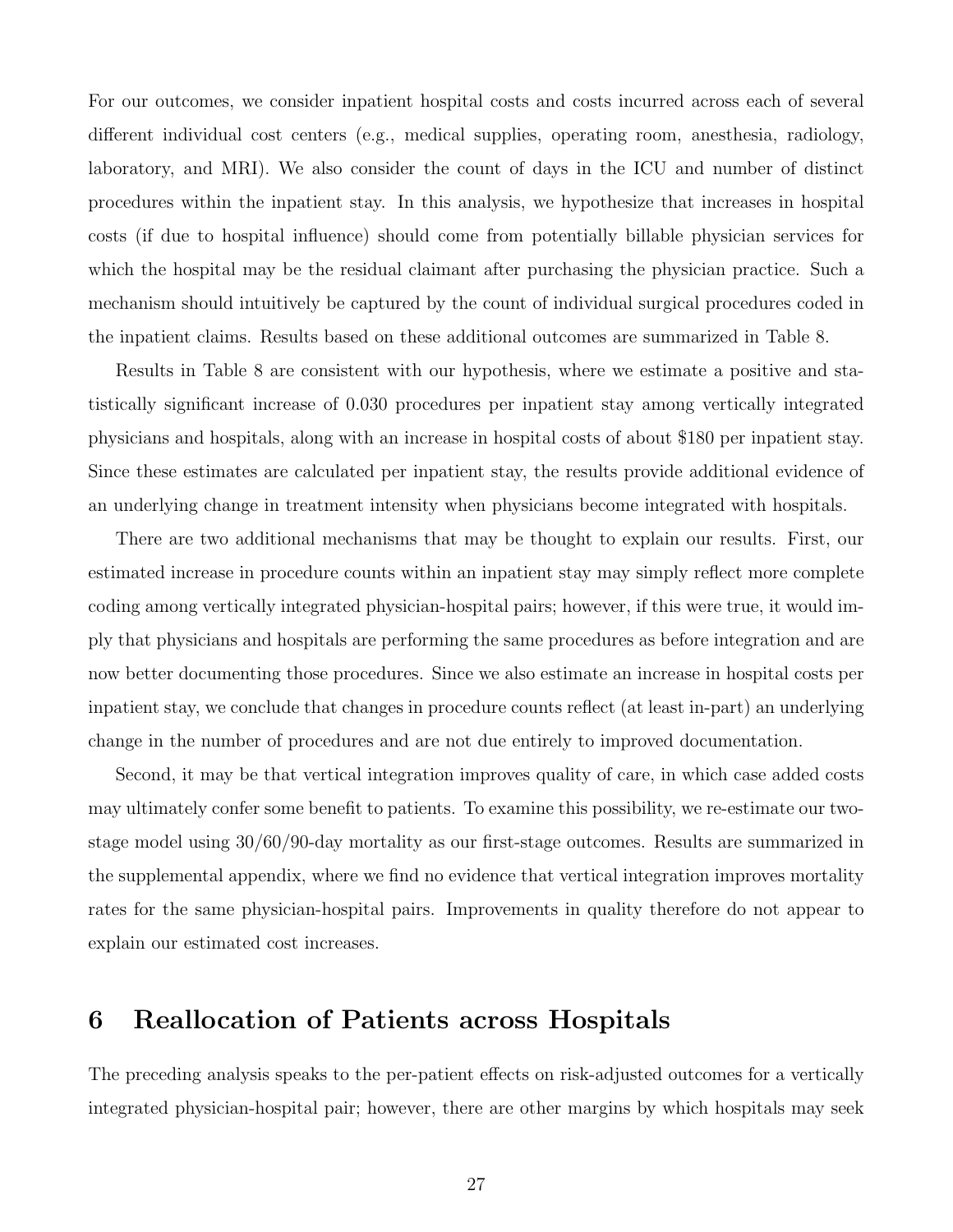to influence physician behaviors that may change the underlying risk profile of patients or are otherwise not defined on a per-patient basis. For example, hospitals may seek to increase the number of a physician's operations or attempt to influence the types of patients on which a given physician operates. We examine this potential behavior with a series of additional outcomes, with results summarized in Table [9.](#page-45-0)

The specification underlying the estimates in Table [9](#page-45-0) is identical to that in Equation [3,](#page-7-2) but we replace the estimated dependent variable with other measures directly observed for each physicianhospital pair in each year. The outcomes in columns 1 and 2 are the physician's share of inpatient and outpatient procedures going to a given hospital. For example, assume a physician performed 15 elective operations (in an inpatient setting) at hospital A and 5 at hospital B, then the inpatient share would be 75% for hospital A and 25% for hospital B. An analogous measure calculated based on outpatient procedures constitutes the outcome in column 2. Results in columns 3-5 reflect estimates on the count of inpatient stays or institutional outpatient visits rather than the share.

The estimates on the vertical integration indicator show that physicians increase their share of elective inpatient operations going to the acquiring hospital by 8 percentage points, with a similar increase of 6 percentage points among outpatient procedures. These increases are driven by a small increase in the number of inpatient stays (approximately 1 additional operation at the acquiring hospital on average) and a large number of outpatient procedures (10 additional procedures on average). This also suggests a reallocation of procedures toward the outpatient setting. For example, physicians on average operate on 3 patients in an outpatient setting to every 1 patient in the inpatient setting (for the same hospital). When a physician practice is acquired by a hospital, however, the additional procedures going to the acquiring hospital are disproportionately performed in an outpatient setting (10 additional outpatient procedures for each inpatient procedure).

Finally, columns 6 and 7 of Table [9](#page-45-0) show the estimated effects on the severity of patients treated by a given physician-hospital pair. Drawing from [Dranove](#page-31-10) et al. [\(2003\)](#page-31-10), we measure patient severity as the patient's total claims (column 6) and total Medicare expenditures (column 7) in the year prior to a given inpatient stay. This analysis therefore focuses on patients ultimately admitted to the hospital in a given year. We then calculate the average severity per patient (for each physician-hospital pair) and take this as our dependent variable of interest. In terms of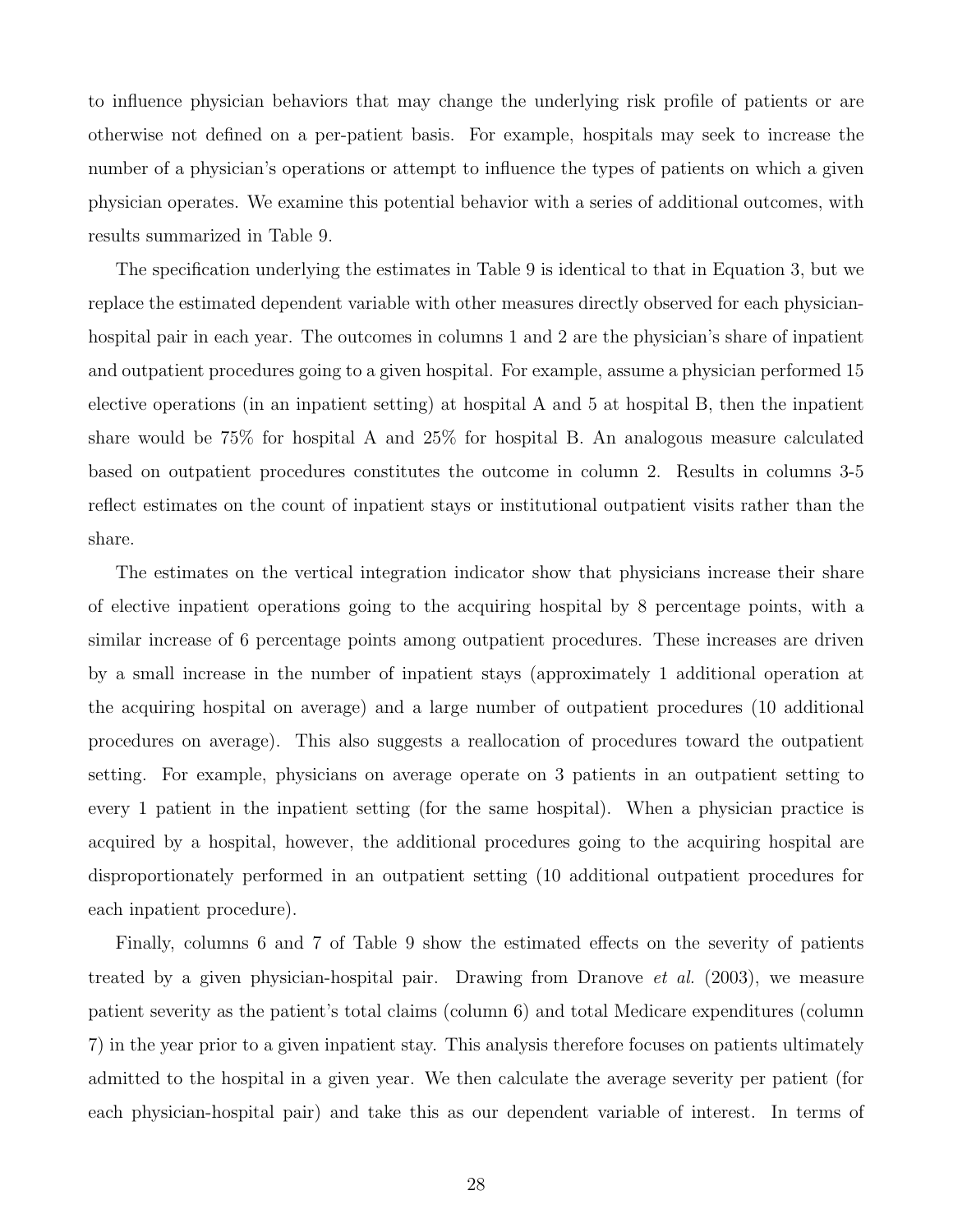Medicare expenditures, the sign of the estimates is consistent with decreasing severity of patients for integrated physician-hospital pairs; however, the effects are imprecisely estimated and relatively small in magnitude. We therefore do not find significant evidence that physicians and hospitals are able to meaningfully adjust the severity of their patients upon becoming vertically integrated.

# 7 Discussion

By vertically integrating with physician practices, hospitals and physicians become more financially integrated and effectively share in the profits from inpatient and outpatient procedures. Compared to an independent or group practice not otherwise owned by a hospital system, vertical integration introduces potential pressure from the hospital system for a physician to change their treatment patterns in some way. Some of these pressures may be purely cost reducing, such as adopting a standard medical device across physicians for given procedures [\(Craig](#page-31-11) et al., [2018\)](#page-31-11); however, other pressures may increase treatment intensity or reallocate care to different settings. The net effect is therefore an empirical question.

In this paper, we use the population of Medicare FFS inpatient and institutional outpatient claims to form a comprehensive panel of physician-hospital pairs from 2008 through 2015, and we exploit within-physician variation across hospitals (both cross-sectionally and over time) to quantify hospital influence on physician behaviors. We focus in particular on vertical integration between physicians and hospitals, as this is a natural mechanism by which hospitals may gain some influence on a physician practice.

We estimate relatively large and significant positive effects of vertical integration on physician treatment intensity. Due to heterogeneities in pre-treatment trends for some treatment groups, as well as the introduction of several policy changes toward the end of our time period, we believe that our most compelling estimates are from the 2011 treatment group and subsequent event study in Section [4.2.1,](#page-20-1) as well as our alternative analysis in Section [4.2.2](#page-21-0) that separately identifies effects within the acquiring hospital versus other hospitals for which a physician is not integrated. Each of these alternative analyses suggest an increase of around \$200 in Medicare payments per patient per year for vertically integrated physician-hospitals. Combined with our initial estimates, we find that between 4% and 10% of total estimated within-physician variation in Medicare payments can be explained by the physician's relationship with a hospital. Extrapolating our results to all patients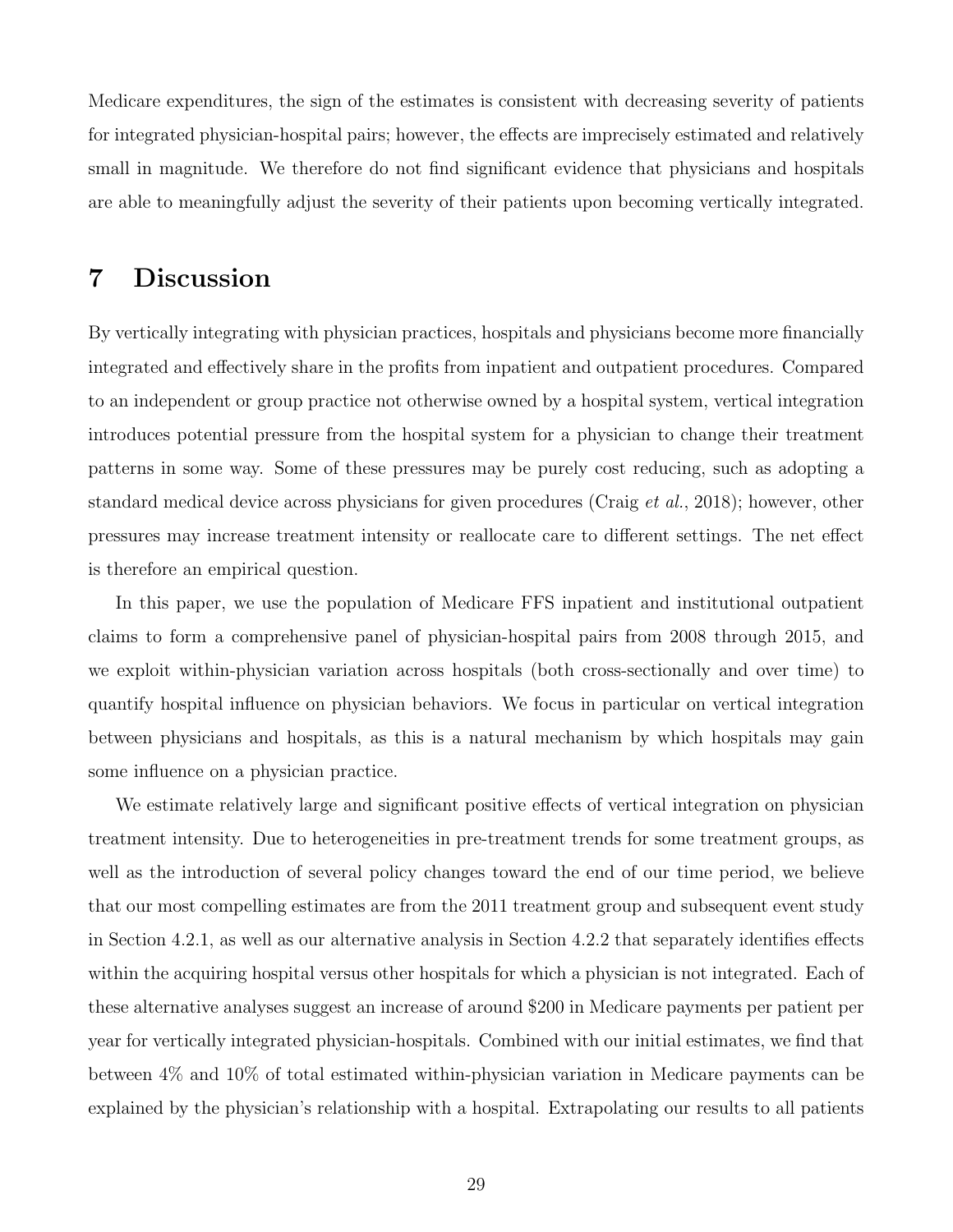in our final data, we estimate a total increase in hospital costs of between \$95mm and \$255mm per year and an increase in Medicare payments of between \$55mm and \$146mm per year. With a variety of additional outcomes and different patient populations, we find that these effects are almost entirely driven by changes in treatment intensity rather than reallocation across hospitals.

Looking directly at short-term mortality outcomes, we find no evidence of an improvement in quality of care. More generally, we argue that it is unlikely that the increased flow of elective services was a sufficient benefit to Medicare patients in order to justify the additional expenditures. Recall, prior to a hospital's acquisition of a practice, any additional physician fees from increased treatment intensity would go directly to the physician or their practice as additional revenue (i.e., physician fees and facility fees are paid separately for each service). Our findings therefore demonstrate that when the physician becomes the agent of the hospital system, their clinical decision-making becomes less conservative relative to treatment decisions made under their own private incentives (before aligning with a hospital). In this way, vertical integration appears to further distort physician treatment decisions. Our findings, alongside existing evidence on changes in treatment location and coding, therefore underscore the need for greater scrutiny of hospitalphysician integration by federal regulators.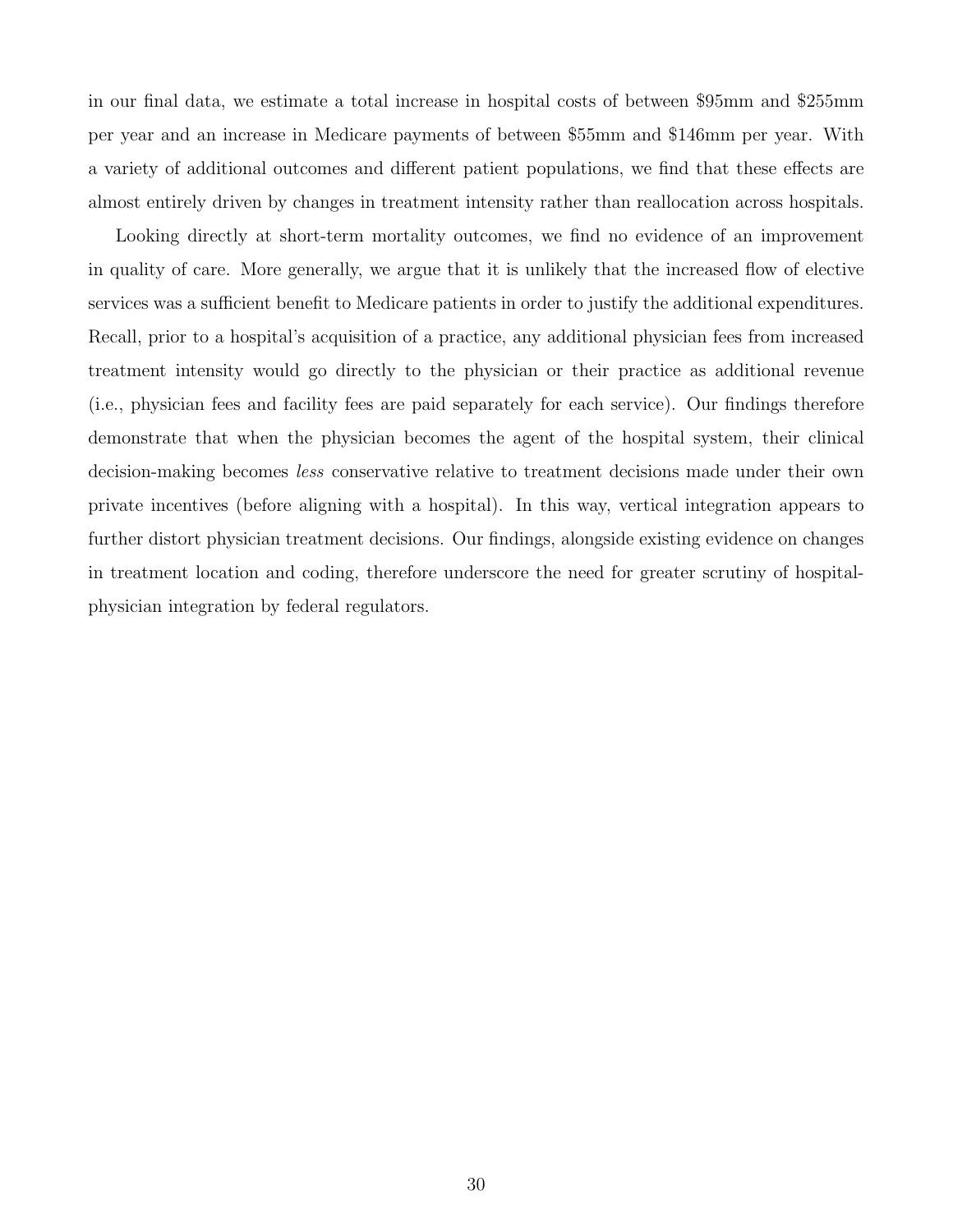# References

- <span id="page-30-3"></span>Abowd, John M, Creecy, Robert H, Kramarz, Francis, et al. 2002. Computing person and firm effects using linked longitudinal employer-employee data. Tech. rept. 2002-06. Center for Economic Studies, U.S. Census Bureau.
- <span id="page-30-6"></span>Afendulis, Christopher C, & Kessler, Daniel P. 2007. Tradeoffs from Integrating Diagnosis and Treatment in Markets for Health Care. American Economic Review, 1013–1020.
- <span id="page-30-2"></span>Baicker, Katherine, & Chandra, Amitabh. 2004. Medicare Spending, The Physician Workforce, And Beneficiaries' Quality Of Care. *Health Affairs*, **23**(3), 291.
- <span id="page-30-1"></span>Baker, Laurence C, Bundorf, M Kate, & Kessler, Daniel P. 2014. Vertical integration: hospital ownership of physician practices is associated with higher prices and spending. Health Affairs, 33(5), 756–763.
- <span id="page-30-5"></span>Baker, Laurence C, Bundorf, M Kate, & Kessler, Daniel P. 2016. The Effect of Hospital/Physician Integration on Hospital Choice. Journal of Health Economics, 50, 1–8.
- <span id="page-30-10"></span>Borgen, N. T. 2016. Fixed effects in unconditional quantile regression. *Stata Journal*,  $16(2)$ ,  $403 - 415(13)$ .
- <span id="page-30-7"></span>Capps, Cory, Dranove, David, & Ody, Christopher. 2018. The effect of hospital acquisitions of physician practices on prices and spending. Journal of health economics, 59, 139–152.
- <span id="page-30-8"></span>Card, David, Dobkin, Carlos, & Maestas, Nicole. 2009. Does Medicare save lives? The Quarterly *Journal of Economics*,  $124(2)$ , 597–636.
- <span id="page-30-4"></span>Card, David, Heining, Jörg, & Kline, Patrick. 2013. Workplace heterogeneity and the rise of West German wage inequality. The Quarterly Journal of Economics, 128(3), 967–1015.
- <span id="page-30-9"></span>Chandra, Amitabh, Finkelstein, Amy, Sacarny, Adam, & Syverson, Chad. 2016. Health care exceptionalism? Performance and allocation in the US health care sector. American Economic Review,  $106(8)$ ,  $2110-44$ .
- <span id="page-30-0"></span>Ciliberto, Federico, & Dranove, David. 2006. The effect of physician–hospital affiliations on hospital prices in California. Journal of Health Economics, 25(1), 29–38.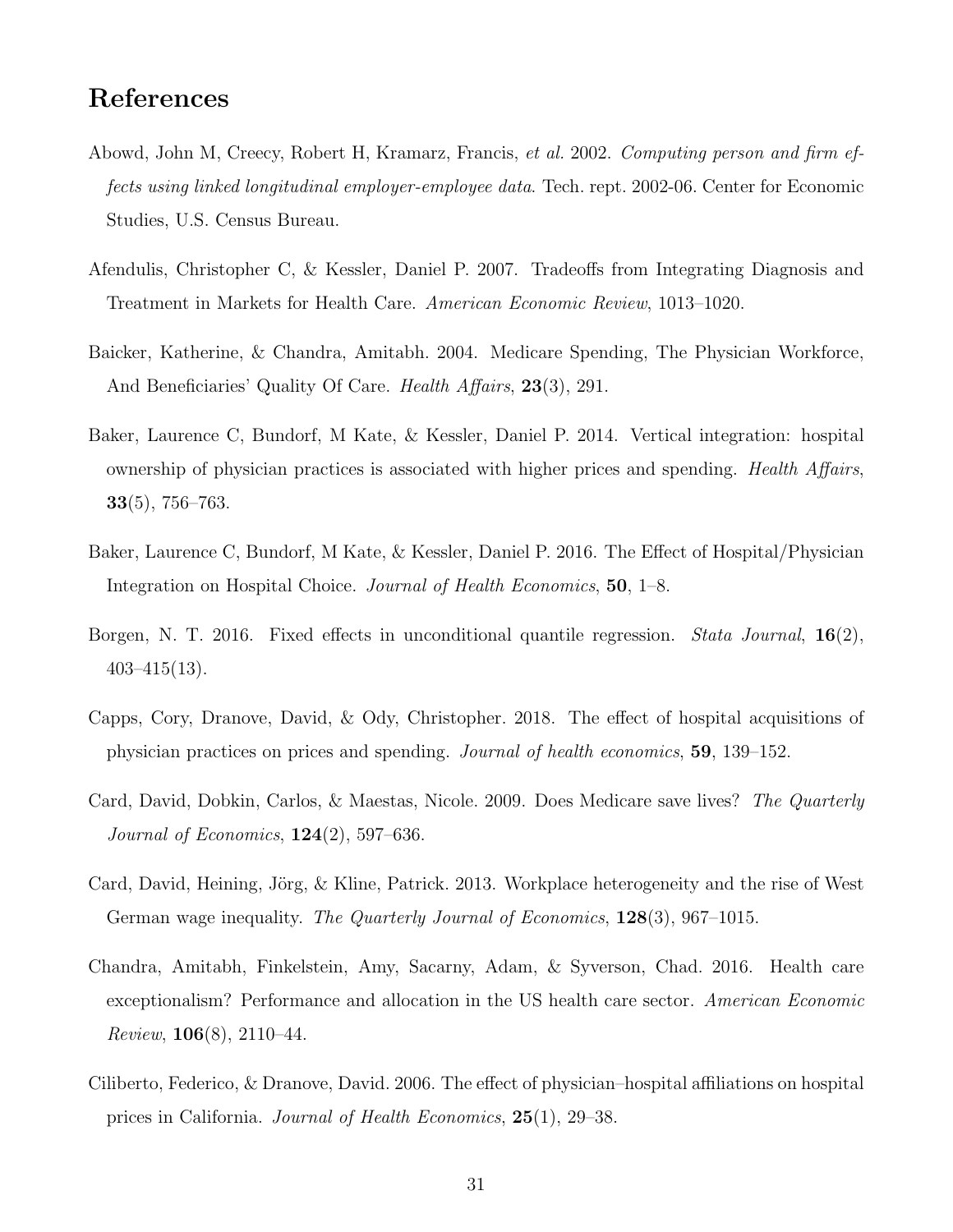- <span id="page-31-4"></span>Clemens, Jeffrey, & Gottlieb, Joshua D. 2014. Do Physicians' Financial Incentives Affect Medical Treatment and Patient Health? American Economic Review, 104(4), 1320–1349.
- <span id="page-31-5"></span>Correia, Sergio. 2016. A Feasible Estimator for Linear Models with Multi-Way Fixed Effects. Working Paper. Duke University.
- <span id="page-31-6"></span>Correia, Sergio. 2017. reghdfe: Stata module for linear and instrumental-variable/GMM regression absorbing multiple levels of fixed effects. Statistical Software Components S457874. Boston College Department of Economics.
- <span id="page-31-11"></span>Craig, Stuart, Grennan, Matthew, & Swanson, Ashley. 2018 (August). Mergers and Marginal Costs: New Evidence on Hospital Buyer Power. Working Paper 24926. National Bureau of Economic Research.
- <span id="page-31-2"></span>Cuellar, Alison Evans, & Gertler, Paul J. 2006. Strategic integration of hospitals and physicians. Journal of Health Economics,  $25(1)$ , 1–28.
- <span id="page-31-10"></span>Dranove, David, Gron, Anne, & Mazzeo, Michael J. 2003. Differentiation and competition in HMO markets. The Journal of Industrial Economics, 51(4), 433-454.
- <span id="page-31-3"></span>Finkelstein, Amy, Gentzkow, Matthew, & Williams, Heidi. 2016. Sources of geographic variation in health care: Evidence from patient migration. The quarterly journal of economics,  $131(4)$ , 1681–1726.
- <span id="page-31-9"></span>Firpo, Sergio, Fortin, Nicole M, & Lemieux, Thomas. 2009. Unconditional quantile regressions. *Econometrica*,  $77(3)$ ,  $953-973$ .
- <span id="page-31-7"></span>Gaure, Simen. 2013. OLS with multiple high dimensional category variables. Computational Statistics  $\mathcal{B}$  Data Analysis, 66, 8–18.
- <span id="page-31-0"></span>Gaynor, M, & Town, R. 2012. Competition in Health Care Markets. In: Pauly, M., McGuire, T., & Pita Barros, P. (eds), Handbook of Health Economics, vol. 2. Amsterdam: Elsevier.
- <span id="page-31-1"></span>Gaynor, M, Ho, K, & Town, R. 2015. The Industrial Organization of Health Care Markets. Journal of Economic Literature,  $47(2)$ ,  $235-284$ .
- <span id="page-31-8"></span>Goodman-Bacon, Andrew. 2018. Difference-in-differences with variation in treatment timing. Tech. rept. w25018. National Bureau of Economic Research.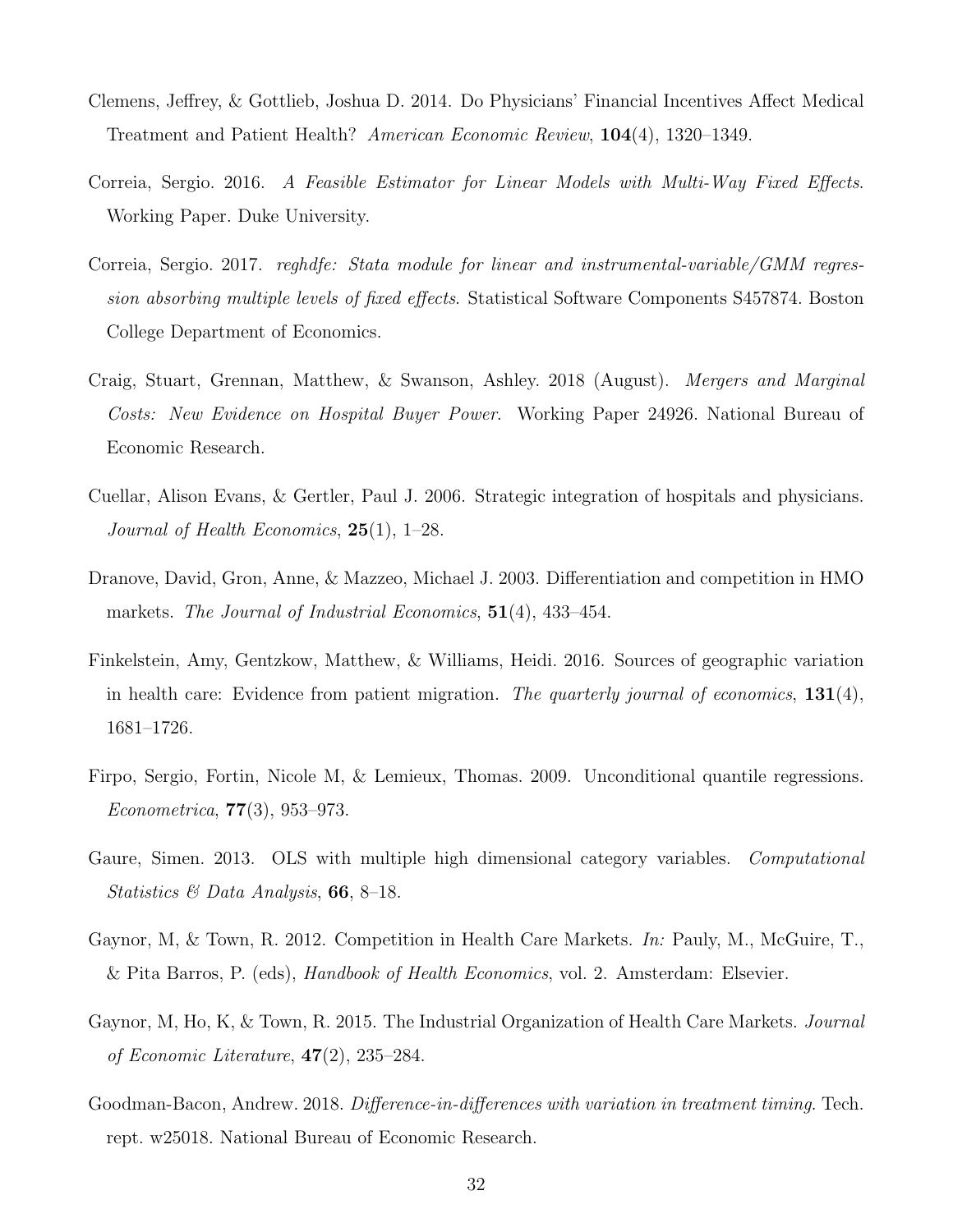- <span id="page-32-4"></span>Gottlieb, Daniel J, Zhou, Weiping, Song, Yunjie, Andrews, Kathryn Gilman, Skinner, Jonathan S, & Sutherland, Jason M. 2010. Prices dont drive regional Medicare spending variations. Health Affairs,  $29(3)$ , 537–543.
- <span id="page-32-8"></span>Gruber, Jonathan, & Owings, Maria. 1996. Physician financial incentives and cesarean section delivery. The RAND Journal of Economics, 27(1), 99–123.
- <span id="page-32-10"></span>Guimaraes, Paulo, Portugal, Pedro, *et al.* 2010. A simple feasible procedure to fit models with high-dimensional fixed effects. *Stata Journal*, **10**(4), 628.
- <span id="page-32-9"></span>Iizuka, Toshiaki. 2012. Physician agency and adoption of generic pharmaceuticals. American Economic Review, 102(6), 2826–58.
- <span id="page-32-7"></span>Koch, Thomas G, Wendling, Brett W, & Wilson, Nathan E. 2017. How vertical integration affects the quantity and cost of care for Medicare beneficiaries. Journal of Health Economics, 52, 19–32.
- <span id="page-32-5"></span>Molitor, David. 2018. The evolution of physician practice styles: evidence from cardiologist migration. American Economic Journal: Economic Policy,  $10(1)$ , 326–56.
- <span id="page-32-0"></span>Post, Brady, Buchmueller, Tom, & Ryan, Andrew M. 2018. Vertical integration of hospitals and physicians: Economic theory and empirical evidence on spending and quality. Medical Care Research and Review,  $75(4)$ , 399–433.
- <span id="page-32-6"></span>Sacarny, Adam. 2018 (April). Adoption and Learning across Hospitals: The Case of a Revenuegenerating Practice. Working Paper 24497. National Bureau of Economic Research.
- <span id="page-32-2"></span>Skinner, Jonathan, & Fisher, Elliott. 1997. Regional disparities in Medicare expenditures: an opportunity for reform. National Tax Journal, 50(3), 413–425.
- <span id="page-32-1"></span>Wennberg, John, & Gittelsohn, Alan. 1973. Small area variations in health care delivery: a population-based health information system can guide planning and regulatory decision-making. Science,  $182(4117)$ ,  $1102-1108$ .
- <span id="page-32-3"></span>Wennberg, John E, Fisher, Elliott S, & Skinner, Jonathan S. 2003. Geography and the debate over medicare reform. Health Affairs, W96.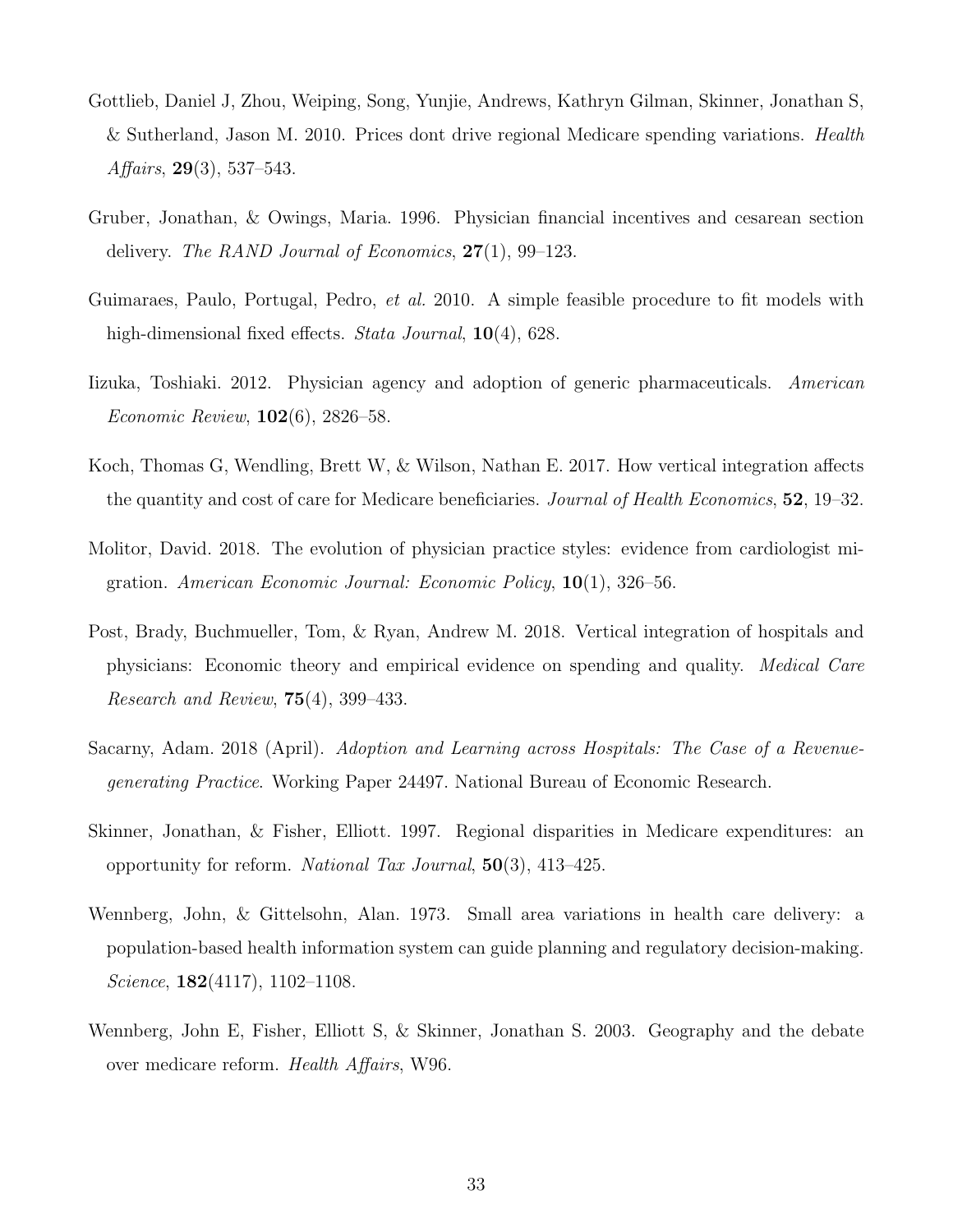# Tables and Figures

<span id="page-33-0"></span>

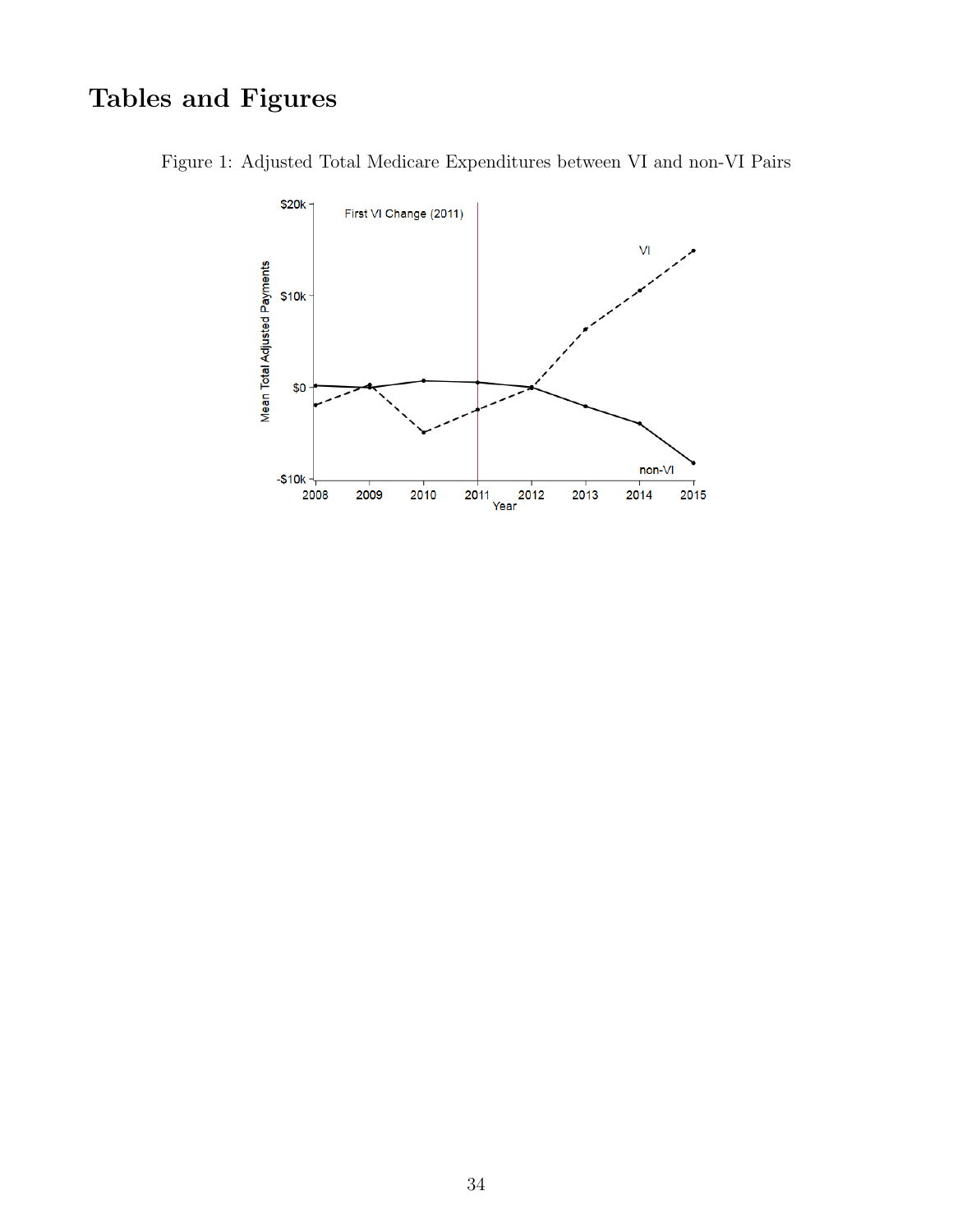<span id="page-34-0"></span>

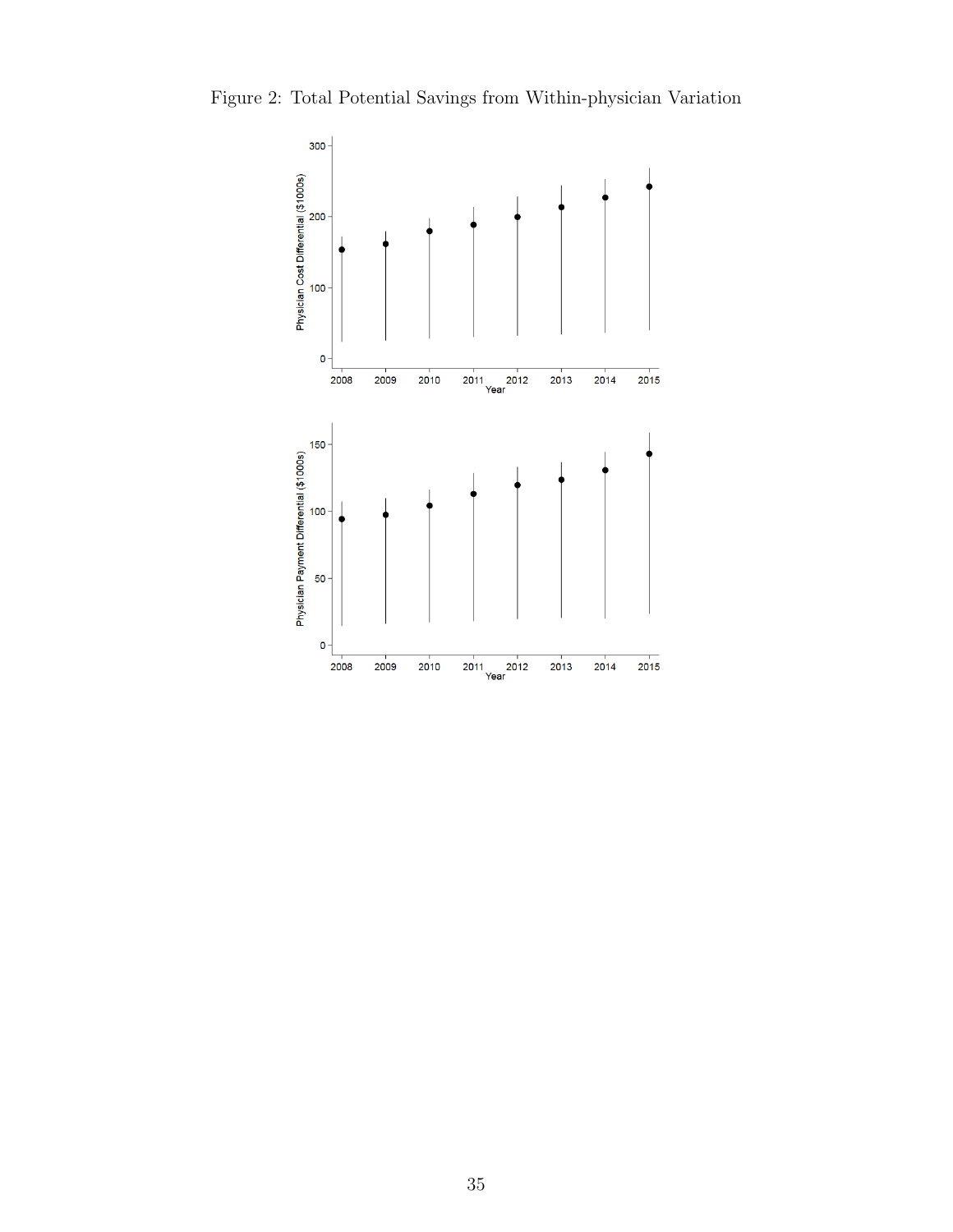<span id="page-35-0"></span>Figure 3: Event Study for Total Medicare Payments and Hospital Costs

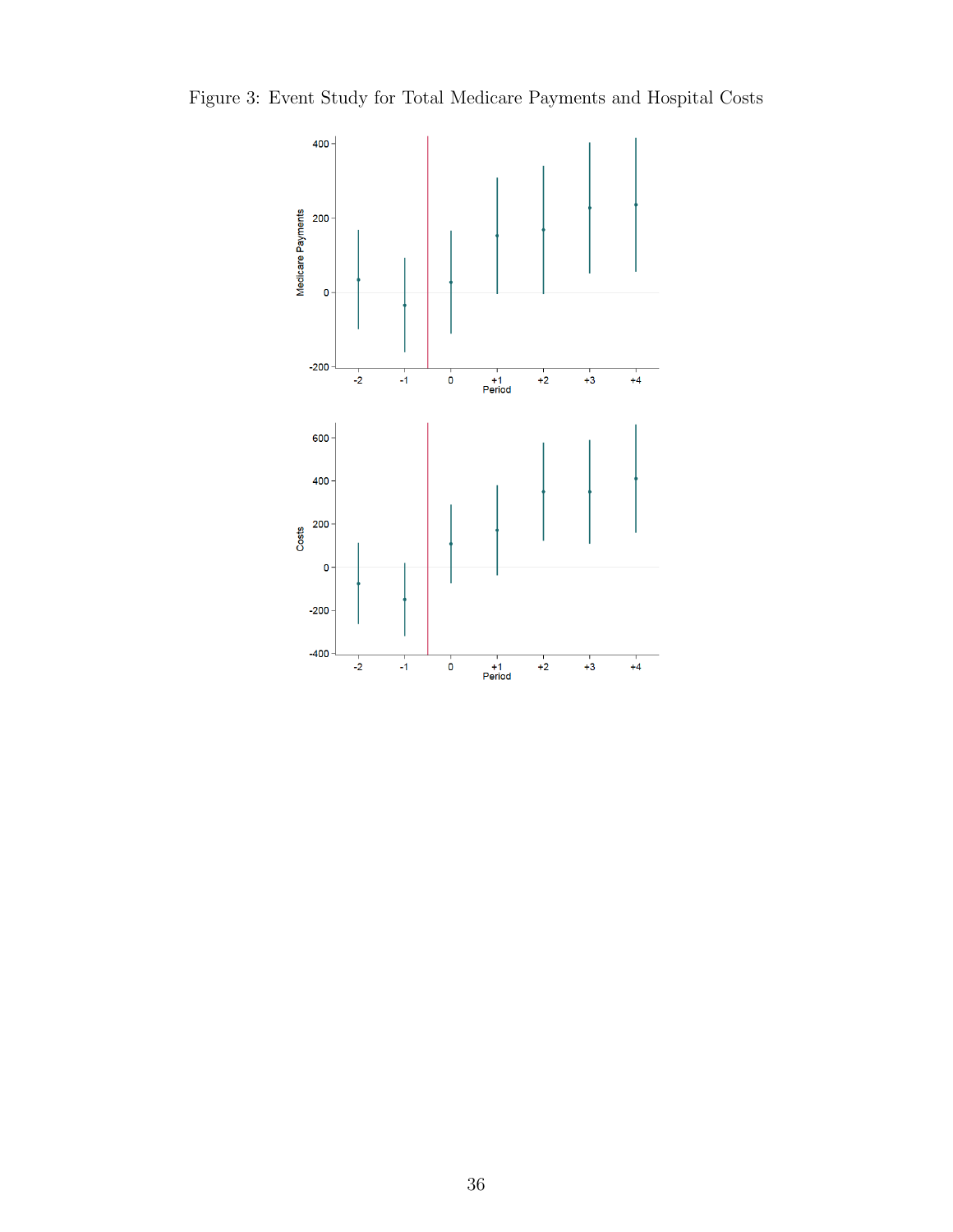

<span id="page-36-0"></span>Figure 4: Unconditional Quantile Regression Results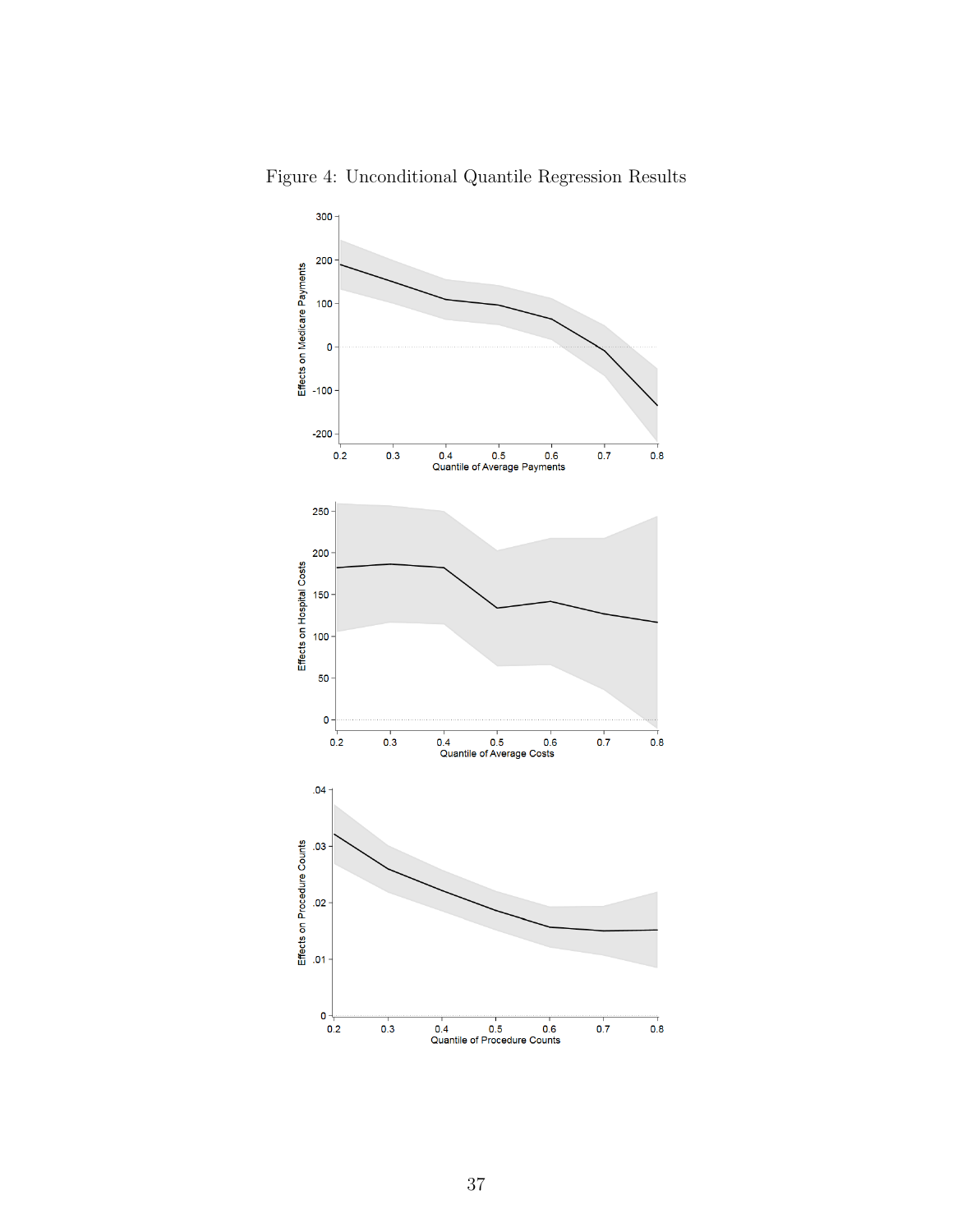| $\frac{1}{2}$<br>j<br>$\frac{1}{2}$                                             |
|---------------------------------------------------------------------------------|
| $\sim$<br>;<br>;<br>I<br>i<br>$\frac{1}{1}$<br>יי<br>-<br>-<br>-<br>-<br>-<br>í |
|                                                                                 |
| AL MULLOLLUILL<br>י<br>כ<br>į<br>J                                              |
| ;<br>;<br>)<br>)<br>ו<br>ו<br>$\mathfrak{c}$                                    |
| )<br> <br> <br>-<br> <br>                                                       |

<span id="page-37-6"></span><span id="page-37-5"></span><span id="page-37-4"></span><span id="page-37-3"></span><span id="page-37-2"></span><span id="page-37-1"></span><span id="page-37-0"></span>

| $\begin{tabular}{c} Total \\ \hline \hline \text{Total} \\ (0.357) \\ (0.347) \\ (110.5) \\ (110.5) \\ (110.5) \\ (110.5) \\ (110.5) \\ (0.0617 \\ (0.147) \\ (0.0502 \\ (0.132) \\ (0.133) \\ (0.132) \\ (0.133) \\ (0.134) \\ (0.1354 \\ (0.2394.5) \\ (0.2481) \\ (0.2481) \\ (0.2481) \\ (0.2481) \\ (0.2481) \\ (0.2481) \\ (0.24$<br>$\begin{tabular}{c c} 2015 \\ 2015 \\ 0.737 \\ 0.636) \\ (0.350) \\ (0.38) \\ (0.43) \\ (0.53) \\ (0.44) \\ (0.14) \\ (0.14) \\ (0.14) \\ (0.14) \\ (0.14) \\ (0.14) \\ (0.14) \\ (0.14) \\ (0.14) \\ (0.14) \\ (0.14) \\ (0.14) \\ (0.14) \\ (0.14) \\ (0.14) \\ (0.14) \\ (0.14) \\ (0.14) \\ (0.14) \\ (0.14) \\ (0.14) \\$<br>$\begin{array}{r} 2014 \\ 0.730 \\ 0.351 \\ 0.351 \\ 0.433 \\ 0.0342 \\ 0.0363 \\ 0.0343 \\ 0.0343 \\ 0.0343 \\ 0.0343 \\ 0.0344 \\ 0.0344 \\ 0.0344 \\ 0.0344 \\ 0.0344 \\ 0.0344 \\ 0.0344 \\ 0.0344 \\ 0.0344 \\ 0.0344 \\ 0.0344 \\ 0.0344 \\ 0.0344 \\ 0.0344 \\ 0.0344 \\ 0.0344 \\ 0.$<br>$\begin{array}{r} 2013\\ -0.723\\ -0.544\\ 0.354)\\ -0.545\\ -0.545\\ 0.0354)\\ 0.00603\\ -0.0603\\ -0.0603\\ -0.0354\\ -0.00603\\ -0.0351\\ -0.0351\\ -0.0351\\ -0.0351\\ -0.0351\\ -0.0351\\ -0.0351\\ -0.0351\\ -0.0351\\ -0.0351\\ -0.0352\\ -0.0232\\ -0.0232\\ -0.0232\\ -0.0232\\$<br>$\begin{array}{r} 2012 \\ 0.716 \\ 0.356) \\ (0.347) \\ (14.97) \\ (22.81) \\ (14.0) \\ (0.0623 \\ (0.147) \\ (0.0636 \\ (0.147) \\ (0.0356 \\ (0.147) \\ (0.0356 \\ (0.100) \\ (0.100) \\ (0.100) \\ (0.100) \\ (0.100) \\ (0.100) \\ (0.100) \\ (0.100) \\ (0.100) \\ (0.100) \\ (0.100) \\ (0.100) \\ (0.100) \\ ($<br>$\begin{array}{r} 2010\\0.707\\0.359)\\0.499\\0.500\\0.652\\0.000\\0.000\\0.000\\0.000\\0.000\\0.000\\0.000\\0.000\\0.000\\0.000\\0.000\\0.000\\0.000\\0.000\\0.000\\0.000\\0.000\\0.000\\0.000\\0.000\\0.000\\0.000\\0.000\\0.000\\0.000\\0.000\\0.000\\0.000\\0.000\\0.$<br>$\begin{array}{r} 2000\\ \hline 0.704\\ \hline 0.361)\\ \hline 0.740\\ \hline 0.349)\\ \hline 1.5,25\\ \hline 2.5,5\\ \hline 0.0360\\ \hline 1.1,1)\\ \hline 1.0340\\ \hline 0.0060\\ \hline 0.0000\\ \hline 0.0000\\ \hline 0.0000\\ \hline 0.0000\\ \hline 0.0000\\ \hline 0.0000\\ \hline 0.0000\\ \hline 1.000\\ \hline 0.0000\\ \h$<br>$\begin{array}{r} 2008 \\ 0.690 \\ 0.732 \\ (0.364) \\ (0.352) \\ (0.491) \\ (0.257) \\ (0.064) \\ (0.064) \\ (0.064) \\ (0.014) \\ (0.037) \\ (0.037) \\ (0.037) \\ (0.037) \\ (0.037) \\ (0.037) \\ (0.037) \\ (0.037) \\ (0.037) \\ (0.037) \\ (0.038) \\ (0.038) \\ (0.021) \\ (0.030) \\ (0.030) \\ (0.036) \\ ($<br>Vertical Integration<br>IP Length of ${\rm Stay}^e$<br>$60$ -day Mortality<br>Total Payments <sup>b</sup><br>$90$ day ${\rm Mortality}$<br>30-day Mortality<br>OP Procedures<br>$\rm I\!P$ Procedures<br>Total Costs <sup>c</sup><br>OP Costs <sup>f</sup><br>OP Share<br>$IP$ Costs <sup>d</sup><br>IP Share |        |  |  |  |  |
|------------------------------------------------------------------------------------------------------------------------------------------------------------------------------------------------------------------------------------------------------------------------------------------------------------------------------------------------------------------------------------------------------------------------------------------------------------------------------------------------------------------------------------------------------------------------------------------------------------------------------------------------------------------------------------------------------------------------------------------------------------------------------------------------------------------------------------------------------------------------------------------------------------------------------------------------------------------------------------------------------------------------------------------------------------------------------------------------------------------------------------------------------------------------------------------------------------------------------------------------------------------------------------------------------------------------------------------------------------------------------------------------------------------------------------------------------------------------------------------------------------------------------------------------------------------------------------------------------------------------------------------------------------------------------------------------------------------------------------------------------------------------------------------------------------------------------------------------------------------------------------------------------------------------------------------------------------------------------------------------------------------------------------------------------------------------------------------------------------------------------------------------------------------------------------------------------------------------------------------------------------------------------------------------------------------------------------------------------------------------------------------------------------------------------------------------------------------------------------------------------------------------------------------------------------------------------------------------------------------------------------------------------------------------------------------------------------------------------------------------------------------------------------------------------------------------------------------------------------------------|--------|--|--|--|--|
|                                                                                                                                                                                                                                                                                                                                                                                                                                                                                                                                                                                                                                                                                                                                                                                                                                                                                                                                                                                                                                                                                                                                                                                                                                                                                                                                                                                                                                                                                                                                                                                                                                                                                                                                                                                                                                                                                                                                                                                                                                                                                                                                                                                                                                                                                                                                                                                                                                                                                                                                                                                                                                                                                                                                                                                                                                                                        |        |  |  |  |  |
|                                                                                                                                                                                                                                                                                                                                                                                                                                                                                                                                                                                                                                                                                                                                                                                                                                                                                                                                                                                                                                                                                                                                                                                                                                                                                                                                                                                                                                                                                                                                                                                                                                                                                                                                                                                                                                                                                                                                                                                                                                                                                                                                                                                                                                                                                                                                                                                                                                                                                                                                                                                                                                                                                                                                                                                                                                                                        |        |  |  |  |  |
|                                                                                                                                                                                                                                                                                                                                                                                                                                                                                                                                                                                                                                                                                                                                                                                                                                                                                                                                                                                                                                                                                                                                                                                                                                                                                                                                                                                                                                                                                                                                                                                                                                                                                                                                                                                                                                                                                                                                                                                                                                                                                                                                                                                                                                                                                                                                                                                                                                                                                                                                                                                                                                                                                                                                                                                                                                                                        |        |  |  |  |  |
|                                                                                                                                                                                                                                                                                                                                                                                                                                                                                                                                                                                                                                                                                                                                                                                                                                                                                                                                                                                                                                                                                                                                                                                                                                                                                                                                                                                                                                                                                                                                                                                                                                                                                                                                                                                                                                                                                                                                                                                                                                                                                                                                                                                                                                                                                                                                                                                                                                                                                                                                                                                                                                                                                                                                                                                                                                                                        |        |  |  |  |  |
|                                                                                                                                                                                                                                                                                                                                                                                                                                                                                                                                                                                                                                                                                                                                                                                                                                                                                                                                                                                                                                                                                                                                                                                                                                                                                                                                                                                                                                                                                                                                                                                                                                                                                                                                                                                                                                                                                                                                                                                                                                                                                                                                                                                                                                                                                                                                                                                                                                                                                                                                                                                                                                                                                                                                                                                                                                                                        |        |  |  |  |  |
|                                                                                                                                                                                                                                                                                                                                                                                                                                                                                                                                                                                                                                                                                                                                                                                                                                                                                                                                                                                                                                                                                                                                                                                                                                                                                                                                                                                                                                                                                                                                                                                                                                                                                                                                                                                                                                                                                                                                                                                                                                                                                                                                                                                                                                                                                                                                                                                                                                                                                                                                                                                                                                                                                                                                                                                                                                                                        |        |  |  |  |  |
|                                                                                                                                                                                                                                                                                                                                                                                                                                                                                                                                                                                                                                                                                                                                                                                                                                                                                                                                                                                                                                                                                                                                                                                                                                                                                                                                                                                                                                                                                                                                                                                                                                                                                                                                                                                                                                                                                                                                                                                                                                                                                                                                                                                                                                                                                                                                                                                                                                                                                                                                                                                                                                                                                                                                                                                                                                                                        |        |  |  |  |  |
|                                                                                                                                                                                                                                                                                                                                                                                                                                                                                                                                                                                                                                                                                                                                                                                                                                                                                                                                                                                                                                                                                                                                                                                                                                                                                                                                                                                                                                                                                                                                                                                                                                                                                                                                                                                                                                                                                                                                                                                                                                                                                                                                                                                                                                                                                                                                                                                                                                                                                                                                                                                                                                                                                                                                                                                                                                                                        |        |  |  |  |  |
|                                                                                                                                                                                                                                                                                                                                                                                                                                                                                                                                                                                                                                                                                                                                                                                                                                                                                                                                                                                                                                                                                                                                                                                                                                                                                                                                                                                                                                                                                                                                                                                                                                                                                                                                                                                                                                                                                                                                                                                                                                                                                                                                                                                                                                                                                                                                                                                                                                                                                                                                                                                                                                                                                                                                                                                                                                                                        |        |  |  |  |  |
|                                                                                                                                                                                                                                                                                                                                                                                                                                                                                                                                                                                                                                                                                                                                                                                                                                                                                                                                                                                                                                                                                                                                                                                                                                                                                                                                                                                                                                                                                                                                                                                                                                                                                                                                                                                                                                                                                                                                                                                                                                                                                                                                                                                                                                                                                                                                                                                                                                                                                                                                                                                                                                                                                                                                                                                                                                                                        |        |  |  |  |  |
|                                                                                                                                                                                                                                                                                                                                                                                                                                                                                                                                                                                                                                                                                                                                                                                                                                                                                                                                                                                                                                                                                                                                                                                                                                                                                                                                                                                                                                                                                                                                                                                                                                                                                                                                                                                                                                                                                                                                                                                                                                                                                                                                                                                                                                                                                                                                                                                                                                                                                                                                                                                                                                                                                                                                                                                                                                                                        |        |  |  |  |  |
|                                                                                                                                                                                                                                                                                                                                                                                                                                                                                                                                                                                                                                                                                                                                                                                                                                                                                                                                                                                                                                                                                                                                                                                                                                                                                                                                                                                                                                                                                                                                                                                                                                                                                                                                                                                                                                                                                                                                                                                                                                                                                                                                                                                                                                                                                                                                                                                                                                                                                                                                                                                                                                                                                                                                                                                                                                                                        |        |  |  |  |  |
|                                                                                                                                                                                                                                                                                                                                                                                                                                                                                                                                                                                                                                                                                                                                                                                                                                                                                                                                                                                                                                                                                                                                                                                                                                                                                                                                                                                                                                                                                                                                                                                                                                                                                                                                                                                                                                                                                                                                                                                                                                                                                                                                                                                                                                                                                                                                                                                                                                                                                                                                                                                                                                                                                                                                                                                                                                                                        |        |  |  |  |  |
|                                                                                                                                                                                                                                                                                                                                                                                                                                                                                                                                                                                                                                                                                                                                                                                                                                                                                                                                                                                                                                                                                                                                                                                                                                                                                                                                                                                                                                                                                                                                                                                                                                                                                                                                                                                                                                                                                                                                                                                                                                                                                                                                                                                                                                                                                                                                                                                                                                                                                                                                                                                                                                                                                                                                                                                                                                                                        |        |  |  |  |  |
|                                                                                                                                                                                                                                                                                                                                                                                                                                                                                                                                                                                                                                                                                                                                                                                                                                                                                                                                                                                                                                                                                                                                                                                                                                                                                                                                                                                                                                                                                                                                                                                                                                                                                                                                                                                                                                                                                                                                                                                                                                                                                                                                                                                                                                                                                                                                                                                                                                                                                                                                                                                                                                                                                                                                                                                                                                                                        |        |  |  |  |  |
|                                                                                                                                                                                                                                                                                                                                                                                                                                                                                                                                                                                                                                                                                                                                                                                                                                                                                                                                                                                                                                                                                                                                                                                                                                                                                                                                                                                                                                                                                                                                                                                                                                                                                                                                                                                                                                                                                                                                                                                                                                                                                                                                                                                                                                                                                                                                                                                                                                                                                                                                                                                                                                                                                                                                                                                                                                                                        |        |  |  |  |  |
|                                                                                                                                                                                                                                                                                                                                                                                                                                                                                                                                                                                                                                                                                                                                                                                                                                                                                                                                                                                                                                                                                                                                                                                                                                                                                                                                                                                                                                                                                                                                                                                                                                                                                                                                                                                                                                                                                                                                                                                                                                                                                                                                                                                                                                                                                                                                                                                                                                                                                                                                                                                                                                                                                                                                                                                                                                                                        |        |  |  |  |  |
|                                                                                                                                                                                                                                                                                                                                                                                                                                                                                                                                                                                                                                                                                                                                                                                                                                                                                                                                                                                                                                                                                                                                                                                                                                                                                                                                                                                                                                                                                                                                                                                                                                                                                                                                                                                                                                                                                                                                                                                                                                                                                                                                                                                                                                                                                                                                                                                                                                                                                                                                                                                                                                                                                                                                                                                                                                                                        |        |  |  |  |  |
|                                                                                                                                                                                                                                                                                                                                                                                                                                                                                                                                                                                                                                                                                                                                                                                                                                                                                                                                                                                                                                                                                                                                                                                                                                                                                                                                                                                                                                                                                                                                                                                                                                                                                                                                                                                                                                                                                                                                                                                                                                                                                                                                                                                                                                                                                                                                                                                                                                                                                                                                                                                                                                                                                                                                                                                                                                                                        |        |  |  |  |  |
|                                                                                                                                                                                                                                                                                                                                                                                                                                                                                                                                                                                                                                                                                                                                                                                                                                                                                                                                                                                                                                                                                                                                                                                                                                                                                                                                                                                                                                                                                                                                                                                                                                                                                                                                                                                                                                                                                                                                                                                                                                                                                                                                                                                                                                                                                                                                                                                                                                                                                                                                                                                                                                                                                                                                                                                                                                                                        |        |  |  |  |  |
|                                                                                                                                                                                                                                                                                                                                                                                                                                                                                                                                                                                                                                                                                                                                                                                                                                                                                                                                                                                                                                                                                                                                                                                                                                                                                                                                                                                                                                                                                                                                                                                                                                                                                                                                                                                                                                                                                                                                                                                                                                                                                                                                                                                                                                                                                                                                                                                                                                                                                                                                                                                                                                                                                                                                                                                                                                                                        |        |  |  |  |  |
|                                                                                                                                                                                                                                                                                                                                                                                                                                                                                                                                                                                                                                                                                                                                                                                                                                                                                                                                                                                                                                                                                                                                                                                                                                                                                                                                                                                                                                                                                                                                                                                                                                                                                                                                                                                                                                                                                                                                                                                                                                                                                                                                                                                                                                                                                                                                                                                                                                                                                                                                                                                                                                                                                                                                                                                                                                                                        |        |  |  |  |  |
|                                                                                                                                                                                                                                                                                                                                                                                                                                                                                                                                                                                                                                                                                                                                                                                                                                                                                                                                                                                                                                                                                                                                                                                                                                                                                                                                                                                                                                                                                                                                                                                                                                                                                                                                                                                                                                                                                                                                                                                                                                                                                                                                                                                                                                                                                                                                                                                                                                                                                                                                                                                                                                                                                                                                                                                                                                                                        |        |  |  |  |  |
|                                                                                                                                                                                                                                                                                                                                                                                                                                                                                                                                                                                                                                                                                                                                                                                                                                                                                                                                                                                                                                                                                                                                                                                                                                                                                                                                                                                                                                                                                                                                                                                                                                                                                                                                                                                                                                                                                                                                                                                                                                                                                                                                                                                                                                                                                                                                                                                                                                                                                                                                                                                                                                                                                                                                                                                                                                                                        |        |  |  |  |  |
|                                                                                                                                                                                                                                                                                                                                                                                                                                                                                                                                                                                                                                                                                                                                                                                                                                                                                                                                                                                                                                                                                                                                                                                                                                                                                                                                                                                                                                                                                                                                                                                                                                                                                                                                                                                                                                                                                                                                                                                                                                                                                                                                                                                                                                                                                                                                                                                                                                                                                                                                                                                                                                                                                                                                                                                                                                                                        |        |  |  |  |  |
|                                                                                                                                                                                                                                                                                                                                                                                                                                                                                                                                                                                                                                                                                                                                                                                                                                                                                                                                                                                                                                                                                                                                                                                                                                                                                                                                                                                                                                                                                                                                                                                                                                                                                                                                                                                                                                                                                                                                                                                                                                                                                                                                                                                                                                                                                                                                                                                                                                                                                                                                                                                                                                                                                                                                                                                                                                                                        |        |  |  |  |  |
|                                                                                                                                                                                                                                                                                                                                                                                                                                                                                                                                                                                                                                                                                                                                                                                                                                                                                                                                                                                                                                                                                                                                                                                                                                                                                                                                                                                                                                                                                                                                                                                                                                                                                                                                                                                                                                                                                                                                                                                                                                                                                                                                                                                                                                                                                                                                                                                                                                                                                                                                                                                                                                                                                                                                                                                                                                                                        | 73,985 |  |  |  |  |

 $a$  Standard deviations in parenthesis. aStandard deviations in parenthesis.

"Calculated as the average inpatient and outpatient costs per-patient across physician-hospital cCalculated as the average inpatient and outpatient costs per-patient across physician-hospital  ${}^b$ Calculated as the average Medicare payments per-patient across physician-hospital pairs. bCalculated as the average Medicare payments per-patient across physician-hospital pairs.

pairs. <br>  $\label{eq:1} \begin{aligned} &\text{pairs.} \\ &\text{d}\text{Calculated as the average in}\text{patient costs per-patient across physical points. } \text{ Patients} \end{aligned}$ dCalculated as the average inpatient costs per-patient across physician-hospital pairs. Patients without an inpatient stay are excluded. without an inpatient stay are excluded.

JCalculated as the average outpatient costs per-patient across physician-hospital pairs. Patients fCalculated as the average outpatient costs per-patient across physician-hospital pairs. Patients "Calculated as the average inpatient length-of-stay per-patient across physician-hospital pairs. eCalculated as the average inpatient length-of-stay per-patient across physician-hospital pairs.

without an outpatient stay are excluded. without an outpatient stay are excluded.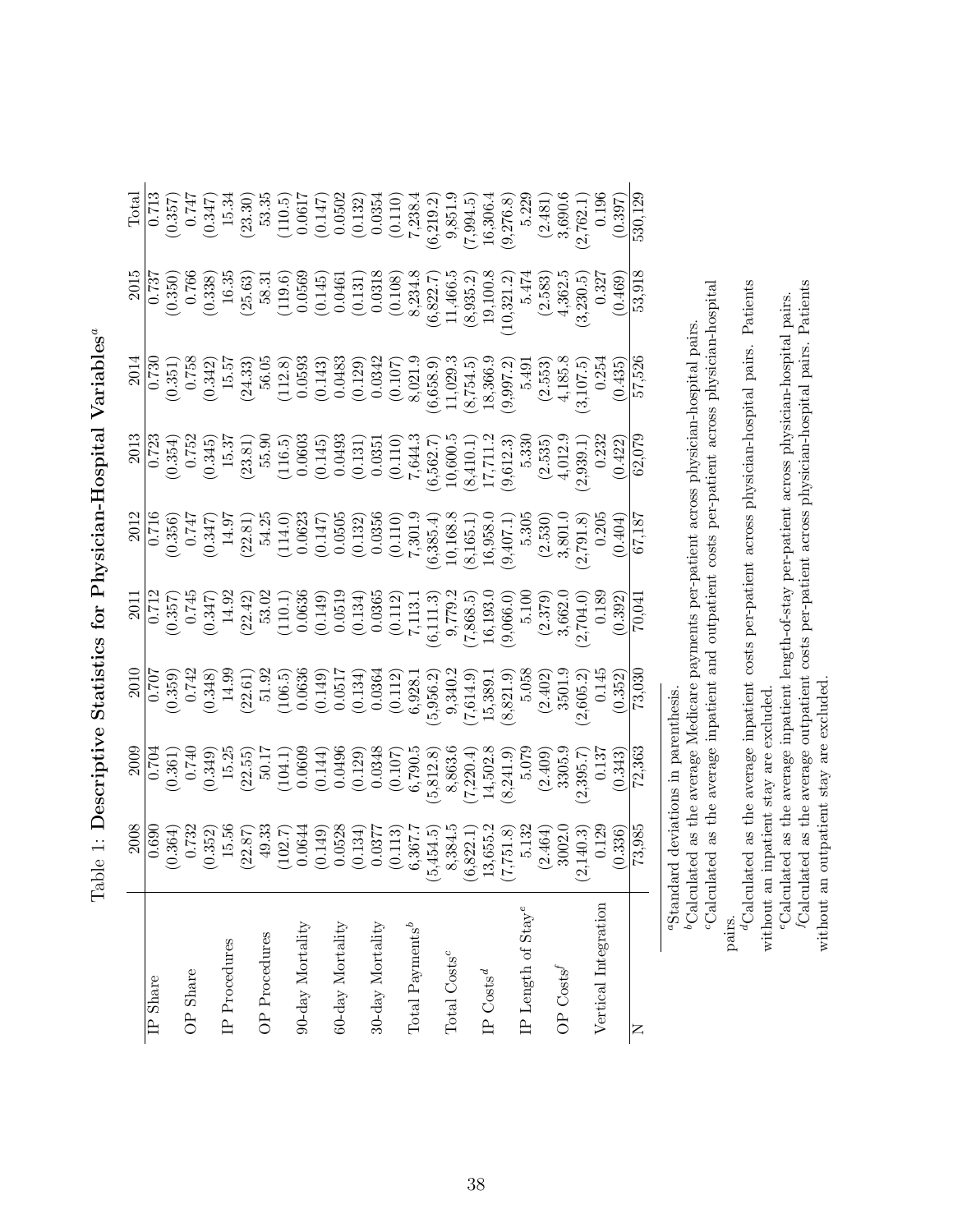<span id="page-38-0"></span>Table 2: Descriptive Statistics for Physicians<sup>a</sup>  $Table 2: Describe **Statistics for Physics**  $A$$  $Table 2: Describe **Statistics for Physics**  $A$$  $Table 2: Describe **Statistics for Physics**  $A$$ 

<span id="page-38-1"></span>

|                                      | 2008       |                                                                                                                                                                                                                                                                                                                             | 2010                                                                                                                                                                                                                                                                                                                                                                                            | 2011                                                                                                                                                                                                                                                                                                                     | 2012                                                                                                                                                                                                                                                                                        | $\frac{2013}{20}$                                                                                                                                                                                          | 2014                                                                                                                                                                                                                                                                                                       | 2015                                                                                                                                                                                                                                                                                                                | Total                                                                                                                                                                                                                                                         |
|--------------------------------------|------------|-----------------------------------------------------------------------------------------------------------------------------------------------------------------------------------------------------------------------------------------------------------------------------------------------------------------------------|-------------------------------------------------------------------------------------------------------------------------------------------------------------------------------------------------------------------------------------------------------------------------------------------------------------------------------------------------------------------------------------------------|--------------------------------------------------------------------------------------------------------------------------------------------------------------------------------------------------------------------------------------------------------------------------------------------------------------------------|---------------------------------------------------------------------------------------------------------------------------------------------------------------------------------------------------------------------------------------------------------------------------------------------|------------------------------------------------------------------------------------------------------------------------------------------------------------------------------------------------------------|------------------------------------------------------------------------------------------------------------------------------------------------------------------------------------------------------------------------------------------------------------------------------------------------------------|---------------------------------------------------------------------------------------------------------------------------------------------------------------------------------------------------------------------------------------------------------------------------------------------------------------------|---------------------------------------------------------------------------------------------------------------------------------------------------------------------------------------------------------------------------------------------------------------|
| Patients                             | 66.15      |                                                                                                                                                                                                                                                                                                                             |                                                                                                                                                                                                                                                                                                                                                                                                 |                                                                                                                                                                                                                                                                                                                          |                                                                                                                                                                                                                                                                                             |                                                                                                                                                                                                            |                                                                                                                                                                                                                                                                                                            |                                                                                                                                                                                                                                                                                                                     |                                                                                                                                                                                                                                                               |
|                                      | (71.69)    |                                                                                                                                                                                                                                                                                                                             |                                                                                                                                                                                                                                                                                                                                                                                                 |                                                                                                                                                                                                                                                                                                                          |                                                                                                                                                                                                                                                                                             |                                                                                                                                                                                                            |                                                                                                                                                                                                                                                                                                            |                                                                                                                                                                                                                                                                                                                     |                                                                                                                                                                                                                                                               |
| IP Procedures                        | 22.49      |                                                                                                                                                                                                                                                                                                                             |                                                                                                                                                                                                                                                                                                                                                                                                 |                                                                                                                                                                                                                                                                                                                          |                                                                                                                                                                                                                                                                                             |                                                                                                                                                                                                            |                                                                                                                                                                                                                                                                                                            |                                                                                                                                                                                                                                                                                                                     |                                                                                                                                                                                                                                                               |
|                                      | (27.38)    |                                                                                                                                                                                                                                                                                                                             | $\begin{array}{c} \text{(55.42)}\\ \text{(70.17)}\\ \text{(26.91)}\\ \text{(26.91)}\\ \text{(27.77)}\\ \text{(32.0)}\\ \text{(427,755)}\\ \text{(30.36)}\\ \text{(30.37)}\\ \text{(30.38)}\\ \text{(30.39)}\\ \text{(0.412)}\\ \text{(0.490)}\\ \text{(0.412)}\\ \text{(0.458}\\ \text{(0.476)}\\ \text{(0.476)}\\ \text{(0.476)}\\ \text{(0.476)}\\ \text{(0.48)}\\ \text{(0.49)}\\ \text{(0.$ | $\begin{array}{c} 66.25 \\ (71.99) \\ (26.62) \\ (9.32) \\ (125.7) \\ (433,679) \\ (6.14) \\ (6.14) \\ (6.14) \\ (6.14) \\ (6.14) \\ (6.23) \\ (6.213) \\ (0.213) \\ (0.497) \\ (0.497) \\ (0.497) \\ (0.497) \\ (0.497) \\ (0.497) \\ (0.497) \\ (0.497) \\ (0.497) \\ (0.497) \\ (0.498) \\ (0.497) \\ (0.497) \\ (0.$ |                                                                                                                                                                                                                                                                                             | $(75.47) \n(75.47) \n(28.36) \n(28.27) \n(28.49) \n(132.3) \n(132.3) \n(132.3) \n(132.4) \n(132.5) \n(132.6) \n(132.7) \n(132.8) \n(132.8) \n(132.9) \n(132.9) \n(132.9) \n(132.9) \n(132.9) \n(132.9) \n$ | $\begin{array}{c} 68.10 \\ (72.44) \\ (28.72) \\ (127.5) \\ (127.5) \\ (127.5) \\ (127.5) \\ (501,015) \\ (501,015) \\ (501,015) \\ (0.901) \\ (0.118) \\ (0.199) \\ (0.507) \\ 0.507 \\ 0.650 \\ 0.650 \\ 0.650 \\ 0.650 \\ 0.650 \\ 0.650 \\ 0.650 \\ 0.650 \\ 0.650 \\ 0.650 \\ 0.650 \\ 0.650 \\ 0.65$ | $\begin{array}{c} 69.80 \\ (74.39) \\ (30.11) \\ (134.4) \\ (526,734) \\ (586,734) \\ (6.999) \\ (74.16) \\ (526,734) \\ (8.65) \\ (0.121) \\ (0.121) \\ (0.1373 \\ (0.331 \\ 0.375 \\ (0.331 \\ 0.375 \\ (0.331 \\ 0.375 \\ (0.331 \\ 0.375 \\ (0.331 \\ 0.375 \\ (0.331 \\ 0.331 \\ (0.331 \\ 0.331 \\ (0.331 \\$ | $(72.31) (72.31) (126.1) (126.1) (126.1) (126.1) (126.1) (126.1) (126.1) (126.1) (126.1) (126.1) (126.1) (126.1) (126.1) (126.1) (126.1) (126.1) (126.1) (126.1) (126.1) (126.1) (126.1) (126.1) (126.1) (126.1) (126.1) (126.1) (126.1) (126.1) (126.1) (12$ |
| OP Procedures                        | 65.21      |                                                                                                                                                                                                                                                                                                                             |                                                                                                                                                                                                                                                                                                                                                                                                 |                                                                                                                                                                                                                                                                                                                          |                                                                                                                                                                                                                                                                                             |                                                                                                                                                                                                            |                                                                                                                                                                                                                                                                                                            |                                                                                                                                                                                                                                                                                                                     |                                                                                                                                                                                                                                                               |
|                                      | (119.0)    |                                                                                                                                                                                                                                                                                                                             |                                                                                                                                                                                                                                                                                                                                                                                                 |                                                                                                                                                                                                                                                                                                                          |                                                                                                                                                                                                                                                                                             |                                                                                                                                                                                                            |                                                                                                                                                                                                                                                                                                            |                                                                                                                                                                                                                                                                                                                     |                                                                                                                                                                                                                                                               |
| Total Payments                       | 329,723    |                                                                                                                                                                                                                                                                                                                             |                                                                                                                                                                                                                                                                                                                                                                                                 |                                                                                                                                                                                                                                                                                                                          |                                                                                                                                                                                                                                                                                             |                                                                                                                                                                                                            |                                                                                                                                                                                                                                                                                                            |                                                                                                                                                                                                                                                                                                                     |                                                                                                                                                                                                                                                               |
|                                      | (398, 832) | (414)                                                                                                                                                                                                                                                                                                                       |                                                                                                                                                                                                                                                                                                                                                                                                 |                                                                                                                                                                                                                                                                                                                          |                                                                                                                                                                                                                                                                                             |                                                                                                                                                                                                            |                                                                                                                                                                                                                                                                                                            |                                                                                                                                                                                                                                                                                                                     |                                                                                                                                                                                                                                                               |
| Practice Size                        | 13.81      |                                                                                                                                                                                                                                                                                                                             |                                                                                                                                                                                                                                                                                                                                                                                                 |                                                                                                                                                                                                                                                                                                                          |                                                                                                                                                                                                                                                                                             |                                                                                                                                                                                                            |                                                                                                                                                                                                                                                                                                            |                                                                                                                                                                                                                                                                                                                     |                                                                                                                                                                                                                                                               |
|                                      | (32.27)    |                                                                                                                                                                                                                                                                                                                             |                                                                                                                                                                                                                                                                                                                                                                                                 |                                                                                                                                                                                                                                                                                                                          |                                                                                                                                                                                                                                                                                             |                                                                                                                                                                                                            |                                                                                                                                                                                                                                                                                                            |                                                                                                                                                                                                                                                                                                                     |                                                                                                                                                                                                                                                               |
| Experience                           | 22.55      |                                                                                                                                                                                                                                                                                                                             |                                                                                                                                                                                                                                                                                                                                                                                                 |                                                                                                                                                                                                                                                                                                                          |                                                                                                                                                                                                                                                                                             |                                                                                                                                                                                                            |                                                                                                                                                                                                                                                                                                            |                                                                                                                                                                                                                                                                                                                     |                                                                                                                                                                                                                                                               |
|                                      | (6.498)    |                                                                                                                                                                                                                                                                                                                             |                                                                                                                                                                                                                                                                                                                                                                                                 |                                                                                                                                                                                                                                                                                                                          |                                                                                                                                                                                                                                                                                             |                                                                                                                                                                                                            |                                                                                                                                                                                                                                                                                                            |                                                                                                                                                                                                                                                                                                                     |                                                                                                                                                                                                                                                               |
| % Female                             | 0.115      |                                                                                                                                                                                                                                                                                                                             |                                                                                                                                                                                                                                                                                                                                                                                                 |                                                                                                                                                                                                                                                                                                                          |                                                                                                                                                                                                                                                                                             |                                                                                                                                                                                                            |                                                                                                                                                                                                                                                                                                            |                                                                                                                                                                                                                                                                                                                     |                                                                                                                                                                                                                                                               |
|                                      | (0.208)    |                                                                                                                                                                                                                                                                                                                             |                                                                                                                                                                                                                                                                                                                                                                                                 |                                                                                                                                                                                                                                                                                                                          |                                                                                                                                                                                                                                                                                             |                                                                                                                                                                                                            |                                                                                                                                                                                                                                                                                                            |                                                                                                                                                                                                                                                                                                                     |                                                                                                                                                                                                                                                               |
|                                      | 0.0412     |                                                                                                                                                                                                                                                                                                                             |                                                                                                                                                                                                                                                                                                                                                                                                 |                                                                                                                                                                                                                                                                                                                          |                                                                                                                                                                                                                                                                                             |                                                                                                                                                                                                            |                                                                                                                                                                                                                                                                                                            |                                                                                                                                                                                                                                                                                                                     |                                                                                                                                                                                                                                                               |
| $\%$ with PCP $\%$ Multi-specialty   | 0.249      |                                                                                                                                                                                                                                                                                                                             |                                                                                                                                                                                                                                                                                                                                                                                                 |                                                                                                                                                                                                                                                                                                                          |                                                                                                                                                                                                                                                                                             |                                                                                                                                                                                                            |                                                                                                                                                                                                                                                                                                            |                                                                                                                                                                                                                                                                                                                     |                                                                                                                                                                                                                                                               |
| $\%$ Surgery Center $\%$ Independent | 0.452      |                                                                                                                                                                                                                                                                                                                             |                                                                                                                                                                                                                                                                                                                                                                                                 |                                                                                                                                                                                                                                                                                                                          |                                                                                                                                                                                                                                                                                             |                                                                                                                                                                                                            |                                                                                                                                                                                                                                                                                                            |                                                                                                                                                                                                                                                                                                                     |                                                                                                                                                                                                                                                               |
|                                      | 0.484      |                                                                                                                                                                                                                                                                                                                             |                                                                                                                                                                                                                                                                                                                                                                                                 |                                                                                                                                                                                                                                                                                                                          |                                                                                                                                                                                                                                                                                             |                                                                                                                                                                                                            |                                                                                                                                                                                                                                                                                                            |                                                                                                                                                                                                                                                                                                                     |                                                                                                                                                                                                                                                               |
| $\%$ Integrated                      | 0.153      | $\begin{array}{r rrrr} & 2009 \\ \hline 65.02 \\ (69.34) \\ (26.82) \\ (26.81) \\ (36.51) \\ (119.5) \\ (119.5) \\ (30.82) \\ (30.82) \\ (6.469) \\ (0.207) \\ (0.464) \\ (0.482) \\ (0.482) \\ (0.483) \\ (0.482) \\ (0.483) \\ (0.484) \\ (0.482) \\ (0.483) \\ (0.484) \\ (0.485) \\ (0.485) \\ (0.485) \\ (0.488) \\ ($ |                                                                                                                                                                                                                                                                                                                                                                                                 |                                                                                                                                                                                                                                                                                                                          | $\begin{array}{c} 67.08\\ (73.67)\\ (20.33)\\ (27.14)\\ (130.0)\\ (30.3)\\ (451,874)\\ (57.0)\\ (451,874)\\ (5704)\\ (6.704)\\ (0.209)\\ (0.500)\\ (0.450)\\ (0.450)\\ (0.450)\\ (0.450)\\ (0.450)\\ (0.450)\\ (0.450)\\ (0.450)\\ (0.450)\\ (0.450)\\ (0.450)\\ (0.450)\\ (0.450)\\ (0.45$ |                                                                                                                                                                                                            |                                                                                                                                                                                                                                                                                                            |                                                                                                                                                                                                                                                                                                                     |                                                                                                                                                                                                                                                               |
| Z                                    | 50,375     | 50,178                                                                                                                                                                                                                                                                                                                      | 50,801                                                                                                                                                                                                                                                                                                                                                                                          | 49,070                                                                                                                                                                                                                                                                                                                   | 47,383                                                                                                                                                                                                                                                                                      | 44,156                                                                                                                                                                                                     | 41,347                                                                                                                                                                                                                                                                                                     | 39,184                                                                                                                                                                                                                                                                                                              | 372,494                                                                                                                                                                                                                                                       |
|                                      |            | "Standard deviations in parenthesis                                                                                                                                                                                                                                                                                         |                                                                                                                                                                                                                                                                                                                                                                                                 |                                                                                                                                                                                                                                                                                                                          |                                                                                                                                                                                                                                                                                             |                                                                                                                                                                                                            |                                                                                                                                                                                                                                                                                                            |                                                                                                                                                                                                                                                                                                                     |                                                                                                                                                                                                                                                               |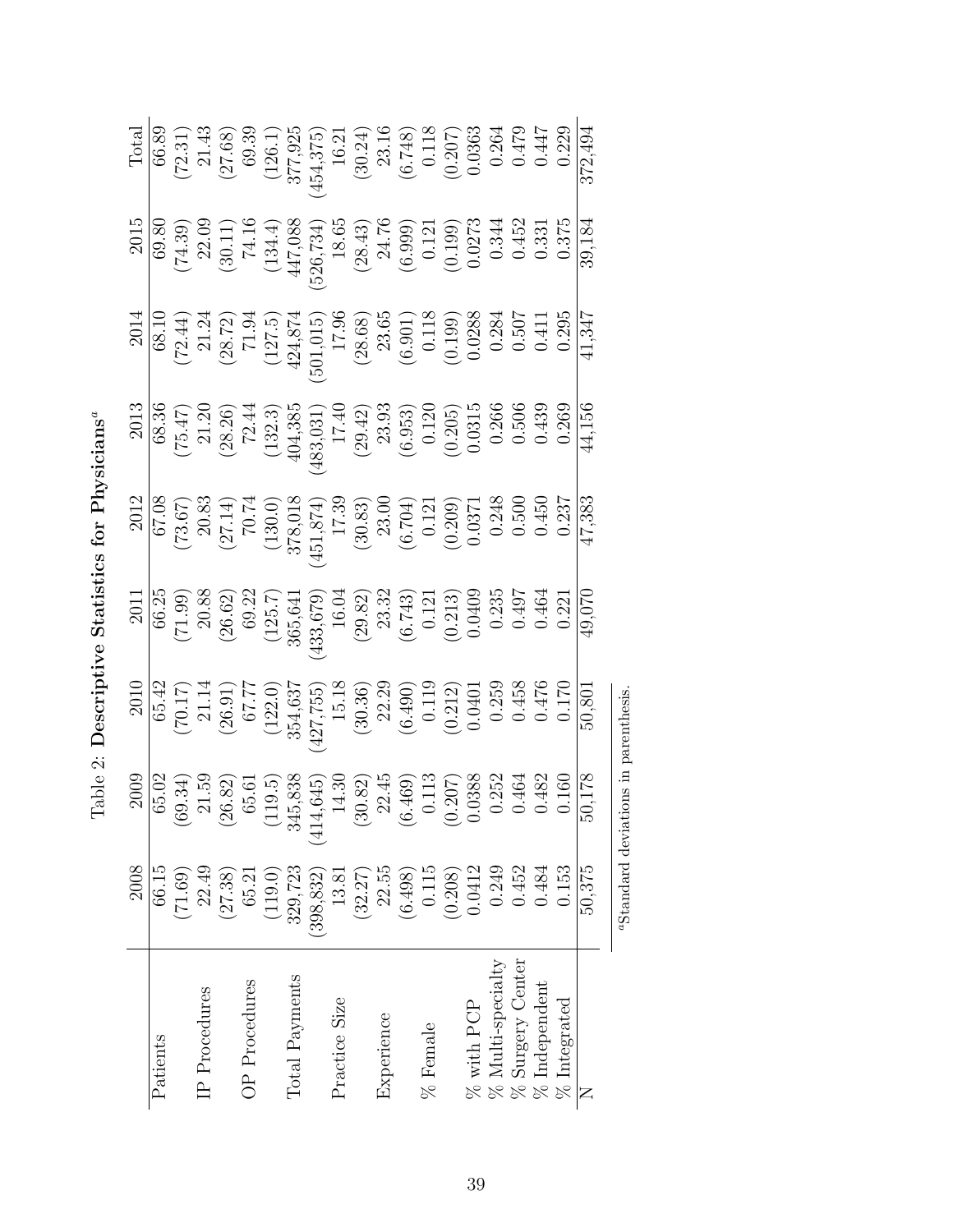<span id="page-39-1"></span>

| IP Procedures       |                                                                                                                                                                                                                    |                                                                                                                                                                                                                                      |                                                                                                                                                                                                                      |                                                                                                                                                                                                                                                                    |                                                                                                                                                                                                                     |                                                                                                                                                                                                                                                                                                                      |                                                                                                                                                                                                                                                                                                                                              |                                                                                                                                                                                                                                                                                                                      |                                                                                                                                                                                                                                         |
|---------------------|--------------------------------------------------------------------------------------------------------------------------------------------------------------------------------------------------------------------|--------------------------------------------------------------------------------------------------------------------------------------------------------------------------------------------------------------------------------------|----------------------------------------------------------------------------------------------------------------------------------------------------------------------------------------------------------------------|--------------------------------------------------------------------------------------------------------------------------------------------------------------------------------------------------------------------------------------------------------------------|---------------------------------------------------------------------------------------------------------------------------------------------------------------------------------------------------------------------|----------------------------------------------------------------------------------------------------------------------------------------------------------------------------------------------------------------------------------------------------------------------------------------------------------------------|----------------------------------------------------------------------------------------------------------------------------------------------------------------------------------------------------------------------------------------------------------------------------------------------------------------------------------------------|----------------------------------------------------------------------------------------------------------------------------------------------------------------------------------------------------------------------------------------------------------------------------------------------------------------------|-----------------------------------------------------------------------------------------------------------------------------------------------------------------------------------------------------------------------------------------|
|                     |                                                                                                                                                                                                                    |                                                                                                                                                                                                                                      |                                                                                                                                                                                                                      |                                                                                                                                                                                                                                                                    |                                                                                                                                                                                                                     |                                                                                                                                                                                                                                                                                                                      |                                                                                                                                                                                                                                                                                                                                              |                                                                                                                                                                                                                                                                                                                      |                                                                                                                                                                                                                                         |
| OP Procedures       |                                                                                                                                                                                                                    |                                                                                                                                                                                                                                      |                                                                                                                                                                                                                      |                                                                                                                                                                                                                                                                    |                                                                                                                                                                                                                     |                                                                                                                                                                                                                                                                                                                      |                                                                                                                                                                                                                                                                                                                                              |                                                                                                                                                                                                                                                                                                                      |                                                                                                                                                                                                                                         |
|                     |                                                                                                                                                                                                                    |                                                                                                                                                                                                                                      |                                                                                                                                                                                                                      |                                                                                                                                                                                                                                                                    |                                                                                                                                                                                                                     |                                                                                                                                                                                                                                                                                                                      |                                                                                                                                                                                                                                                                                                                                              |                                                                                                                                                                                                                                                                                                                      |                                                                                                                                                                                                                                         |
| Physician FTE       |                                                                                                                                                                                                                    |                                                                                                                                                                                                                                      |                                                                                                                                                                                                                      |                                                                                                                                                                                                                                                                    |                                                                                                                                                                                                                     |                                                                                                                                                                                                                                                                                                                      |                                                                                                                                                                                                                                                                                                                                              |                                                                                                                                                                                                                                                                                                                      |                                                                                                                                                                                                                                         |
|                     |                                                                                                                                                                                                                    |                                                                                                                                                                                                                                      |                                                                                                                                                                                                                      |                                                                                                                                                                                                                                                                    |                                                                                                                                                                                                                     |                                                                                                                                                                                                                                                                                                                      |                                                                                                                                                                                                                                                                                                                                              |                                                                                                                                                                                                                                                                                                                      |                                                                                                                                                                                                                                         |
| Resident FTE        |                                                                                                                                                                                                                    |                                                                                                                                                                                                                                      |                                                                                                                                                                                                                      |                                                                                                                                                                                                                                                                    |                                                                                                                                                                                                                     |                                                                                                                                                                                                                                                                                                                      |                                                                                                                                                                                                                                                                                                                                              |                                                                                                                                                                                                                                                                                                                      |                                                                                                                                                                                                                                         |
|                     |                                                                                                                                                                                                                    |                                                                                                                                                                                                                                      |                                                                                                                                                                                                                      |                                                                                                                                                                                                                                                                    |                                                                                                                                                                                                                     |                                                                                                                                                                                                                                                                                                                      |                                                                                                                                                                                                                                                                                                                                              |                                                                                                                                                                                                                                                                                                                      |                                                                                                                                                                                                                                         |
| Nurse FTE           |                                                                                                                                                                                                                    |                                                                                                                                                                                                                                      |                                                                                                                                                                                                                      |                                                                                                                                                                                                                                                                    |                                                                                                                                                                                                                     |                                                                                                                                                                                                                                                                                                                      |                                                                                                                                                                                                                                                                                                                                              |                                                                                                                                                                                                                                                                                                                      |                                                                                                                                                                                                                                         |
|                     |                                                                                                                                                                                                                    |                                                                                                                                                                                                                                      |                                                                                                                                                                                                                      |                                                                                                                                                                                                                                                                    |                                                                                                                                                                                                                     |                                                                                                                                                                                                                                                                                                                      |                                                                                                                                                                                                                                                                                                                                              |                                                                                                                                                                                                                                                                                                                      |                                                                                                                                                                                                                                         |
| Other FTE           |                                                                                                                                                                                                                    |                                                                                                                                                                                                                                      |                                                                                                                                                                                                                      |                                                                                                                                                                                                                                                                    |                                                                                                                                                                                                                     |                                                                                                                                                                                                                                                                                                                      |                                                                                                                                                                                                                                                                                                                                              |                                                                                                                                                                                                                                                                                                                      |                                                                                                                                                                                                                                         |
|                     |                                                                                                                                                                                                                    |                                                                                                                                                                                                                                      |                                                                                                                                                                                                                      |                                                                                                                                                                                                                                                                    |                                                                                                                                                                                                                     |                                                                                                                                                                                                                                                                                                                      |                                                                                                                                                                                                                                                                                                                                              |                                                                                                                                                                                                                                                                                                                      |                                                                                                                                                                                                                                         |
| <b>Beds</b>         |                                                                                                                                                                                                                    |                                                                                                                                                                                                                                      |                                                                                                                                                                                                                      |                                                                                                                                                                                                                                                                    |                                                                                                                                                                                                                     |                                                                                                                                                                                                                                                                                                                      |                                                                                                                                                                                                                                                                                                                                              |                                                                                                                                                                                                                                                                                                                      |                                                                                                                                                                                                                                         |
|                     |                                                                                                                                                                                                                    |                                                                                                                                                                                                                                      |                                                                                                                                                                                                                      |                                                                                                                                                                                                                                                                    |                                                                                                                                                                                                                     |                                                                                                                                                                                                                                                                                                                      |                                                                                                                                                                                                                                                                                                                                              |                                                                                                                                                                                                                                                                                                                      |                                                                                                                                                                                                                                         |
| % For-profit        |                                                                                                                                                                                                                    |                                                                                                                                                                                                                                      |                                                                                                                                                                                                                      |                                                                                                                                                                                                                                                                    |                                                                                                                                                                                                                     |                                                                                                                                                                                                                                                                                                                      |                                                                                                                                                                                                                                                                                                                                              |                                                                                                                                                                                                                                                                                                                      |                                                                                                                                                                                                                                         |
| $\%$ System         |                                                                                                                                                                                                                    |                                                                                                                                                                                                                                      |                                                                                                                                                                                                                      |                                                                                                                                                                                                                                                                    |                                                                                                                                                                                                                     |                                                                                                                                                                                                                                                                                                                      |                                                                                                                                                                                                                                                                                                                                              |                                                                                                                                                                                                                                                                                                                      |                                                                                                                                                                                                                                         |
| $\%$ Major Teaching |                                                                                                                                                                                                                    |                                                                                                                                                                                                                                      |                                                                                                                                                                                                                      |                                                                                                                                                                                                                                                                    |                                                                                                                                                                                                                     |                                                                                                                                                                                                                                                                                                                      |                                                                                                                                                                                                                                                                                                                                              |                                                                                                                                                                                                                                                                                                                      |                                                                                                                                                                                                                                         |
| $\%$ Integrated     | $\begin{array}{c c} 2008 \\ \hline 293.9 \\ (444.4) \\ (545.0) \\ (99.19) \\ (1545.0) \\ (90.19) \\ (108.1) \\ (108.1) \\ (978.4) \\ (978.4) \\ (978.4) \\ (100) \\ 0.577 \\ 0.038 \\ 0.038 \\ \hline \end{array}$ | $\begin{array}{r} 2008 \\ 286.0 \\ (433.3) \\ (1655.2) \\ (163.4) \\ (103.4) \\ (103.8) \\ (103.8) \\ (103.8) \\ (103.8) \\ (103.8) \\ (103.8) \\ (157.7) \\ (137.1) \\ (21.3) \\ (0.595 \\ 0.595 \\ (0.779 \\ 0.391 \\ \end{array}$ | $\begin{array}{r rrrr} & & 2011\\ \hline 281.6\\ (426.6)\\ (1706.6)\\ (104.3)\\ (104.3)\\ (111.9)\\ (460.1)\\ (50.4)\\ (964.8)\\ (111.9)\\ (964.8)\\ (2.130)\\ 0.603\\ 0.0755\\ 0.0407\\ 3.814\\ \hline \end{array}$ | $\begin{array}{r} 2011\\271.8\\(410.7)\\21.8\\(1698.1)\\27.94\\(115.0)\\27.73\\(115.0)\\(115.0)\\(2.115)\\(2.115)\\(2.115)\\(2.115)\\(2.115)\\(2.115)\\(2.115)\\(2.115)\\(2.115)\\(2.115)\\(2.115)\\(2.115)\\(2.115)\\(2.115)\\(2.115)\\(2.115)\\(2.115)\\(2.115)$ | $\begin{array}{r} 2012 \\ 260.3 \\ (394.4) \\ (1684.9) \\ (1684.9) \\ (109.6) \\ (120.3) \\ (120.3) \\ (120.3) \\ (120.17) \\ (131.7) \\ (131.7) \\ (131.7) \\ (131.83 \\ (2.141) \\ (0.0707 \\ \hline \end{array}$ | $\begin{array}{r} 2013 \\ 248.3 \\ (376.9) \\ (1652.8) \\ (120.1) \\ (121.4) \\ (121.4) \\ (121.4) \\ (123.2) \\ (121.4) \\ (121.5) \\ (123.2) \\ (123.3) \\ (123.5) \\ (123.5) \\ (123.5) \\ (123.5) \\ (123.5) \\ (123.5) \\ (123.5) \\ (123.5) \\ (123.5) \\ (123.5) \\ (123.5) \\ (123.5) \\ (123.5) \\ (123.5)$ | $[1805] \begin{tabular}{r} \multicolumn{1}{r}{2014} \\ \multicolumn{1}{r}{238.0} \\ (365.4) \\ (365.2) \\ (1576.2) \\ (19.7) \\ (19.5) \\ (19.5) \\ (19.5) \\ (19.5) \\ (19.5) \\ (19.6) \\ (19.7) \\ (19.6) \\ (19.7) \\ (19.7) \\ (19.7) \\ (19.7) \\ (19.7) \\ (19.7) \\ (19.7) \\ (19.7) \\ (19.7) \\ (19.7) \\ (19.7) \\ (19.7) \\ (19$ | $\begin{array}{r} 2015 \\ 237.3 \\ (368.8) \\ (1587.8) \\ (118.9) \\ (118.9) \\ (127.3) \\ (127.3) \\ (155.5) \\ (115.5) \\ (115.5) \\ (115.5) \\ (2.231) \\ (0.625) \\ (0.625) \\ (0.625) \\ (0.625) \\ (0.625) \\ (0.625) \\ (0.625) \\ (0.625) \\ (0.625) \\ (0.625) \\ (0.625) \\ (0.625) \\ (0.625) \\ (0.625)$ | $\begin{tabular}{c} Total \\ \hline Total \\ (404.5) \\ (403.8) \\ (10.6) \\ (110.6) \\ (117.5) \\ (117.5) \\ (117.5) \\ (117.5) \\ (117.5) \\ (117.5) \\ (1036.9) \\ (1036.9) \\ (1036.7) \\ (0.0733 \\ 0.073 \\ \hline \end{tabular}$ |
|                     |                                                                                                                                                                                                                    |                                                                                                                                                                                                                                      |                                                                                                                                                                                                                      |                                                                                                                                                                                                                                                                    |                                                                                                                                                                                                                     |                                                                                                                                                                                                                                                                                                                      |                                                                                                                                                                                                                                                                                                                                              |                                                                                                                                                                                                                                                                                                                      |                                                                                                                                                                                                                                         |
|                     |                                                                                                                                                                                                                    |                                                                                                                                                                                                                                      |                                                                                                                                                                                                                      |                                                                                                                                                                                                                                                                    |                                                                                                                                                                                                                     |                                                                                                                                                                                                                                                                                                                      |                                                                                                                                                                                                                                                                                                                                              |                                                                                                                                                                                                                                                                                                                      |                                                                                                                                                                                                                                         |

<span id="page-39-0"></span>Table 3: Descriptive Statistics for Hospitals<sup>ª</sup> T[a](#page-39-1)ble 3: Descriptive Statistics for Hospitals $^a$ 

 $^a$  Standard deviations in parenthesis  $\overline{\phantom{a}}$ aStandard deviations in parenthesis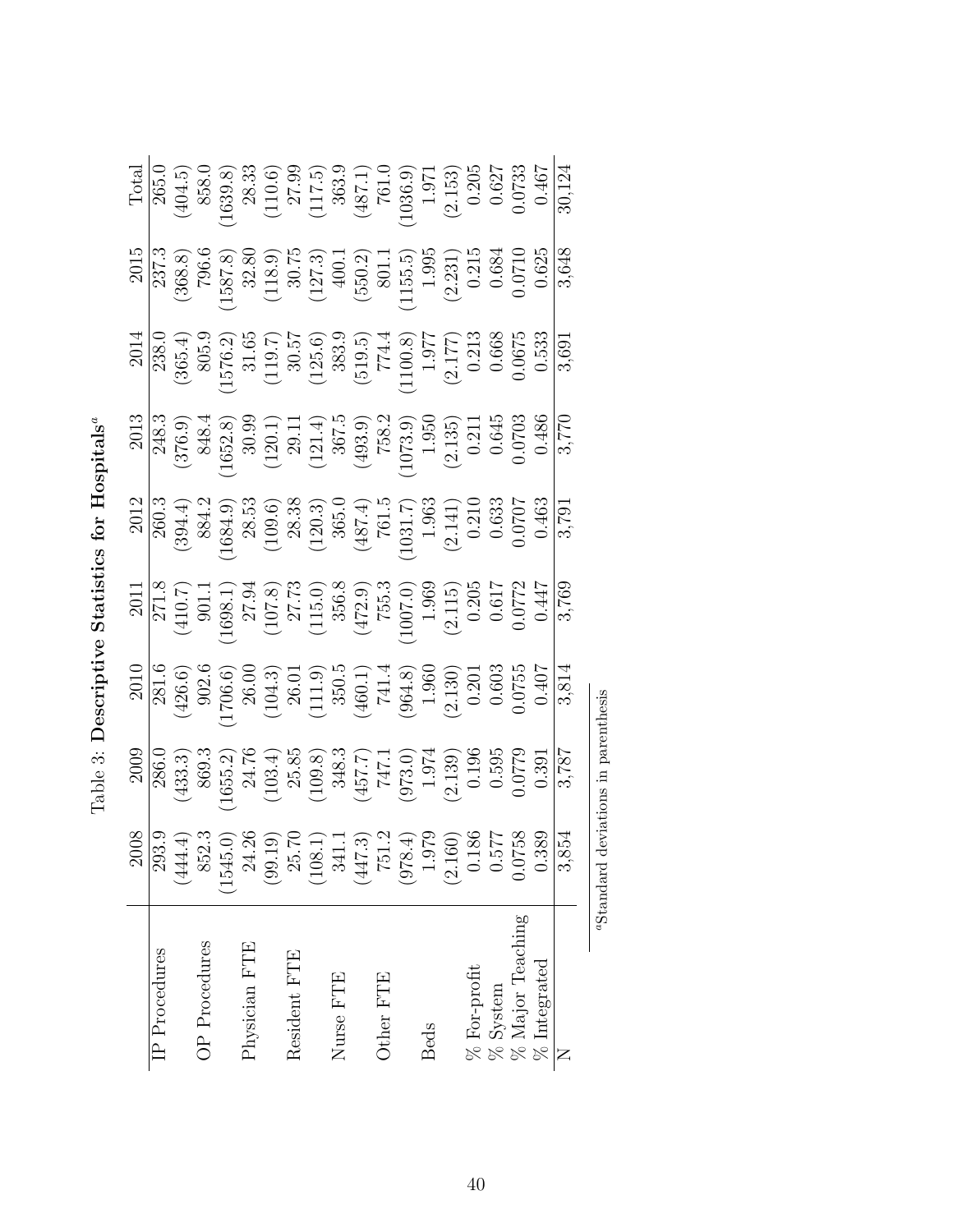<span id="page-40-0"></span>

|                          | Medicare Payments | Hospital Costs | IP $&$ OP Stays |
|--------------------------|-------------------|----------------|-----------------|
| Integrated               | $76.176**$        | $133.063***$   | $0.014***$      |
|                          | (30.911)          | (42.099)       | (0.004)         |
| Practice Characteristics |                   |                |                 |
| Practice Size            | $-0.819$          | $1.471*$       | 0.000           |
|                          | (0.584)           | (0.777)        | (0.000)         |
| Average Experience       | $-6.412**$        | $-5.972$       | $-0.000$        |
|                          | (2.727)           | (3.951)        | (0.000)         |
| % Female                 | $-50.230$         | $-133.946$     | 0.011           |
|                          | (91.770)          | (131.180)      | (0.014)         |
| Adult PCP                | 104.173           | 171.541        | $-0.029$        |
|                          | (100.065)         | (139.857)      | (0.021)         |
| Multi-specialty          | 12.173            | $-8.283$       | $-0.031***$     |
|                          | (55.865)          | (70.731)       | (0.008)         |
| Surgery Center           | 45.621            | $-31.319$      | $-0.029***$     |
|                          | (62.936)          | (80.304)       | (0.008)         |
| Independent              | $-1.575$          | 29.879         | $0.007*$        |
|                          | (29.129)          | (40.953)       | (0.004)         |
| Hospital Characteristics |                   |                |                 |
| Physician FTE            | 0.119             | 0.017          | $-0.000***$     |
|                          | (0.086)           | (0.099)        | (0.000)         |
| Resident FTE             | $-0.059$          | $-0.373**$     | 0.000           |
|                          | (0.120)           | (0.147)        | (0.000)         |
| Nurse FTE                | 0.008             | 0.030          | $-0.000$        |
|                          | (0.048)           | (0.061)        | (0.000)         |
| Other FTE                | $0.043***$        | 0.023          | 0.000           |
|                          | (0.014)           | (0.017)        | (0.000)         |
| N                        |                   | 477,423        |                 |
|                          |                   |                |                 |

T[a](#page-40-1)ble 4: Estimated Effects on Match Values<sup>*a*</sup>

<span id="page-40-1"></span><sup>a</sup>Results from generalized within-estimator including physician, hospital, and year fixed effects. Standard errors are in parenthesis, clustered by physician. All regressions include county demographic variables (total population, age distribution, income distribution, and education) as well as dummies for whether the county hospital market is a monopoly, duopoly, or triopoly. We also include hospital bed size and indicators for whether the hospital is for-profit, part of a larger system, or a major teaching hospital. \* p-value  $\langle 0.1, **$  p-value  $\langle 0.05, ***$  p-value  $\langle 0.01$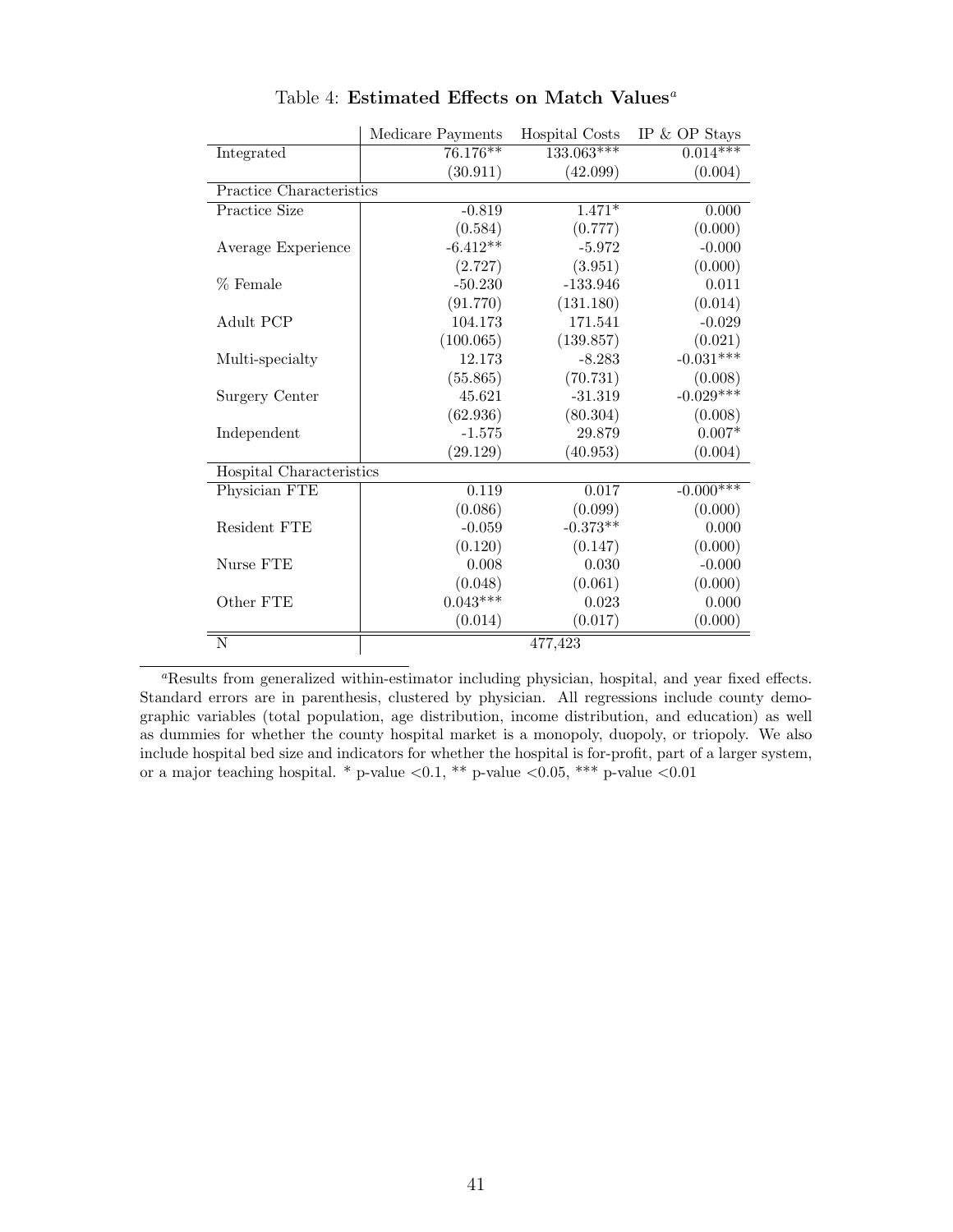|                              | Medicare Payments | Hospital Costs | IP $&$ OP Stays |
|------------------------------|-------------------|----------------|-----------------|
| Integrated with Hospital $k$ | $185.041**$       | 32.362         | $0.023**$       |
|                              | (79.809)          | (109.502)      | (0.010)         |
| Integrated with Any Hospital | $-18.611$         | 390.161***     | $-0.014$        |
|                              | (103.835)         | (147.166)      | (0.011)         |
| Practice Characteristics     |                   |                |                 |
| Practice Size                | $-0.842$          | 0.536          | $-0.000$        |
|                              | (0.850)           | (1.152)        | (0.000)         |
| Average Experience           | $-6.221*$         | $-3.637$       | $-0.000$        |
|                              | (3.308)           | (4.858)        | (0.001)         |
| % Female                     | 16.786            | $-81.493$      | 0.013           |
|                              | (110.575)         | (160.154)      | (0.018)         |
| Adult PCP                    | 172.496           | 174.617        | $-0.028$        |
|                              | (118.002)         | (158.388)      | (0.023)         |
| Multi-specialty              | 102.354           | 25.258         | $-0.027***$     |
|                              | (72.026)          | (92.810)       | (0.010)         |
| Surgery Center               | 162.277**         | $-11.145$      | $-0.023**$      |
|                              | (80.137)          | (102.588)      | (0.010)         |
| Independent                  | $-15.542$         | 58.144         | 0.002           |
|                              | (35.993)          | (53.413)       | (0.004)         |
| Hospital Characteristics     |                   |                |                 |
| Physician FTE                | $-0.170$          | $-0.323*$      | $-0.000***$     |
|                              | (0.149)           | (0.181)        | (0.000)         |
| Resident FTE                 | $-0.315*$         | $-0.724***$    | 0.000           |
|                              | (0.176)           | (0.217)        | (0.000)         |
| Nurse FTE                    | $-0.074$          | $-0.068$       | $-0.000$        |
|                              | (0.061)           | (0.079)        | (0.000)         |
| Other FTE                    | $0.074***$        | $0.055**$      | 0.000           |
|                              | (0.020)           | (0.025)        | (0.000)         |
| $\overline{\rm N}$           |                   | 353,283        |                 |

<span id="page-41-0"></span>T[a](#page-41-1)ble 5: Effects on Match Values with Multi-hospital Physicians<sup>a</sup>

<span id="page-41-1"></span><sup>a</sup>Results from generalized within-estimator including physician, hospital, and year fixed effects. Standard errors are in parenthesis, clustered by physician. All regressions include county demographic variables (total population, age distribution, income distribution, and education) as well as dummies for whether the county hospital market is a monopoly, duopoly, or triopoly. We also include hospital bed size and indicators for whether the hospital is for-profit, part of a larger system, or a major teaching hospital. Sample is restricted to physicians that operate in a hospital for which they are integrated and a hospital for which they are not integrated in the same year at some point in the panel. \* p-value  $< 0.1$ , \*\* p-value  $< 0.05$ , \*\*\* p-value  $< 0.01$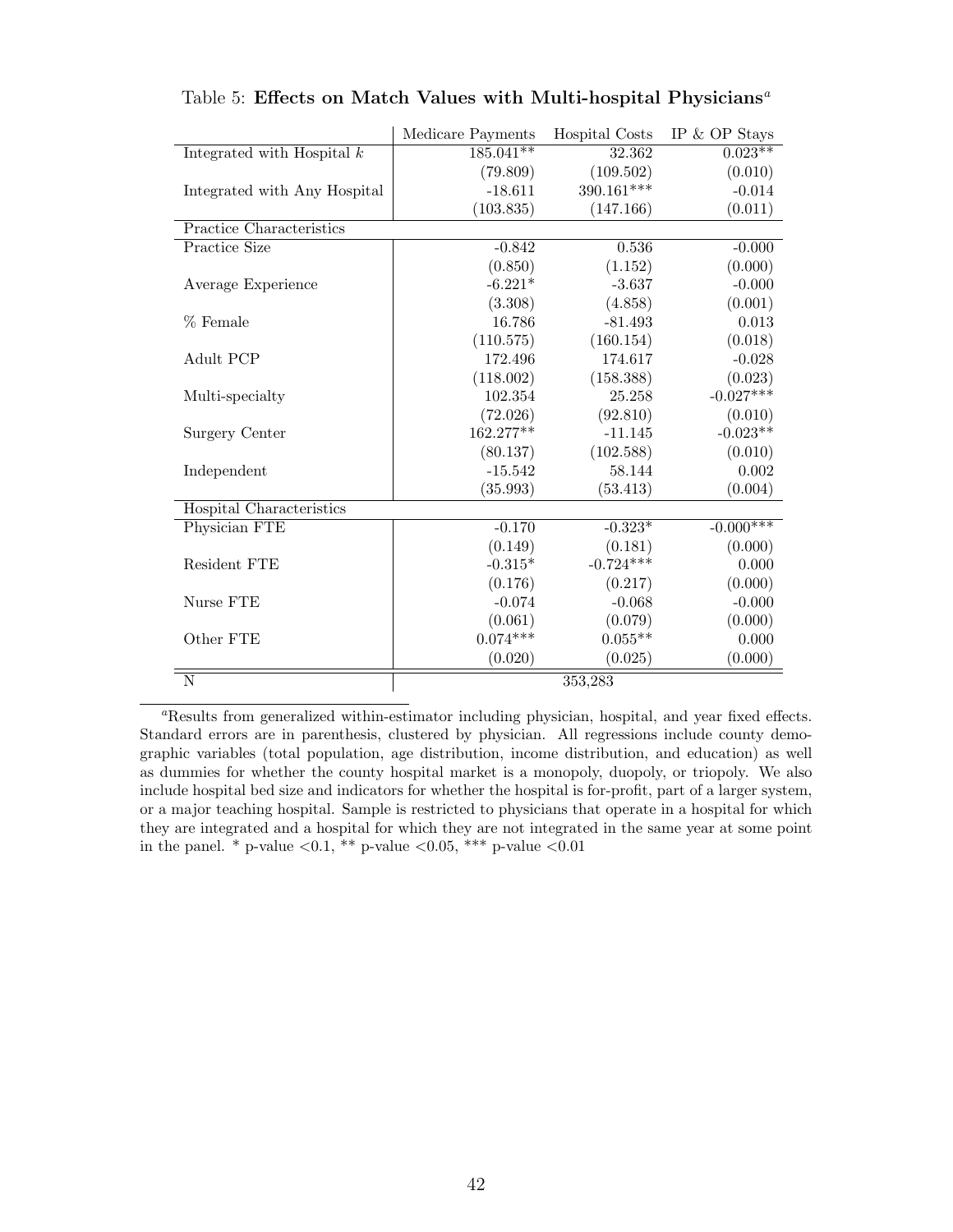|                          | Medicare Payments | Hospital Costs | IP $&$ OP Stays |
|--------------------------|-------------------|----------------|-----------------|
| Integrated               | $946.458**$       | $3,210.752***$ | $0.327***$      |
|                          | (467.677)         | (637.294)      | (0.056)         |
| Practice Characteristics |                   |                |                 |
| Practice Size            | $-1.759$          | $-3.501*$      | $-0.000*$       |
|                          | (1.376)           | (1.824)        | (0.000)         |
| Average Experience       | $-6.786*$         | $-5.757$       | $-0.000$        |
|                          | (3.892)           | (5.806)        | (0.000)         |
| % Female                 | $-32.459$         | $-296.468$     | 0.002           |
|                          | (127.840)         | (188.100)      | (0.018)         |
| Adult PCP                | 89.404            | 105.193        | $-0.029$        |
|                          | (168.209)         | (218.125)      | (0.028)         |
| Multi-specialty          | 44.422            | $-168.410$     | $-0.036***$     |
|                          | (88.483)          | (108.469)      | (0.011)         |
| Surgery Center           | 52.320            | $-249.926**$   | $-0.030***$     |
|                          | (96.547)          | (118.421)      | (0.011)         |
| Independent              | 317.875           | 1298.059***    | $0.140***$      |
|                          | (199.343)         | (272.204)      | (0.024)         |
| Hospital Characteristics |                   |                |                 |
| Physician FTE            | $0.221*$          | $-0.149$       | $-0.000***$     |
|                          | (0.135)           | (0.146)        | (0.000)         |
| Resident FTE             | $-0.163$          | $-0.692***$    | $-0.000$        |
|                          | (0.160)           | (0.209)        | (0.000)         |
| Nurse FTE                | 0.021             | $-0.139$       | $-0.000$        |
|                          | (0.066)           | (0.089)        | (0.000)         |
| Other FTE                | 0.003             | 0.009          | $0.000*$        |
|                          | (0.020)           | (0.025)        | (0.000)         |
| N                        |                   | 257,905        |                 |

### <span id="page-42-0"></span>T[a](#page-42-1)ble 6: Effects on Match Values with Instrumental Variables Estimator<sup>a</sup>

<span id="page-42-1"></span><sup>a</sup>Results from generalized within-estimator including physician, hospital, and year fixed effects. Standard errors are in parenthesis, clustered by physician. We instrument for the vertical integration indicator as discussed in Section [4.2.4](#page-23-1) in the main text. All regressions include county demographic variables (total population, age distribution, income distribution, and education) as well as dummies for whether the county hospital market is a monopoly, duopoly, or triopoly. We also include hospital bed size and indicators for whether the hospital is for-profit, part of a larger system, or a major teaching hospital. \* p-value  $\langle 0.1, \ast \ast \ast \rangle$  p-value  $\langle 0.05, \ast \ast \ast \ast \rangle$  p-value  $\langle 0.01 \rangle$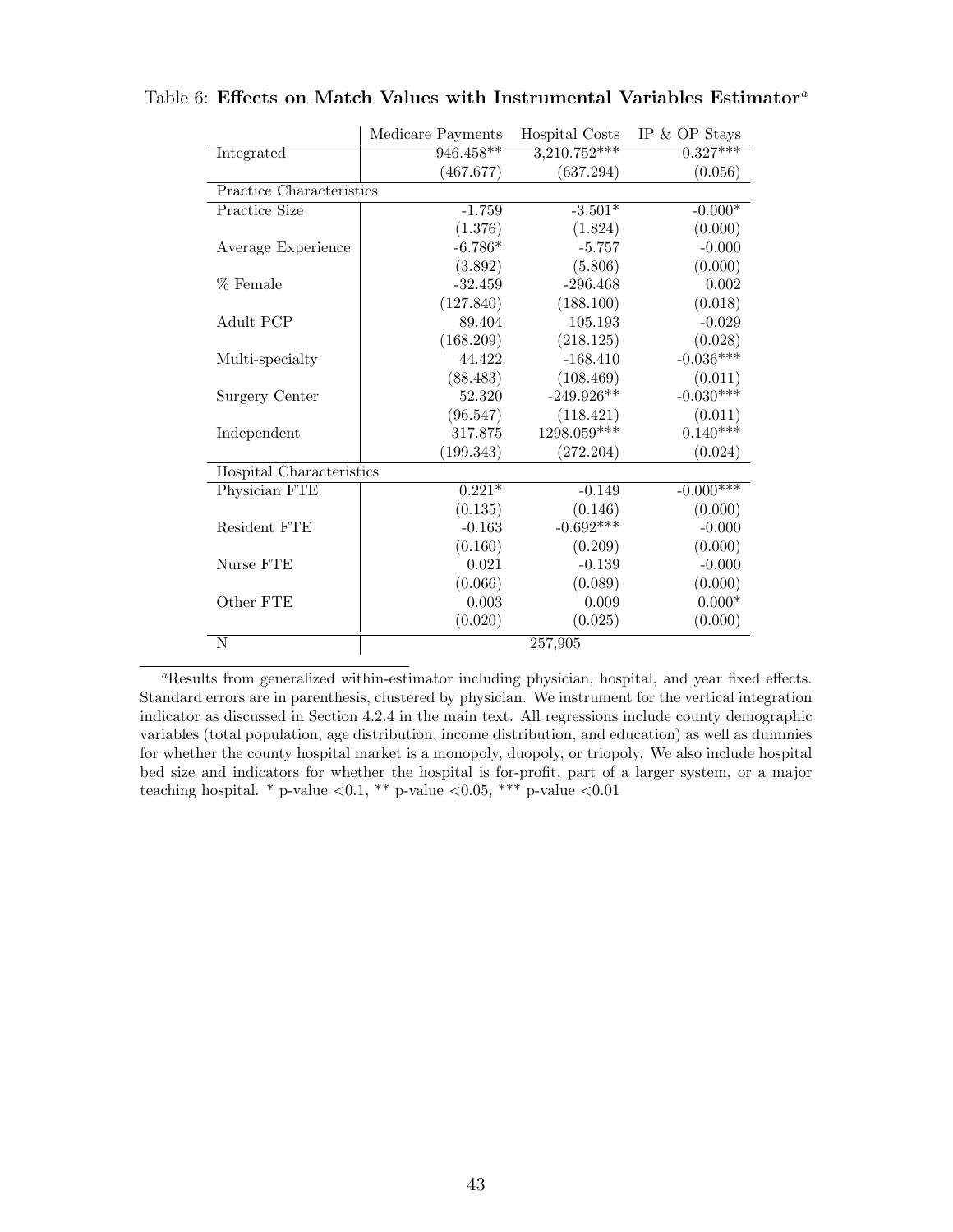<span id="page-43-0"></span>

|                          | Medicare Payments | Hospital Costs | IP $&$ OP Stays |
|--------------------------|-------------------|----------------|-----------------|
| Integrated               | $64.134**$        | $122.894***$   | $0.013***$      |
|                          | (30.858)          | (42.130)       | (0.004)         |
| Practice Characteristics |                   |                |                 |
| Practice Size            | $-0.778$          | $1.686**$      | 0.000           |
|                          | (0.589)           | (0.782)        | (0.000)         |
| Average Experience       | $-6.744**$        | $-6.406$       | $-0.000$        |
|                          | (2.726)           | (3.938)        | (0.000)         |
| % Female                 | $-73.623$         | $-161.566$     | 0.011           |
|                          | (92.070)          | (132.201)      | (0.014)         |
| Adult PCP                | 114.817           | 163.075        | $-0.029$        |
|                          | (102.667)         | (138.978)      | (0.021)         |
| Multi-specialty          | 13.693            | $-1.912$       | $-0.029***$     |
|                          | (55.998)          | (70.727)       | (0.008)         |
| Surgery Center           | 46.775            | $-30.957$      | $-0.028***$     |
|                          | (63.068)          | (80.188)       | (0.008)         |
| Independent              | $-10.790$         | 21.291         | $0.006*$        |
|                          | (29.089)          | (41.067)       | (0.004)         |
| Hospital Characteristics |                   |                |                 |
| Physician FTE            | 0.111             | 0.022          | $-0.000***$     |
|                          | (0.085)           | (0.100)        | (0.000)         |
| Resident FTE             | $-0.045$          | $-0.395***$    | 0.000           |
|                          | (0.122)           | (0.147)        | (0.000)         |
| Nurse FTE                | 0.002             | 0.032          | $-0.000$        |
|                          | (0.048)           | (0.061)        | (0.000)         |
| Other FTE                | $0.042***$        | 0.023          | 0.000           |
|                          | (0.014)           | (0.017)        | (0.000)         |
| N                        | 475,778           |                |                 |

T[a](#page-43-1)ble 7: Effects on Match Values without Reallocation<sup>a</sup>

<span id="page-43-1"></span><sup>a</sup>Results from generalized within-estimator including physician, hospital, and year fixed effects. Standard errors are in parenthesis, clustered by physician. All regressions include county demographic variables (total population, age distribution, income distribution, and education) as well as dummies for whether the county hospital market is a monopoly, duopoly, or triopoly. We also include hospital bed size and indicators for whether the hospital is for-profit, part of a larger system, or a major teaching hospital. \* p-value  $\langle 0.1, **$  p-value  $\langle 0.05, ***$  p-value  $\langle 0.01$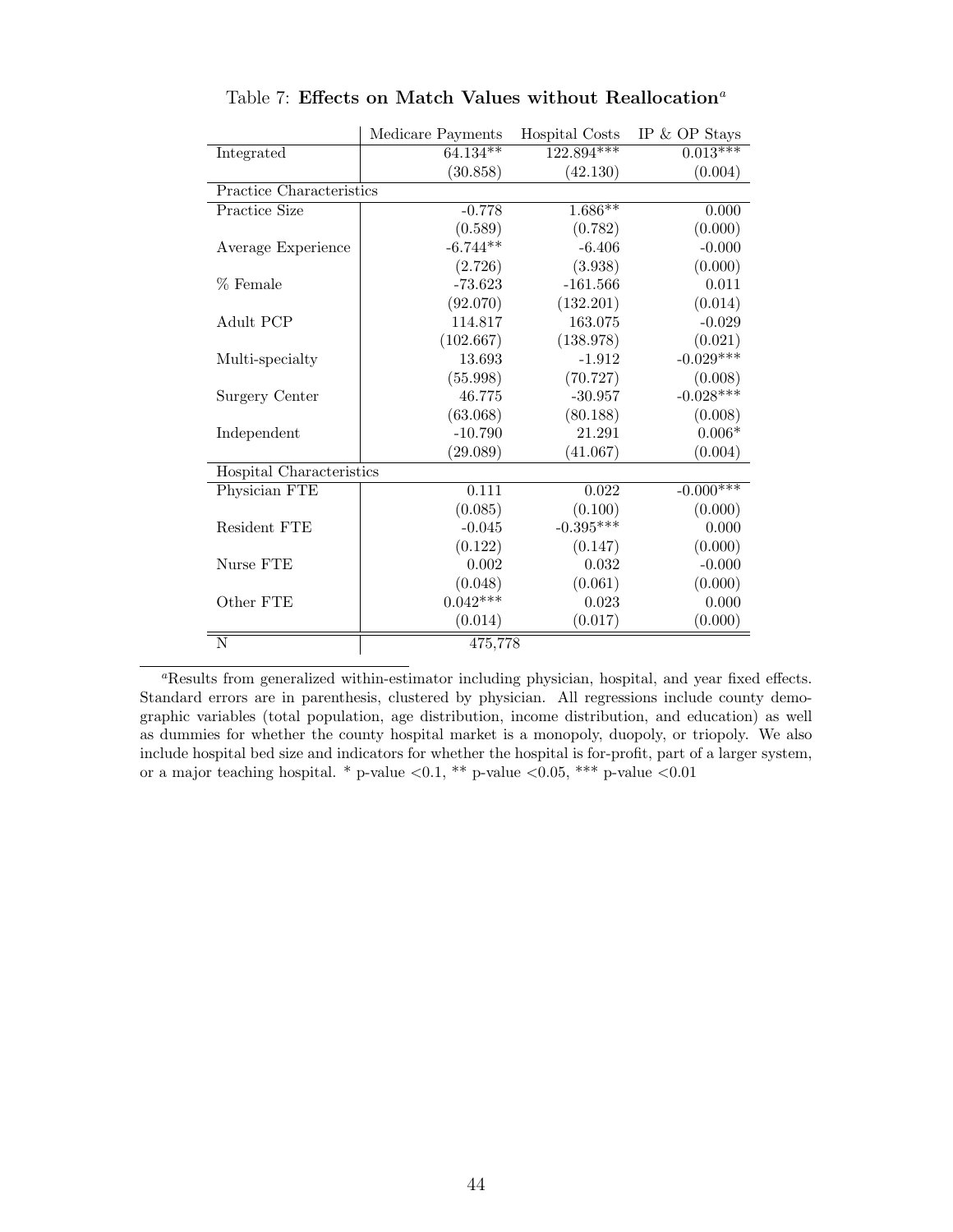Table 8: Effects on Components of Inpatient Stay<sup>ª</sup> T[a](#page-44-1)ble 8: Effects on Components of Inpatient  $\operatorname{\mathsf{Stay}}^a$ 

<span id="page-44-1"></span><span id="page-44-0"></span>

|                          | Inpatient<br>Hospital Costs | Medical<br>Supplies                 | Operating<br>Room Costs                  | Costs<br>Anesthesia    | Lab<br>Costs   | Costs<br>Radiology              | Costs<br>MRJ                                                       | Length<br>of $Stay$   | Days<br>No. ICU       | Procedure<br>$_{\rm Count}$ |
|--------------------------|-----------------------------|-------------------------------------|------------------------------------------|------------------------|----------------|---------------------------------|--------------------------------------------------------------------|-----------------------|-----------------------|-----------------------------|
| $\rm Interated$          | 180.997***                  | 40.564                              | $-11.029$                                | 5.278                  | 9.286          | $-5.943$                        | $-0.514$                                                           | $-0.007$              | 0.021                 | $0.030***$                  |
|                          | (49.711)                    | (30.024)                            | 22.928                                   | (4.999)                | 8.826          | (6.058)                         | 1.359                                                              | (0.014)               | 0.013                 | (0.009)                     |
| Practice Characteristics |                             |                                     |                                          |                        |                |                                 |                                                                    |                       |                       |                             |
| Practice Size            | $4.290***$                  | $1.719***$                          | $1.351**$                                | 0.08 <sub>4</sub>      | $0.525***$     | $0.268**$                       | $0.058**$                                                          | $0.001***$            | $-0.000$              | $0.000**$                   |
|                          | (0.962)                     | (0.592)                             | (0.528)                                  | (0.136)                | (0.176)        |                                 | (0.026)                                                            |                       | (0.000)               | (0.000)                     |
| Average Experience       | $-3.850$                    | $5.052*$                            | $1.71\,$                                 | $-0.367$               | $0.10^{\circ}$ | $(0.103)$<br>$0.984*$           | $-0.01$                                                            | $(0.000)$<br>0.003**  | $0.003**$             | $-0.001$                    |
|                          | (4.640)                     | (2.922)                             | (2.173)                                  | (0.432)                | (0.777)        | (0.529)                         | (0.121)                                                            | (0.001)               |                       | (0.001)                     |
| % Female                 | $-144.543$                  | $-73.065$                           | 61.577                                   | $-8.904$               | $-29.822$      | $-4.796$                        | 0.994                                                              | $-0.024$              | (0.001)               | $-0.016$                    |
|                          | (171.032)                   | (86.397)                            | (77.613)                                 | (15.286)               | 29.591         | (18.336)                        |                                                                    | (0.049)               | (0.046)               | (0.029)                     |
| Adult PCP                | 185.862                     | 219.584***                          | $115.577*$                               | 40.090***              | $-36.705$      | $-4.892$                        |                                                                    | 0.010                 |                       | 0.001                       |
|                          | (222.617)                   | (84.584)                            | (60.774)                                 | (13.645)               | (34.603)       | (26.604)                        | $\begin{array}{c} (3.757) \\ -2.602 \\ \hline (8.163) \end{array}$ | (0.071)               | (9.000)               | (0.038)                     |
| Multi-specialty          | 93.700                      | $131.142**$                         | 0.021                                    | 3.266                  | $-12.379$      | $37.609***$                     | $-2.003$                                                           | 0.040                 | (0.031)               |                             |
|                          | (104.200)                   | (60.243)                            | (44.354)                                 | (1.7007, 7)            | (18.574)       | $(13.488)$<br>$-32.339$ **      | (2.992)                                                            | (0.028)               |                       | (0.002)                     |
| Surgery Center           | $-14.680$                   | 21.711                              | $-34.327$                                | $-1.382$               | $-20.663$      |                                 | $-0.464$                                                           | 0.042                 | 0.048                 | $-0.039*$                   |
|                          | (109.481)                   | (65.355)                            | (47.972)                                 | (8.670)                | (19.474)       | (13.538)                        | (2.971)                                                            | (0.030)               | (0.030)               | (0.021)                     |
| Independent              | $-19.36$                    | 58.773**                            | $-74.605***$                             | $-6.783$               | 9.866          | $-8.539$                        | 0.201                                                              | 0.004                 | $0.026**$             | $0.016*$                    |
|                          | (48.619)                    | (29.976)                            | (21.647                                  | 4.582                  | 8.495          | 5.536                           | 1.218                                                              | (0.015)               | (0.013)               | (0.009)                     |
| Hospital Characteristics |                             |                                     |                                          |                        |                |                                 |                                                                    |                       |                       |                             |
| Physician FTE            | $-0.378***$                 | $-0.103$                            | $-0.126***$                              | $-0.017$ <sup>*</sup>  | 0.018          | $-0.004$                        | $-0.004$                                                           | $0.000**$             | 0.000                 | $-0.000$                    |
|                          | (0.120)                     | (0.074)                             | $(0.043)$<br>$-0.267***$                 | $(0.009)$<br>$0.036**$ | (0.024)        | $(0.014)$<br>$(0.014)$          | (0.004)                                                            | (0.000)               | $(0.000)$<br>-0.000** | (0.000)                     |
| Resident FTE             | $-0.361*$                   | $-0.131$                            |                                          |                        | $-0.072$       |                                 | $-0.006$                                                           | 0.000                 |                       | 0.000                       |
|                          | (0.202)                     | (0.106)                             | (0.082)                                  | (0.016)                | (0.053)        | (0.028)                         | (0.007)                                                            | $(0.000)$<br>0.000*** | $(0.000)$<br>0.000*** | $(0.000)$<br>$0.000***$     |
| Nurse FTE                | $0.351***$                  | $\,0.031$                           | 0.046                                    | 0.001                  | 0.027          | $-0.005$                        | 0.000                                                              |                       |                       |                             |
|                          | (0.074)                     | (0.049)                             | (0.030)                                  | (0.006)                | (0.016)        | (0.009)                         | (0.002)                                                            | (0.000)               | (0.000)               | (0.000)                     |
| Other FTE                | $0.079***$                  | $0.020*$                            | $0.043***$                               | $0.006***$             | $-0.024***$    | 0.001                           | $-0.001$                                                           | $0.000**$             | $-0.000$              | 0.000                       |
|                          | (0.022)                     | (0.012)                             | (0.008)                                  | (0.001)                | (0.005)        | (0.003)                         | (0.001)                                                            | (0.000)               | (0.000)               | (0.000)                     |
| Z                        | 402,568                     | 389,255                             | 389,255                                  | 389,255                | 389,255        | 389,255                         | 389,255                                                            | 425,003               | 404,428               | 404,428                     |
|                          |                             | $a_{\text{Rearilte}}$ from conorali | zed within-estimator including physician |                        |                | hoenital and waar fived effects |                                                                    |                       |                       |                             |

-ressuus rrom generanzea wrunn-estimator miciuding physician, nospitat, and year nxea enects.<br>Standard errors are in parenthesis, clustered by physician. All regressions include county demographic variables (total population, age distribution, income distribution, and education) as well as dummies for whether the county hospital market is a monopoly, duopoly, or triopoly. We also include hospital bed size and indicators for whether the hospital is for-profit, part of a larger system, or a major teaching hospital. \* p-value <0.1, \*\* p-value <0.05, \*\*\* p-value <0.01 aResults from generalized within-estimator including physician, hospital, and year fixed effects. Standard errors are in parenthesis, clustered by physician. All regressions include county demographic variables (total population, age distribution, income distribution, and education) as well as dummies for whether the county hospital market is a monopoly, duopoly, or triopoly. We also include hospital bed size and indicators for whether the hospital is for-profit, part of a larger system, or a major teaching hospital.  $*$  p-value  $\langle 0.1, **$  p-value  $\langle 0.05, **$  p-value  $\langle 0.01$